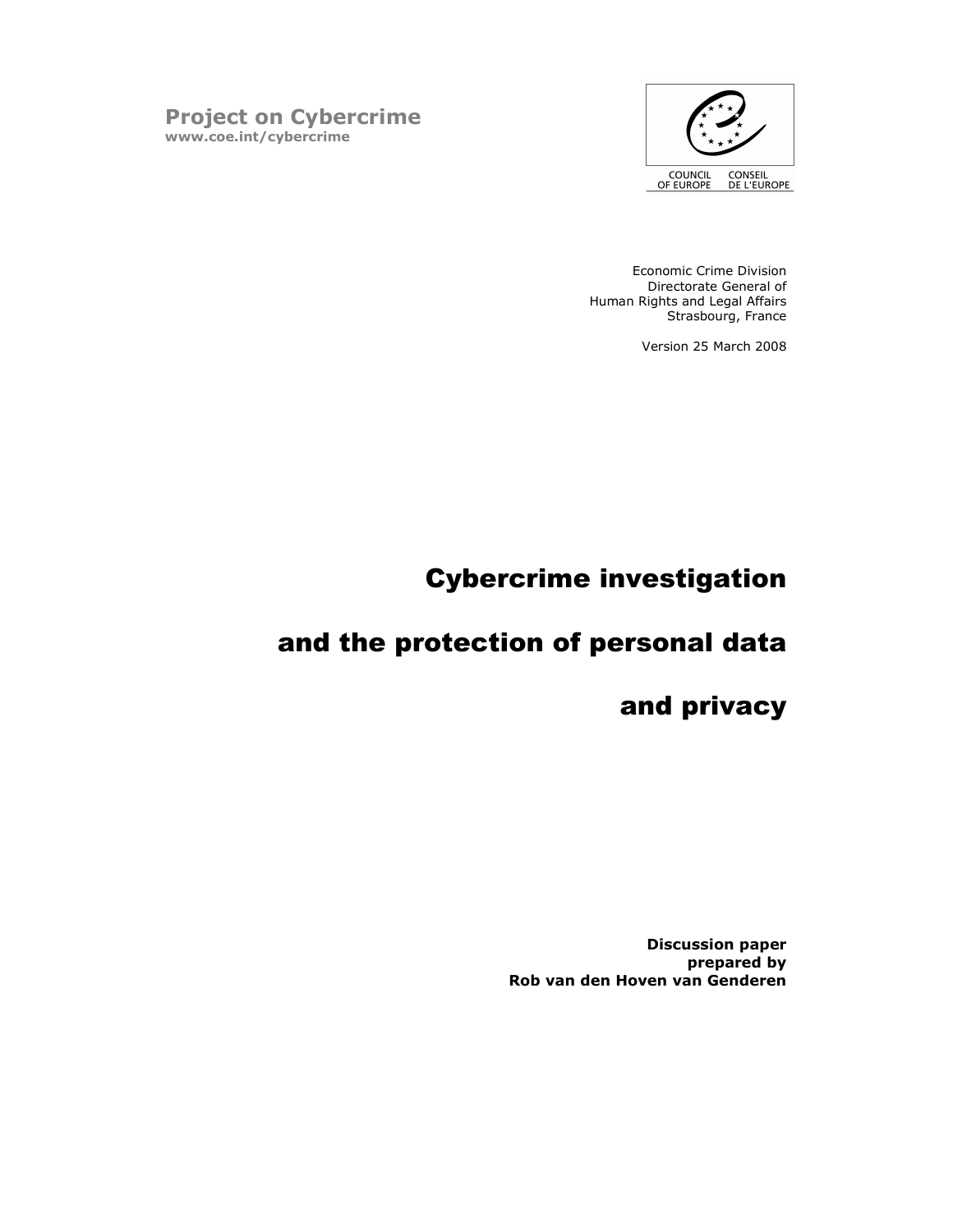This report has been prepared within the framework of the Project on Cybercrime of the Council of Europe.

### Contact

For further information please contact:

Economic Crime Division Directorate General of Human Rights and Legal Affairs Council of Europe Strasbourg, France

Tel: +33-3-9021-4506 Fax: +33-3-9021-5650 Email: alexander.seger@coe.int This study does not necessarily reflect official positions of the Council of Europe or of the donors funding this project.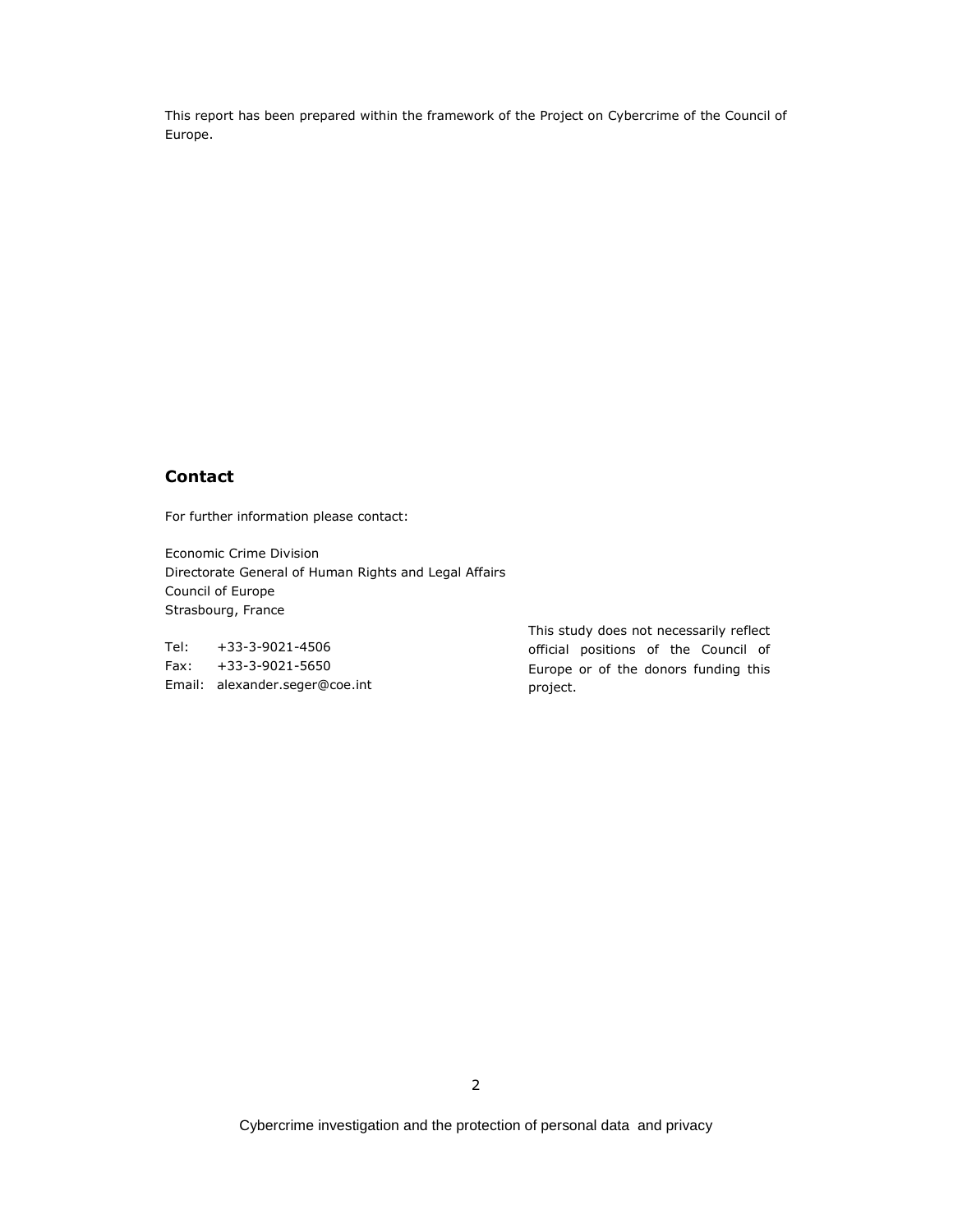# **Contents**

| 1 |       |                                                                                             |  |  |
|---|-------|---------------------------------------------------------------------------------------------|--|--|
| 2 |       |                                                                                             |  |  |
|   | 2.1   |                                                                                             |  |  |
|   | 2.3.1 |                                                                                             |  |  |
|   | 2.3.2 |                                                                                             |  |  |
|   | 2.3.3 |                                                                                             |  |  |
|   | 2.4.1 |                                                                                             |  |  |
|   | 2.4.2 | Convention for the protection of individuals with regard to automatic processing of         |  |  |
|   |       |                                                                                             |  |  |
|   | 2.5   | Defining data protection as an evolutionary concept in the Convention for the Protection of |  |  |
|   |       |                                                                                             |  |  |
|   | 2.7   | The double role of government as provider of personal data; what protective measures for    |  |  |
|   |       |                                                                                             |  |  |
|   | 2.7.1 |                                                                                             |  |  |
|   | 2.7.2 |                                                                                             |  |  |
|   | 2.8   |                                                                                             |  |  |
|   | 2.8.1 | Retention issues, the use of data available with other parties (Retention directive 2006)23 |  |  |
|   | 2.8.2 | Rights of the data subject: information, notification and control 25                        |  |  |
|   |       |                                                                                             |  |  |
| 3 |       | Cybercrime investigation and use of data by judicial authorities, limitation by privacy     |  |  |
|   |       |                                                                                             |  |  |
|   | 3.1   | Cybercrime investigation in Recommendation No. R (87) 15 and the use of personal data for   |  |  |
|   |       |                                                                                             |  |  |
|   | 3.1.1 |                                                                                             |  |  |
|   | 3.1.2 |                                                                                             |  |  |
|   | 3.3   | Ways of collecting personal data by police investigation, criminal intelligence 29          |  |  |
|   | 3.3.1 |                                                                                             |  |  |
|   | 3.3.2 | Use of "social" or "community" networks to find terrorist threats 32                        |  |  |
|   | 3.4   | Defining methods of acquiring information and ensuring data protection in regulating        |  |  |
|   |       |                                                                                             |  |  |
|   | 3.4.1 | Defining limitations on the research of personal data concerning (cyber) crime34            |  |  |
|   | 3.4.2 |                                                                                             |  |  |
|   | 3.4.3 |                                                                                             |  |  |
|   | 3.5   | The matching of data from open sources, such as the Internet or public files and            |  |  |
|   |       |                                                                                             |  |  |
|   | 3.6   |                                                                                             |  |  |
|   | 3.7   |                                                                                             |  |  |
|   | 3.8   |                                                                                             |  |  |
| 4 |       |                                                                                             |  |  |
|   | 4.1   |                                                                                             |  |  |
|   | 4.1.1 |                                                                                             |  |  |
|   | 4.1.2 |                                                                                             |  |  |
|   | 4.1.3 |                                                                                             |  |  |
|   | 4.1.4 |                                                                                             |  |  |
|   | 4.2   |                                                                                             |  |  |
|   | 4.3   |                                                                                             |  |  |
|   |       |                                                                                             |  |  |
| 5 |       |                                                                                             |  |  |

3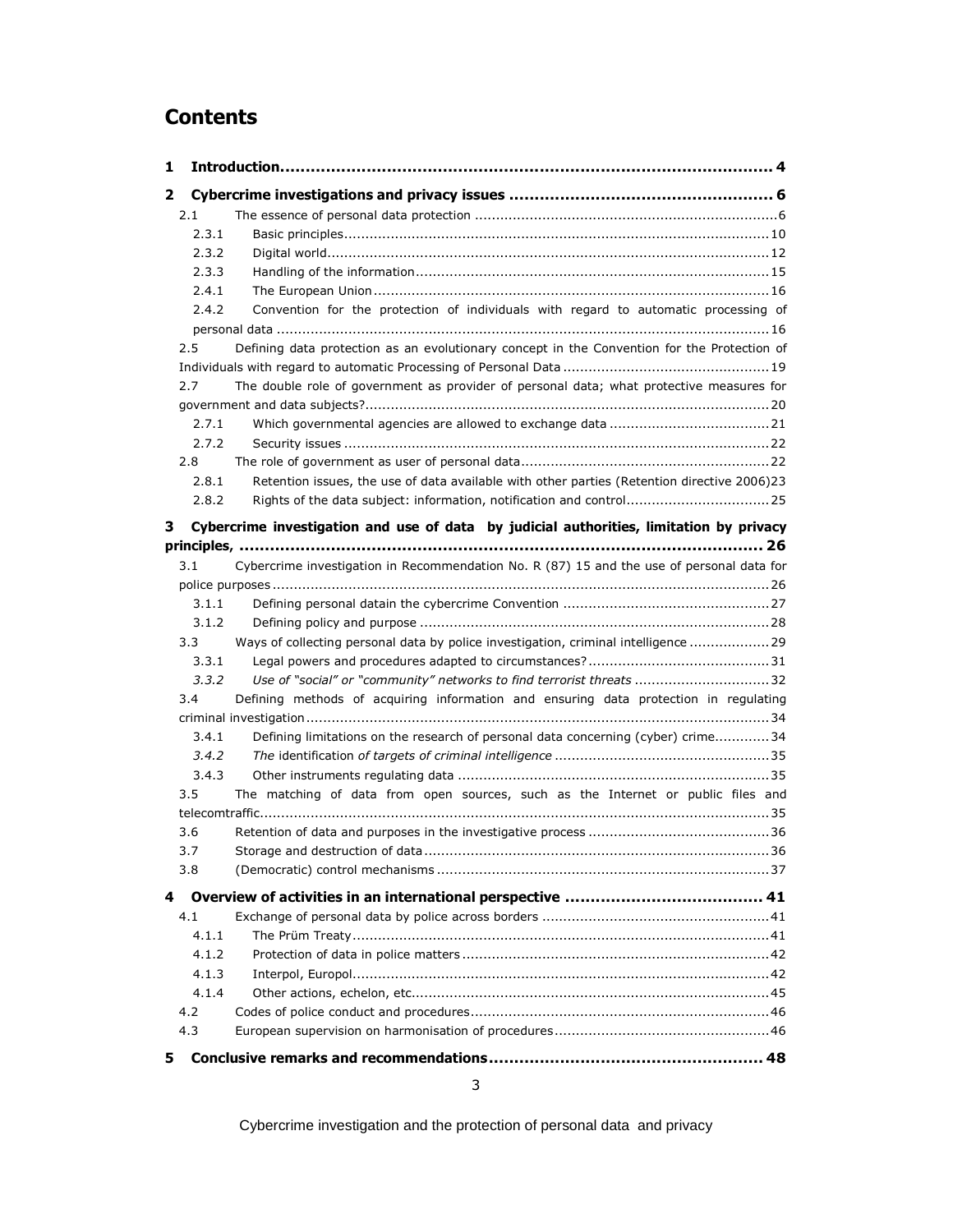# 1 Introduction

The "propiska" is a device used all over Eastern Europe as a residence permit, tying each person, native-born or immigrant, to a single address. Propiski were introduced by the Tsar; Lenin banned them; Stalin reintroduced them; and the Constitutional Court banned them again in 1991. To no effect in Moscow, at least, where the Mayor announced that he intended to ignore the ban. $<sup>1</sup>$ </sup>

The globalisation of economic, political and social activities, supported by an increasing use of the Internet and other information and communication technologies, raises a wide range of questions regarding privacy and the protection of personal data. This includes questions related to data protection principles, such as those established by the European Union and the Council of Europe (e.g. ETS 108 and Rec R(87)15 on the use of personal data in the police sector), and the investigation of cybercrime<sup>2</sup>, but also questions related to data retention, the increasing trend towards authentication of ICT users, the relationship between service providers and law enforcement and others. Countries developing cybercrime legislation therefore need to be familiar with relevant privacy and data protection issues.

We see an increasing adaptation of "conventional" crime to cybercrime because of the digitalisation, convergence of technologies and globalisation of ICT. Traditional measures on investigations do not meet the demands of these changes, therefore special procedures need to be developed.

The question is, what measures can be taken by governmental and police authorities to adapt to and restrain this development in a way that existing privacy rights are preserved? To what extent are authorities free to use personal data and from what sources? There is publicly available data from the Internet and other public sources, but also data acquired in the execution of public tasks, often available in governmental databases. Are criminal investigators allowed to use the data in the same way other governmental authorities use these sources?

Because of the international nature of crimes, international co-ordinated investigations and the use of personal data must be made possible, but with a sharp eye on their limitations in the interest of human rights and specifically the protection of the privacy of individuals and taking into account the evolution of data availability.

The key questions to confront are: how can the tension between privacy protection and criminal investigation be regulated at acceptable levels? And; what adaptations to the existing regulatory framework are needed? In a study by Privacy International<sup>3</sup> many European states are not considered capable of upholding human rights standards on privacy. Only Greece is considered to have significant protection and safeguards. Maybe the present study can improve our "score".

-

<sup>1.</sup> A submission prepared exclusively for the Home Affairs Committee in connection with its inquiry into a Surveillance Society by David Moss of Business Consultancy Services Ltd., April 2007,

http://dematerialisedid.com/BCSL/HAC3.pdf<br><sup>2</sup> See the procedural provisions of the Convention on Cybercrime.

<sup>3. &#</sup>x27;Leading surveillance societies in the EU and the World 2007', 28/12/2007,

www.privacyinternational.org/article.shtml?cmd[347]=x-347-559597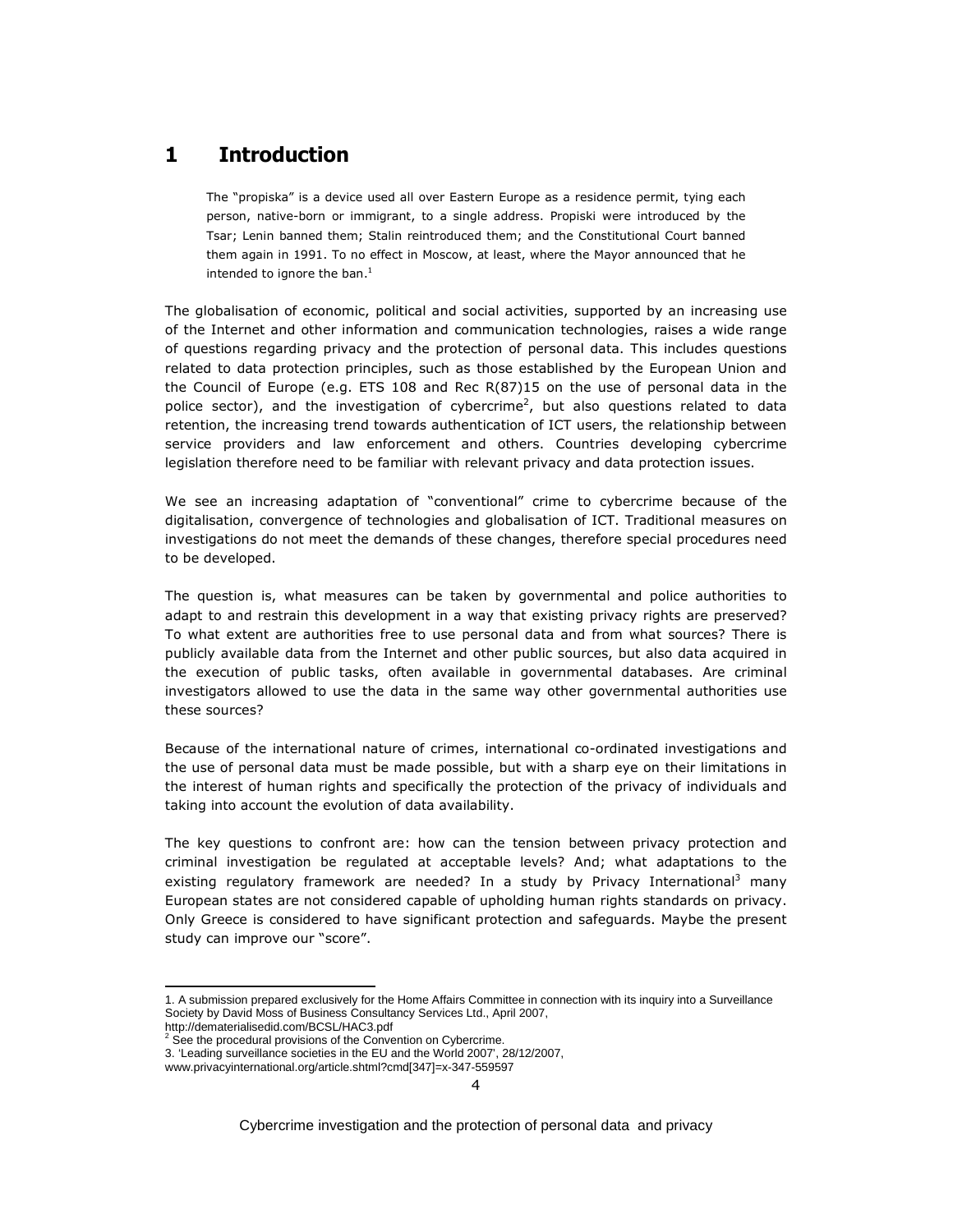The purpose of this study is be to give insight and guidance to countries as to how to make cybercrime investigations compatible with data protection and privacy concerns, in particular when implementing the procedural provisions of the Convention on Cybercrime.

Certainly when an investigation into transborder dataflow is required, it is essential to have sufficient guarantees that authorities are not bypassing fundamental rights.

In the comments to the European Convention on Human Rights, it is recognised that essentially, it should make no difference for data users or data subjects whether data processing operations take place in one or in several countries. The same fundamental rules should apply and data subjects should be given the same safeguards for the protection of their rights and interests.

Although these rules apply, we must also ensure that they will not be bypassed in practice by investigative authorities and that deviations will only be possible in exceptional cases. In general this is an accepted principle of national and international laws, but in practice guarantees and policies in this respect are not very visible. European legal authorities should bear this in mind when exercising their authorities.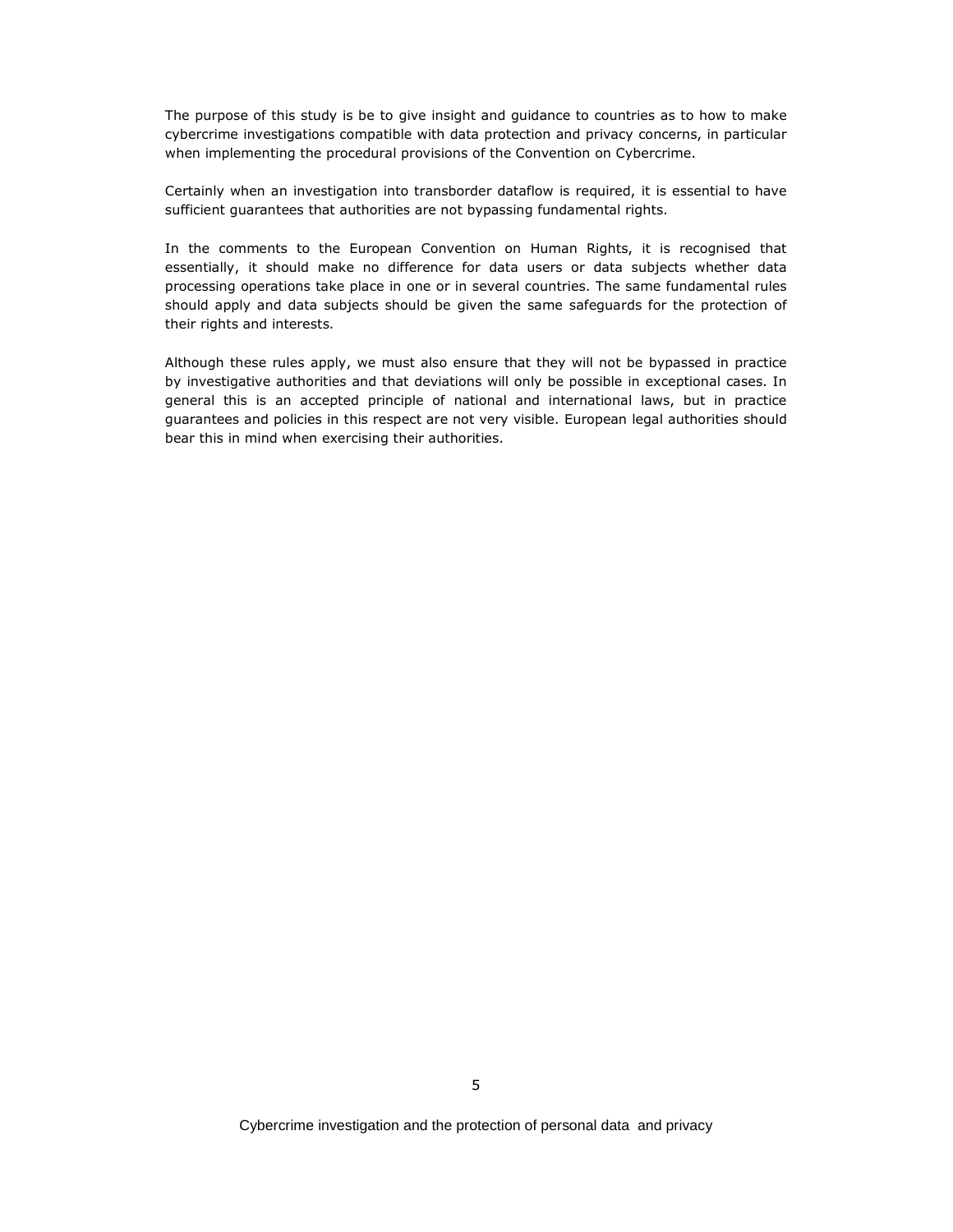# 2 Cybercrime investigations and general privacy issues

# 2.1 The essence of personal data protection

Quote from a letter from the Netherlands Minister of the Interior and Kingdom relations:

Above all the effort will be directed on the earliest identification of preparation of possible terroristic actions and its offenders. New forms of automated data-analysis will be used like the search on profiles and the recognition of patterns of behaviour by data-mining. Therefore large databases with personal data of non-suspects must be searched.<sup>4</sup>

Data protection is one of the essential fundamental rights and has to be preserved in a digital world as in the former analogue society. There must be an open eye for threats to society, internal and external, but fundamental rights such as privacy must be considered of great value for a democratic society and must be available for all persons on an equal basis.

In the evolution towards a digital society, many developments have taken place, but in essence it seems that not much has changed concerning the threats towards privacy in general and the validity of the fundamental essence of this right:

Recent inventions and business methods call attention to the next step which must be taken for the protection of the person, and for securing to the individual what Judge Cooley calls the right "to be let alone". Instantaneous photographs and newspaper enterprise have invaded the sacred precincts of private and domestic life; and numerous mechanical devices threaten to make good the prediction that "what is whispered in the closet shall be proclaimed from the house-tops". For years there has been a feeling that the law must afford some remedy for the unauthorized circulation of portraits of private persons; and the evil of invasion of privacy by the newspapers.<sup>5</sup>

Next to the fact that Warren and Brandeis saw the threats to privacy developing out of modern society of more than 100 years ago, they also stated that privacy was a dynamic concept that can be adapted to the needs and values of individuals.

For a better understanding of the concept of privacy in relation to this study, I refer to the classification of Clarcke<sup>6</sup> in the following dimensions:

- privacy of the person, sometimes referred to as 'bodily privacy'. This is concerned with the integrity of the individual's body. Issues include compulsory immunisation, blood transfusion without consent, compulsory provision of samples of body fluids and body tissue, and compulsory sterilisation;
- privacy of personal behaviour. This relates to all aspects of behaviour, but especially to sensitive matters, such as sexual preferences and habits, political activities and religious practices, both in private and in public places. It includes what is sometimes referred to as 'media privacy';

<sup>-</sup>4. Parliamentary White Papers (Kamerstukken II, 2003/04, 29 200 VII, nr 61, translated citation in Ruben Sietsma, p.13, Dataprocessing and datamining for investigating purposes. Considering the right on privacy

<sup>(</sup>Gegevensverwerking in het kader van opsporing, toepassing van datamining ten behoeve van de opsporingstaak: afweging tussen het opsporingsbelang en het recht op privacy), Iter, Den Haag, 2006. 5. Warren and Brandeis, 'The Right to Privacy', Harvard Law Review, Vol. IV, Dec 15, 1890, No. 5.

<sup>6.</sup> Paper by Roger Clarcke, National University of Australia, www.anu.edu.au/people/Roger.Clarke/DV/Privacy.html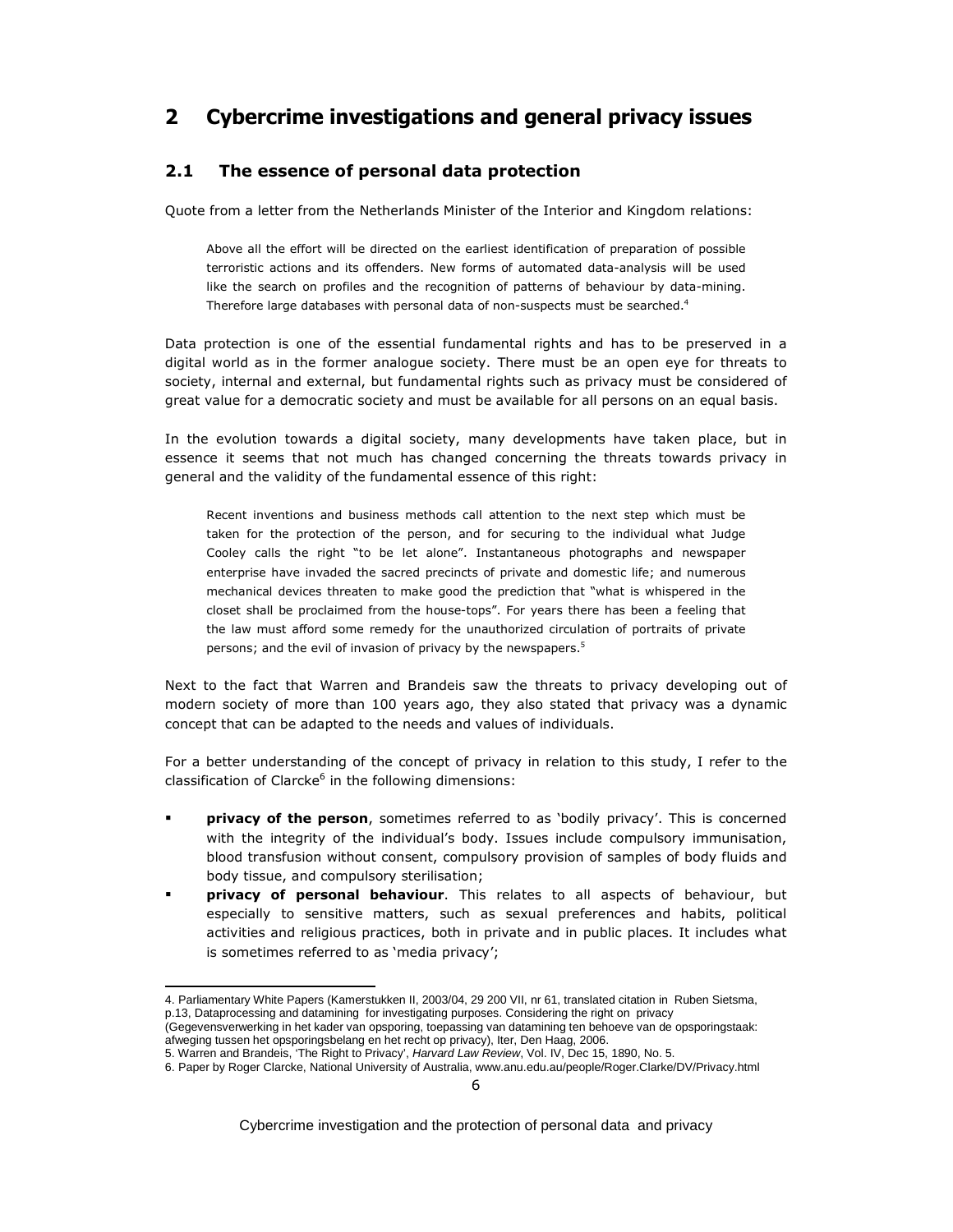- privacy of personal communications. Individuals claim an interest in being able to communicate among themselves, using various media, without routine monitoring of their communications by other persons or organisations. This includes what is sometimes referred to as 'interception privacy'; and
- privacy of personal data. Individuals claim that data about themselves should not be automatically available to other individuals and organisations, and that, even where data is possessed by another party, the individual must be able to exercise a substantial degree of control over that data and its use. This is sometimes referred to as 'data privacy' and 'information privacy'.

Clarcke stated that with the close coupling that has occurred between computing and communications, particularly since the 1980s, the last two aspects have become closely linked. This is the primary focus of public attention and of this document. It is useful to use the term "information or informational privacy" to refer to the combination of communications privacy and data privacy.

How broad the sources of personal data can be considered is presented in the Dutch study of the Telematics Institute at the University of Twente and the University of Tilburg, in the light of converging technologies:

Converging technologies enable an enormous increase in data collection and processing, which is occurring already as we write. Not only are data stored in ever more databases (e.g., Google, customer databases, social networking, e-community sites, loyalty schemes, CCTV images), but also, new types of data have appeared, such as location data (mobile phones), Internet surfing data, identification data (RFID), and DNA data (like geographic ancestry), that traditionally were not generated or processed. Moreover, it has also become much easier to process and use data, through digitisation, automated recognition, data sharing, and profiling. Increasingly, data collection can also take place unobserved (aerial photography, miniature cameras, directional microphones, micro sensors, 'smart dust'), using more senses than sight and sound (olfactory sensors, chemical 'cameras'). Much of this is not new, but the scale of data increase and the combination of all developments lead to a truly qualitative increase in the data 'out there' about citizens and their personal lives.<sup>7</sup>

With reference to the sensitive aspect in surveillance by authorities, it is also important to concentrate on sensitive personal data, as mentioned under the third point, and the use of body material for DNA research, as mentioned under the first point, be it that this all must be understood as personal data.

The concept of Alan Westin<sup>8</sup> still relates strongly to this conception of privacy: privacy is the claim of individuals, groups or institutions to determine for themselves when, how and to what extent information about them is communicated to others. Viewed in terms of the relation of the individual to social participation, privacy is the voluntary and temporary withdrawal of a person from the general society through physical or psychological means, either in a state of solitude or small-group intimacy or, when in larger groups, in a condition of anonymity or reserve.

i, 7. 'Security Applications for Converging Technologies Impact on the constitutional state and the legal order', Telematica Instituut, Enschede, Report TI/RS/2007/039, p. 109.

<sup>8.</sup> A.F. Westin, Privacy and freedom, 1967, New York 1967, p. 7.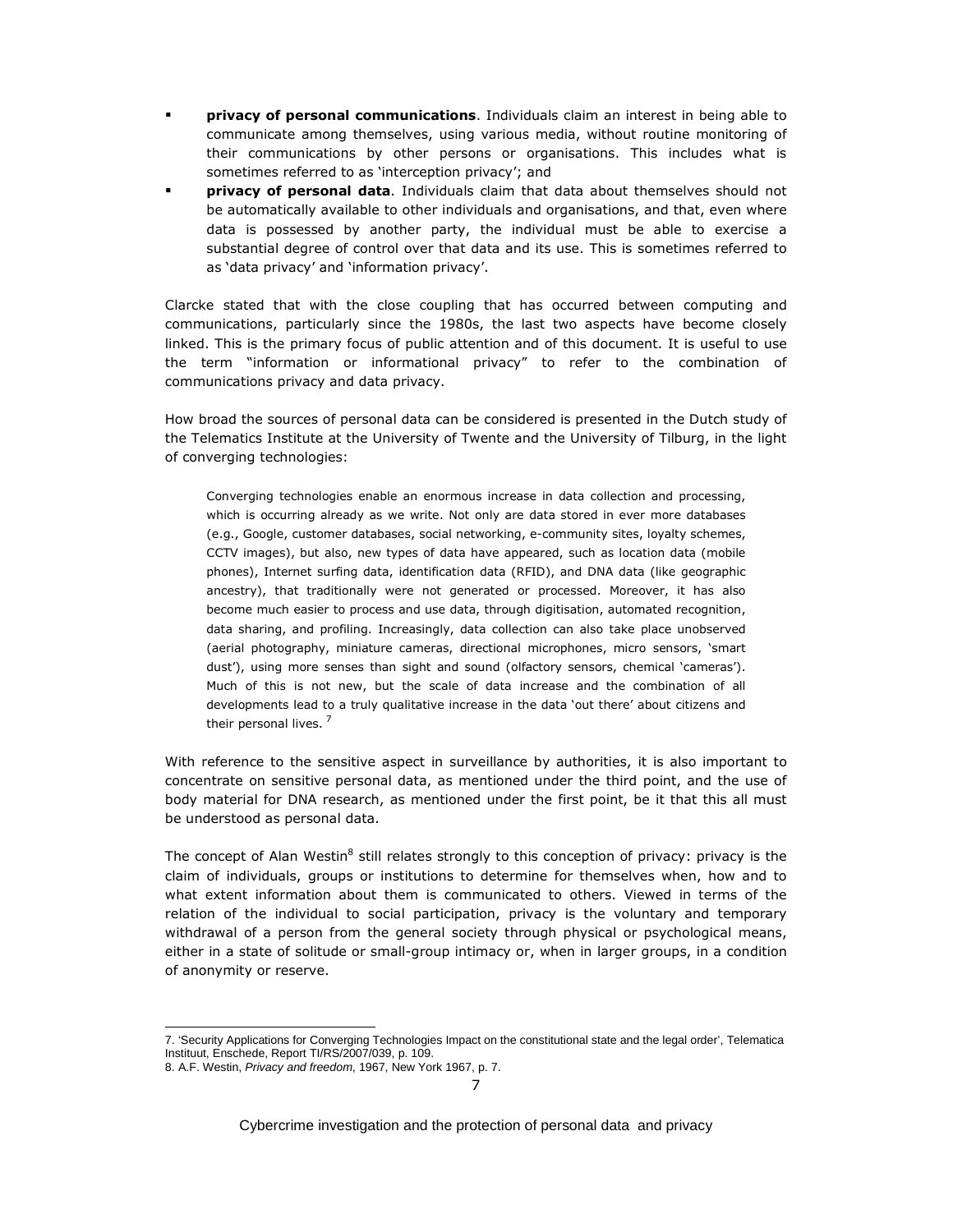## 2.2 Self-determination = self-limitation of privacy?

The question in relation to this study is of course whether privacy can give way to the interests of society, and more specifically to the interests of criminal investigations of the national and international law enforcement authorities,.

It is the choice of society as a collection of individuals to refer to a (natural) person and how these data are used for the good of the (sum) of these individuals.

This will account for the economic functioning of individuals in society as well non economic structures of the functioning of society.

It is the individual who has the control over these elements or data to decide how and to what extent these data are used<sup>9</sup>. How the individual can exercise this right should be based on the fact that privacy is actually a value, there must also be a (legal)mechanism to do that.

The above mentioned concept indicates that the fundamental value of this concept of privacy is the right to decide for oneself how to divulge the different elements of the so-considered privacy right as a set of rights connected to the information sphere of each individual. The question is how far the right of informational self-determination can be restricted in the socalled general interest. See in this respect the concept of "informational self-determination" in the 1983 decision of the German Federal Constitutional Court that stated a rather fundamental recognition of this right. This does not necessarily, of course, reflect the observation of other European countries

Under the possibilities of modern data processing the protection of the individual against the unlimited storing, processing and transmission of his personal data of the fundamental personal right under Article 2.1 of the National Constitution. Art. 1.1 National Constitution will be guaranteed in so far that the individual himself will have the constitutional right to decide on the use and accessibility of his personal data.

2 Limitation of this right on "informational self-determination is only possible in the (general) national interest but must reflect the constitutional demand that this must be proportional and sanctioned by law10.

In the Netherlands, concerning the so-called "toll-driving" (rekening rijden) where the vehicle will be registered to pay for the use of Dutch highways, the discussion came up whether individuals had the right to "sell" their personal information to diminish the costs of the so-called "toll driving". This suggestion was also supported by the advice of the Dutch

 9 See also the discussion on "personhood" and digital identity in: Mary Rundle a.o., At a crossroads: "personhood" and digital identity in the information society, DSTI/DOC(2007)7

<sup>10.(</sup>original text in German) German Constitutional Court decision on a nation-wide "census" BVerfGE 65, 1 - VolkszählungUrteil des Ersten Senats vom 15. Dezember 1983. Unter den Bedingungen der modernen Datenverarbeitung wird der Schutz des Einzelnen gegen unbegrenzte Erhebung, Speicherung, Verwendung und Weitergabe seiner persönlichen Daten von dem allgemeinen Persönlichkeitsrecht des Art. 2 Abs. 1 GG in Verbindung mit Art. 1 Abs. 1 GG umfaßt. Das Grundrecht gewährleistet insoweit die Befugnis des Einzelnen, grundsätzlich selbst über die Preisgabe und Verwendung seiner persönlichen Daten zu bestimmen.

<sup>2.</sup> Einschränkungen dieses Rechts auf "informationelle Selbstbestimmung" sind nur im überwiegenden Allgemeininteresse zulässig. Sie bedürfen einer verfassungsgemäßen gesetzlichen Grundlage, die dem rechtsstaatlichen Gebot der Normenklarheit entsprechen muß. Bei seinen Regelungen hat der Gesetzgeber ferner den Grundsatz der Verhältnismäßigkeit zu beachten. Auch hat er organisatorische und verfahrensrechtliche Vorkehrungen zu treffen, welche der Gefahr einer Verletzung des Persönlichkeitsrechts entgegenwirken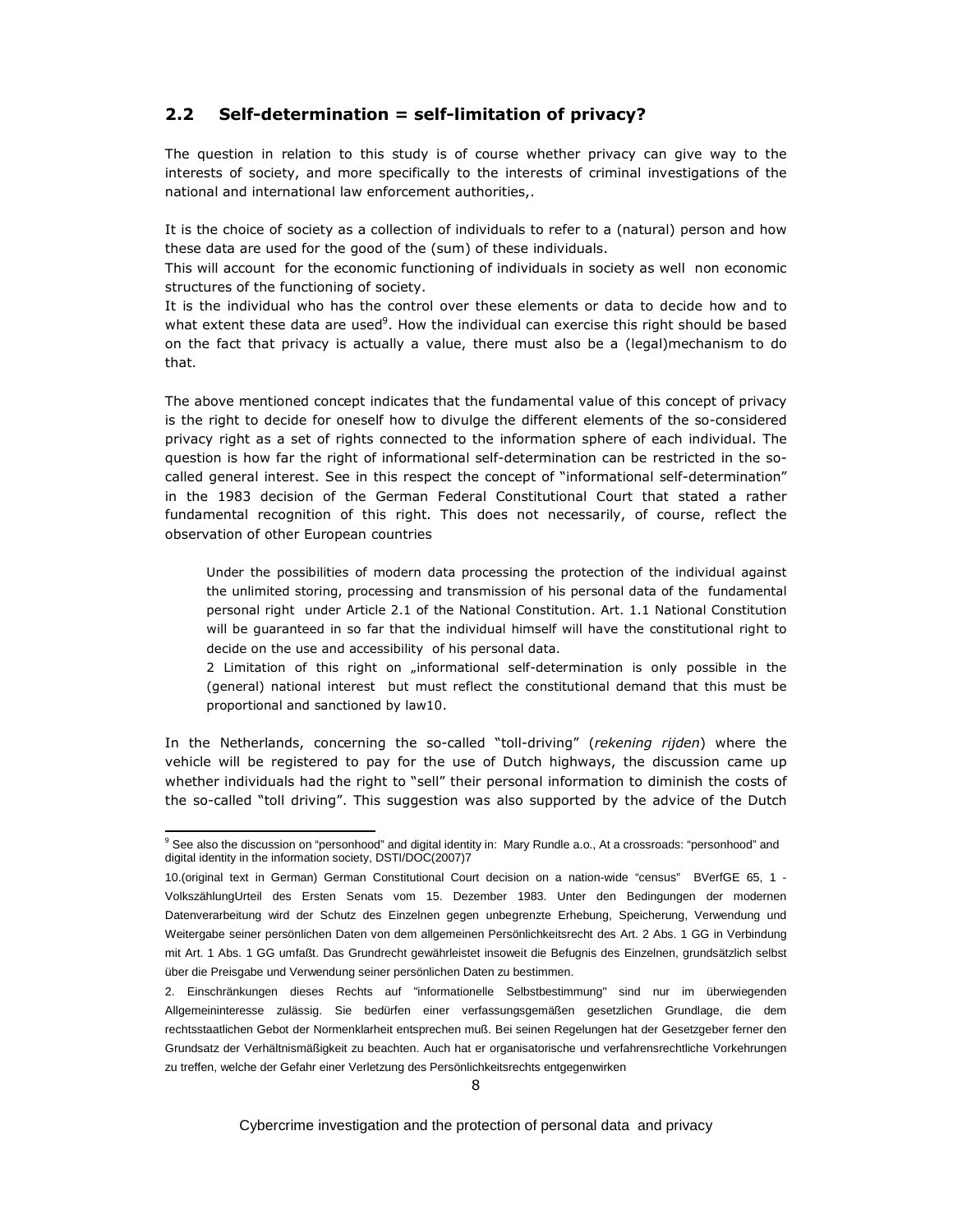Data Protection Authority. Only the strictly necessary data should be available to the government. Other "side-catch" information about itinerary, distance, speed and other information could be made available by the individual on his own merits

Of course the influence of the data subject on the processing of his personal information by authorities in criminal matters can not (always) be compared with day-to-day operations.

The question is whether "cybercrime" is so special that it requires that fundamental rights are bypassed more than for "ordinary" crime. I believe it is important to look at the effect of certain acts of criminal behaviour on (international) society as such and thus decide what instruments are needed.

Although some (international) crime needs more investigative powers and surveillance than other criminal activities, it is still necessary to guarantee the protection of fundamental privacy principles in national and international law. An automatic reaction to state that more investigative powers are needed to confront computer crime and terrorist actions is not per se the right answer. Proportionality and accountability in the use of these instruments should be held high in this respect.

## 2.3 Data protection in the global digital dimension

Measures to prevent and punish terrorism must be conducted with respect for human rights. Nonetheless, when counter-terrorism methods shift from law enforcement to transnational armed conflict, the applicability and effect of particular positive human rights norms may change. If European states find it necessary to pursue the military model of counter-terrorism, then European human rights jurisprudence may need to modify its rigid opposition to military trials. The right to take proceedings before a court for determination of the lawfulness of detention provides an important procedural safeguard against torture and disappearance, but in some narrow circumstances derogation from that right may be strictly required by the exigencies of combating terrorism.<sup>11</sup>

In the equilibrium between security and privacy, the weight seems to be shifting towards security protection by giving up on human rights, including the protection of privacy. In the international treaties on human rights, data protection and/or the protection of privacy and/or personal life are widely considered to be building stones of a civilized society, although in 90% of the world the recognition of this principle is no guarantee that it is actually followed in national practice.

Of course, the principles of human rights treaties are not specifically intended for digital transfer of data on a global scale, but should be applicable on the protection of the principle as such in the use and processing of personal information, indiscriminately of the means of storage, transport or infrastructural aspects of the personal information.

As basic principles for the protection of privacy there are, besides other less fundamental treaties or conventions, three treaties relevant for this study that are widely recognised as the basis for the protection of privacy and personal life: Article 12 of the Universal Declaration of Human Rights of 1948, Article 17 of the International Covenant on Civil and Political Rights (ICCPR), and Article 8 of the European Convention for the Protection of

i,

<sup>11.</sup> Neuman, Gerald, 'Comment, Counter-terrorist Operations and the Rule of Law', The European Journal of International Law, Vol. 15, No.5.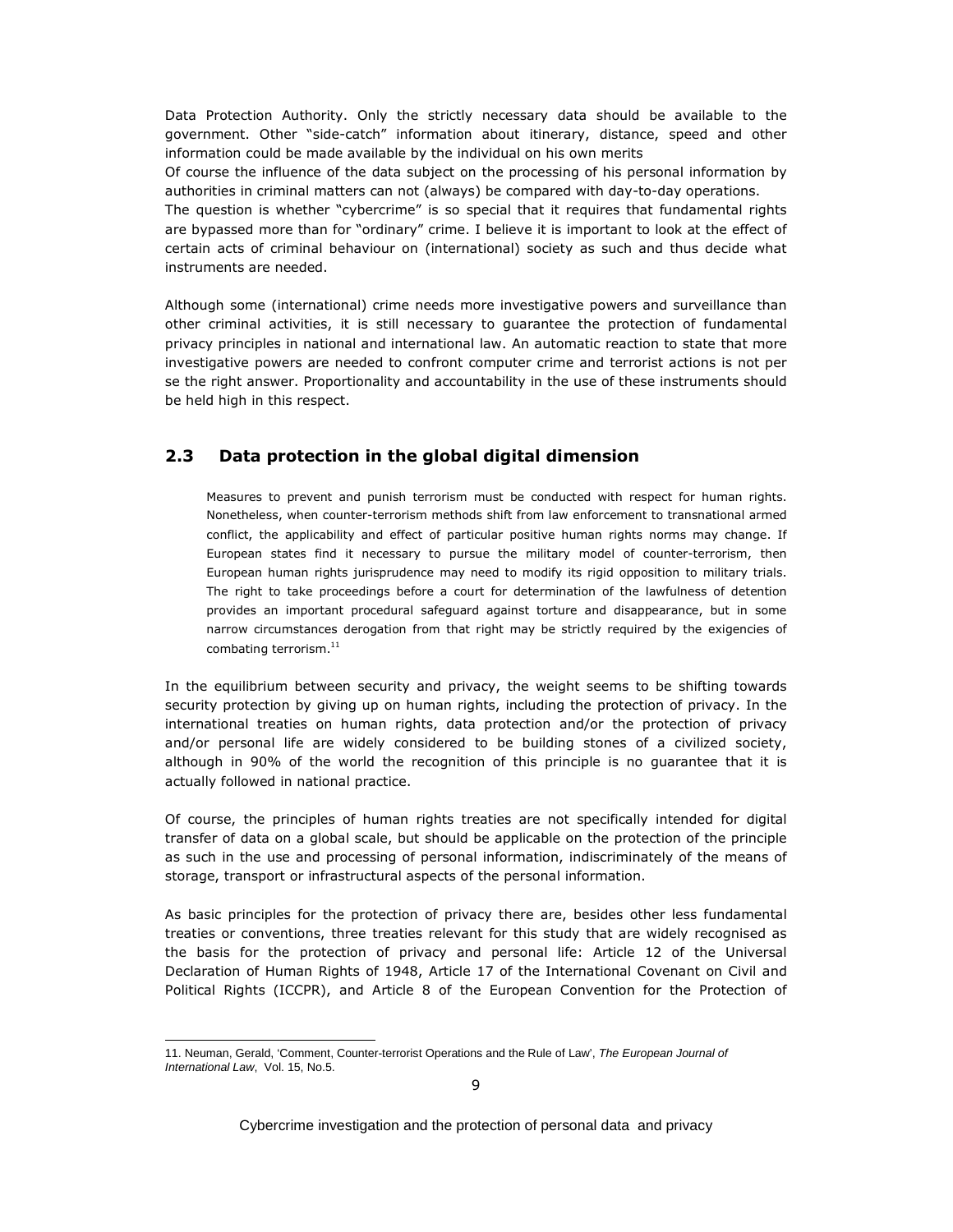Human Rights and Fundamental Freedoms (ECHR). Also of importance are the OECD Guidelines on the Protection of Privacy and Transborder Flows of Personal Data.<sup>12</sup>

The provisions dealing expressly with privacy are set out in Article 12 of the Universal Declaration of Human Rights, which states:

No one shall be subjected to arbitrary interference with his privacy, family, home or correspondence, nor to attacks upon his honour and reputation. Everyone has the right to the protection of the law against such interference or attacks.

In almost identical terms, Article 17 of the ICCPR provides:

1. No one shall be subjected to arbitrary or unlawful interference with his privacy, family, home or correspondence, nor to unlawful attacks upon his honour and reputation.

2. Everyone has the right to the protection of the law against such interference or attacks.

Whereas the above provisions are framed essentially in terms of a prohibition of "interference with privacy", the equivalent provisions of Article 8 of the ECHR are framed in terms of a right to "respect for private life":

1. Everyone has the right to respect for his private and family life, his home and correspondence. 2. There shall be no interference by a public authority with the exercise of this right except such as is in accordance with the law and is necessary in a democratic society in the interests of national security, public safety or the economic well-being of the country, for the prevention of disorder or crime, for the protection of health or morals, or for the protection of the rights and freedoms of others.

The question can be posed: is there a difference between data protection and the protection of privacy and personal life? Bennet cites in his book Regulating Privacy Justice<sup>13</sup> that, in the concept of privacy, the spirit of individualism is not different from the start of privacy thinking in the 19th century, concerning thoughts, beliefs and feelings: "We want to decide for ourselves with whom and to what extent we are willing to share them." Further, he cites from a sociological point of view of Edward Shills, who stated that one's actions and their history belonged to the self which generated them and were to be shared only with those with whom one wished to share them.

#### 2.3.1 Basic principles

-

As indicated above, the basic principles of data protection laws should encompass the following principles that can be derived from these international instruments which relate to the processing (i.e., collection, registration, storage, use and/or dissemination) of personal data.<sup>14</sup>

<sup>12.</sup> OECD Guidelines on the Protection of Privacy and Transborder Flows of Personal Data, 1980.

<sup>13.</sup> C. J. Bennet, Regulating Privacy: Data Protection and Public Policy in Europe and the United States, Cornell University Press, 1992, p. 24, note 22.

<sup>14.</sup> There are four relevant instruments in this respect: (i) the CoE Convention on data protection (see supra No. 1); (ii) the EC Directive on data protection (see supra No. 2); (iii) the OECD Guidelines Governing the Protection of Privacy and Transborder Flows of Personal Data (Paris: OECD, 1980), adopted 23.9.1980; and (iv) the UN Guidelines Concerning Computerized Personal Data Files (Doc E/CN.4/1990/72, 20.2.1990), adopted by the UN General Assembly on 4.12.1990. Of these, only the first two listed are legally binding instruments. Note, however, that the CoE Convention does not require a CoE member state to implement its provisions until it is ratified by the state. A range of international instruments have also been adopted dealing with data protection for specified sectors of activity, but only one of these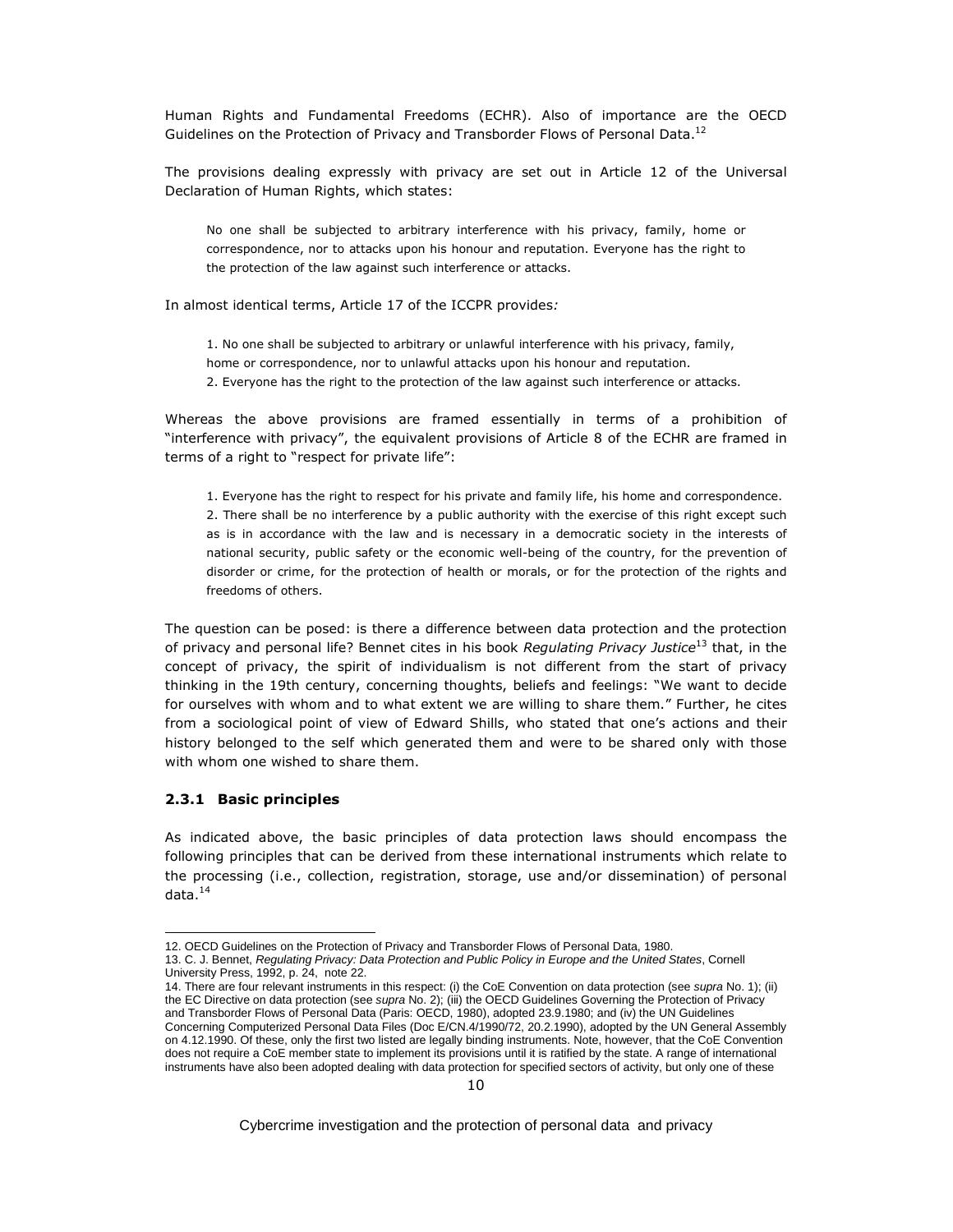By "personal data" we mean data (or information) that relate to, and allow identification of, individual physical/natural persons (and sometimes groups or organisations). The principles are cited in different legal instruments in slightly varying forms that will be also cited in other paragraphs of this study, but can be summarised as follows:

- personal data should be gathered by fair and lawful means (hereinafter termed "fair collection principle");
- the amount of personal data gathered should be limited to what is necessary to achieve the purpose(s) of gathering the data (hereinafter termed "minimality principle");
- personal data should be gathered for specified and lawful purposes and not processed in ways that are incompatible with those purposes (hereinafter termed "purpose specification principle");
- use of personal data for purposes other than those specified should occur only with the consent of the data subject or with legal authority (hereinafter termed "use limitation principle");
- personal data should be accurate, complete and relevant in relation to the purposes for which they are processed (hereinafter termed "data quality principle");
- security measures should be implemented to protect personal data from unintended or unauthorised disclosure, destruction or modification (hereinafter termed "security principle");
- data subjects should be informed of, and given access to, data on them held by others, and be able to rectify these data if inaccurate or misleading (hereinafter termed "individual participation principle"); and
- parties responsible for processing data on other persons should be accountable for complying with the above principles (hereinafter termed "accountability principle").

The OECD Guidelines are based on comparable principles $<sup>15</sup>$ :</sup>

### Basic principles of national application

• Collection Limitation Principle

7. There should be limits to the collection of personal data and any such data should be obtained by lawful and fair means and, where appropriate, with the knowledge or consent of the data subject.

• Data Quality Principle

8. Personal data should be relevant to the purposes for which they are to be used, and, to the extent necessary for those purposes, should be accurate, complete and kept up-to-date.

• Purpose Specification Principle

9. The purposes for which personal data are collected should be specified not later than at the time of data collection and the subsequent use limited to the fulfilment of those purposes or such others as are not incompatible with those purposes and as are specified on each occasion of change of purpose.

i, instruments is legally binding: this is the EC Directive 97/66/EC on the processing of personal data and the protection of privacy in the telecommunications sector (OJ No L 024, 30.1.1998, 1), adopted 15.12.1997.

Ibid, 151–152, and references cited therein; M Nowak, U.N. Covenant on Civil and Political Rights: CCPR Commentary (Kehl am Rhein/Strasbourg/Arlington: Engel, 1993), xix.

<sup>15</sup>.www.oecd.org/sti/security-privacy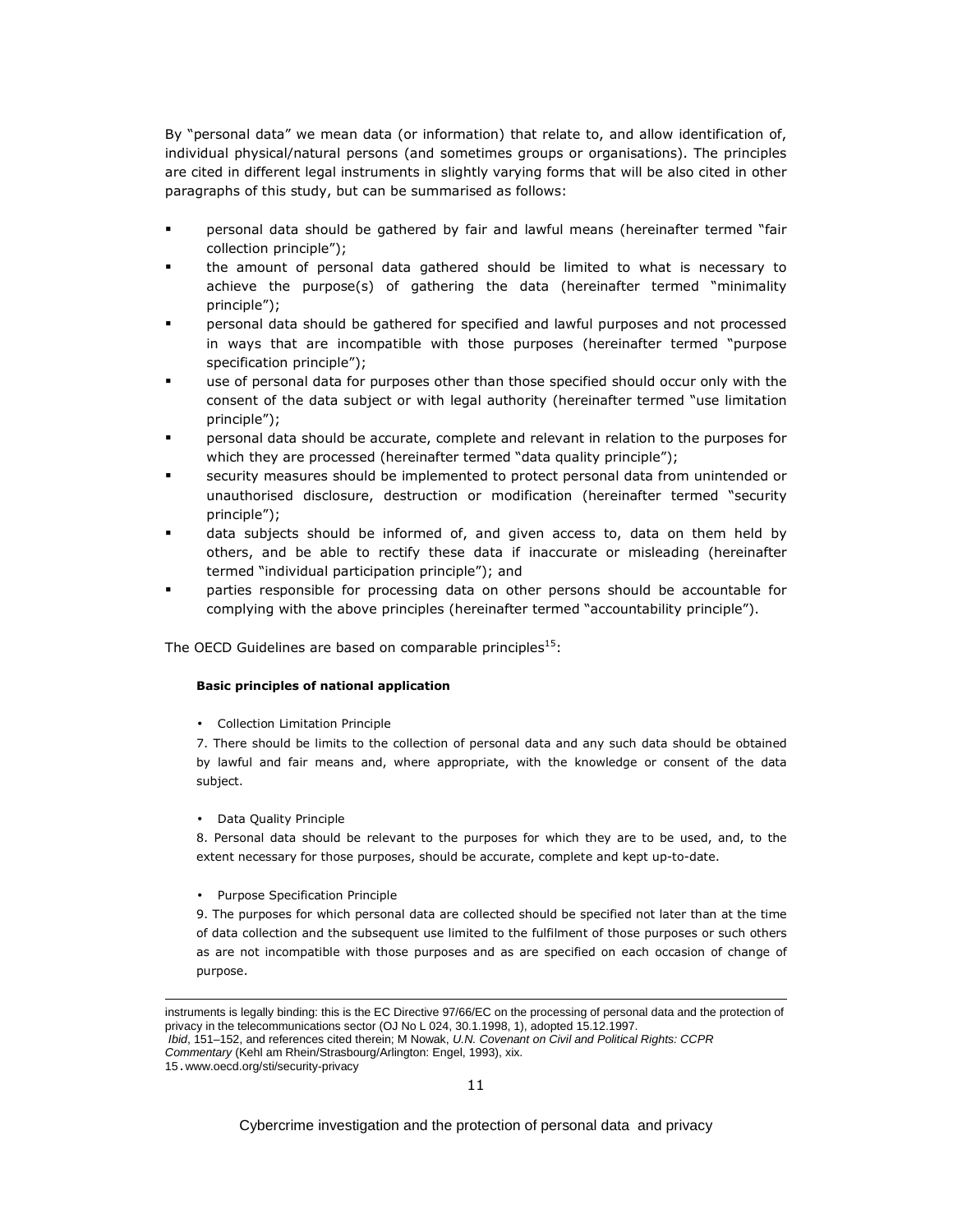• Use Limitation Principle

10. Personal data should not be disclosed, made available or otherwise used for purposes other than those specified in accordance with Paragraph 9, except:

a) with the consent of the data subject

b) by the authority of law.

In the Council of Europe Convention for the Protection of Individuals, with regard to automatic processing of personal data (ETS 108) these principles are summarised in Article 5:

#### Quality of data

Personal data undergoing automatic processing shall be:

- a obtained and processed fairly and lawfully;
- b stored for specified and legitimate purposes and not used in a way incompatible with those purposes;
- c adequate, relevant and not excessive in relation to the purposes for which they are stored;
- d accurate and, where necessary, kept up to date;
- e preserved in a form which permits identification of the data subjects for no longer than is required for the purpose for which those data are stored.<sup>16</sup>

Although the police investigations relating to cybercrime may surpass certain aspects of privacy protection, these principles have to be taken into account when any measures are taken in investigations and processing personal data. At least it should be specified why those principles are not applicable in certain cases or circumstances.

### 2.3.2 Digital world

i,

Although digitalisation should not affect the principle of protection of privacy and personal life as such, it is widely recognised that the use of digital data and the Internet will promote the use and interchange of data on a transborder level. See the explanatory report of the European Convention ETS 108:17

Further growth of automatic data processing in the administrative field is expected in the coming years inter alia as a result of the lowering of data processing costs, the availability of "intelligent" data processing devices and the establishment of new telecommunication facilities for data transmission.

"Information power" brings with it a corresponding social responsibility of the data users in the private and public sector. In modern society, many decisions affecting individuals are based on information stored in computerised data files: payroll, social security records,

<sup>16.</sup> Convention for the Protection of Individuals with regard to Automatic Processing of Personal Data (ETS No. 108).

<sup>17.</sup> Council of Europe Convention for the Protection of Individuals with regard to Automatic Processing of Personal Data (ETS 108). And the Protocol to the Convention on cybercrime, concerning the criminalisation of acts of a racist and xenophobic nature committed through computer systems (ETS 189), Strasbourg, 28.I.2003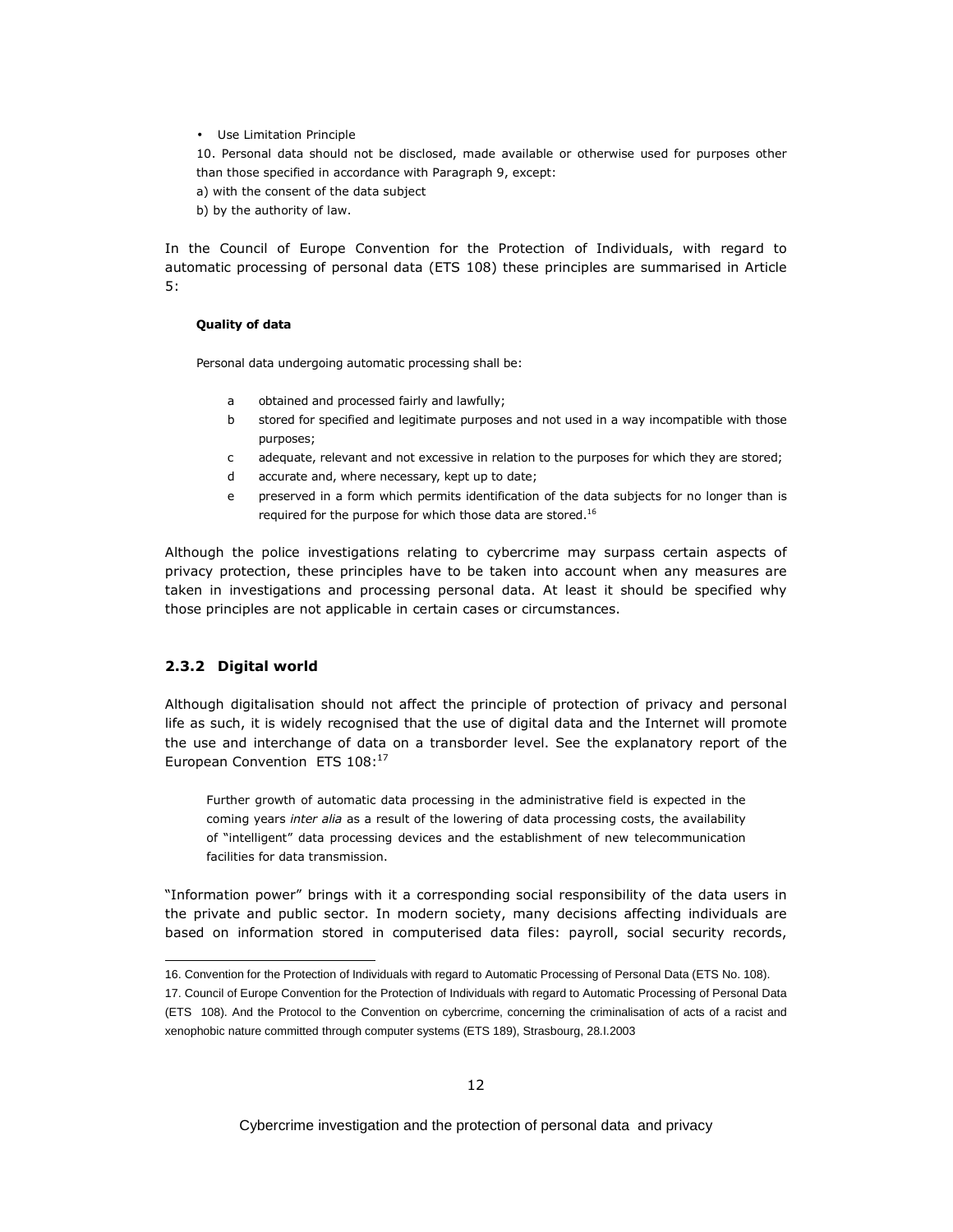medical files, etc. It is essential that those responsible for these files should make sure that the undeniable advantages they can obtain from automatic data processing do not at the same time lead to a weakening of the position of the persons on whom data are stored.

One could argue that digitalization is a cause or occasion to commit new forms of crime, which brings a need for more powerful authorities or measures in order to be able to gather evidence, including identification of the perpetrator. Access and use of personal data files are also used by the "criminal enemy" and therefore necessary to combat crimes. Another point of view is that "new" computer crimes exist of conventional crimes with other methods as for instance computer fraud but also the mentioned crimes in the additional Protocol to the Convention on cybercrime, concerning the criminalisation of acts of a racist and xenophobic nature committed through computer systems could be considered as existing criminal acts for which the means are present in existing criminal law, be it that investigations are getting more complicated.

As Dutch police described in their report combating crime is made even more difficult by IT developments, due to the increased methods of (electronic) communication, electronic surveillance and intelligence by criminal parties, vast digital files, globalisation and the volatility and insecurity of digital documents.

The recurring question is of course whether the IT orientation in society and increasing complexity in criminal investigations would give reason to set aside certain principles of "fair treatment" of personal data. I would argue that this is the ultimate reason to be even more prudent in using personal data. Question is, what do criminal authorities need to investigate and still act in conformity with privacy protection principles?

As a clear example we can refer to the way the UN treats digital personal data and apply these principles that are for the most also mentioned under paragraph2.3.1 in a way investigations still can be performed and the information can be processed:

#### United Nations guidelines concerning computerized personal data files<sup>18</sup>

How to deal with computerized files concerning personal data

The procedures for implementing regulations concerning computerized personal data files are left to the initiative of each State subject to the following orientations:

### A. Principles concerning the minimum guarantees that should be provided in national legislations

- 1. Principle of lawfulness and fairness
- 2. Principle of accuracy

.

-

3. Principle of the purpose- specification

 $18$  adopted by the General Assembly on 14 December 1990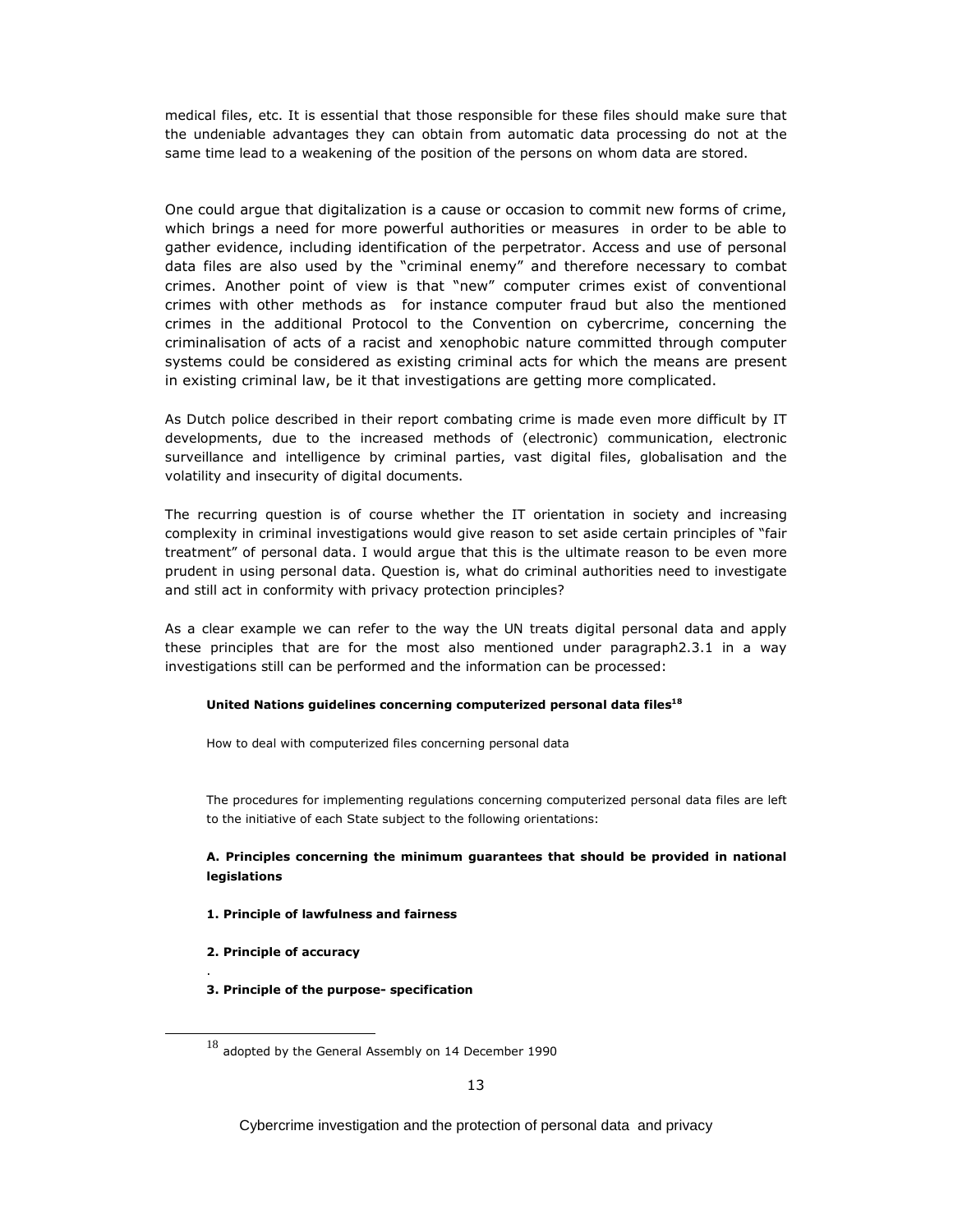The purpose which a file is to serve and its utilization in terms of that purpose should be specified, legitimate and(…)

- All the personal data collected and recorded remain relevant and adequate to the purposes so specified;
- None of the said personal data is used or disclosed, except with the consent of the person concerned, for purposes incompatible with those specified;
- The period for which the personal data are kept does not exceed that which would enable the achievement of the purpose so specified.

#### 4. Principle of interested-person access

#### 5. Principle of non-discrimination

Subject to cases of exceptions restrictively envisaged under principle 6, data likely to give rise to unlawful or arbitrary discrimination, including information on racial or ethnic origin, colour, sex life, political opinions, religious, philosophical and other beliefs as well as membership of an association or trade union, should not be compiled.

Also here it is possible to make exemptions:

#### 6. Power to make exceptions

Departures from principles 1 to 4 may be authorized only if they are necessary to protect national security, public order, public health or morality, as well as, inter alia, the rights and freedoms of others, especially persons being persecuted (humanitarian clause) provided that such departures are expressly specified in a law or equivalent regulation promulgated in accordance with the internal legal system which expressly states their limits and sets forth appropriate safeguards.

Exceptions to principle 5 relating to the prohibition of discrimination, in addition to being subject to the same safeguards as those prescribed for exceptions to principles 1 and 4, may be authorized only within the limits prescribed by the International Bill of Human Rights and the other relevant instruments in the field of protection of human rights and the prevention of discrimination.

#### 7. Principle of security

Appropriate measures should be taken to protect the files against both natural dangers, such as accidental loss or destruction and human dangers, such as unauthorized access, fraudulent misuse of data or contamination by computer viruses.

#### 8. Supervision and sanctions

The law of every country shall designate the authority which, in accordance with its domestic legal system, is to be responsible for supervising observance of the principles set forth above. This authority shall offer guarantees of impartiality, independence vis-à-vis persons or agencies responsible for processing and establishing data, and technical competence. In the event of violation of the provisions of the national law implementing the aforementioned principles, criminal or other penalties should be envisaged together with the appropriate individual remedies.

#### 9. Transborder data flows

When the legislation of two or more countries concerned by a transborder data flow offers comparable safeguards for the protection of privacy, information should be able to circulate as freely as inside each of the territories concerned. If there are no reciprocal safeguards, limitations on such circulation may not be imposed unduly and only in so far as the protection of privacy demands.

#### 10. Field of application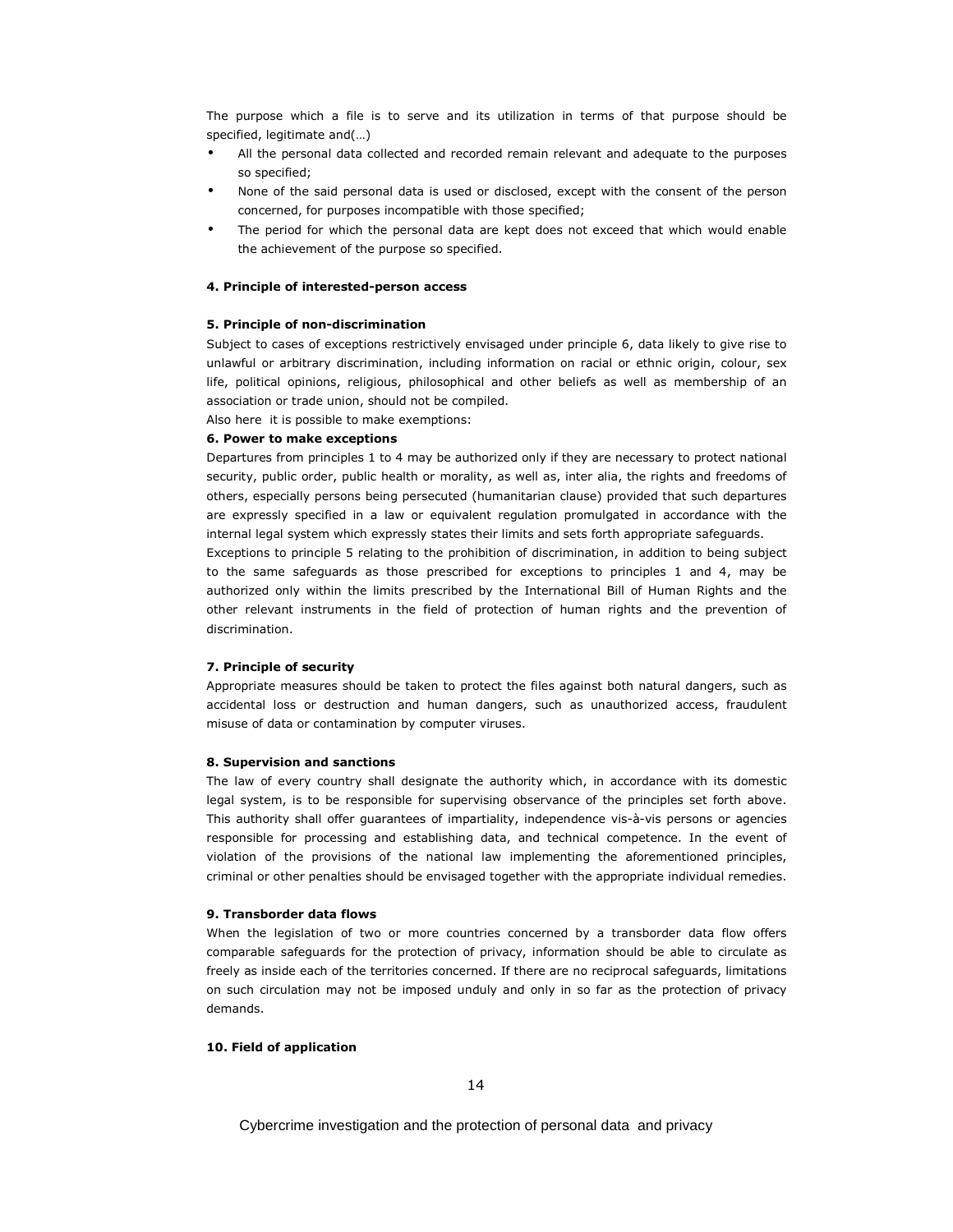The present principles should be made applicable, in the first instance, to all public and private computerized files as well as, by means of optional extension and subject to appropriate adjustments, to manual files. Special provision, also optional, might be made to extend all or part of the principles to files on legal persons particularly when they contain some information on individuals.

### 2.3.3 Handling of the information

In its General Comment 16, the Human Rights Committee of the UN has stated that Article 17 requires legal implementation of essential data protection guarantees in both the public and private sector. In the words of the Committee:

The competent public authorities should only be able to call for such information relating to an individual's private life the knowledge of which is essential in the interests of society as understood under the Covenant. [...] The gathering and holding of personal information on computers, databanks and other devices, whether by public authorities or private individuals and bodies, must be regulated by law. Effective measures have to be taken by States to ensure that information concerning a person's private life does not reach the hands of persons who are not authorized by law to receive, process and use it, and is never used for purposes incompatible with the Covenant. In order to have the most effective protection of his private life, every individual should have the right to ascertain in an intelligible form, whether, and if so, what personal data is stored in automatic data files, and for what purposes. Every individual should also be able to ascertain which public authorities or private individuals or bodies control or may control their files. If such files contain incorrect personal data or have been collected or processed contrary to the provisions of the law, every individual should have the right to request rectification or elimination.

It would be a bit naive to assume that privacy right are fully respected in case of criminal investigations and the use of electronic (personal) data if only these principles are followed.

Although in principle 6 departure of the foregoing principles will be accepted, the departures have to be sanctioned by law. The problem is that the exceptions are defined too generally to be an acceptable control mechanism for an independent authority without more specified set limitations on the competences of investigative officials.

It is interesting to note that in the Islamic sphere, the Cairo Declaration on Human Rights in Islam of 5 August 1990 expressly recognises a right to privacy for all individuals without reservations:

#### Article 18

(a) Everyone shall have the right to live in security for himself, his religion, his dependents, his honour and his property.

(b) Everyone shall have the right to privacy in the conduct of his private affairs, in his home, among his family, with regard to his property and his relationships. It is not permitted to spy on him, to place him under surveillance or to besmirch his good name. The State shall protect him from arbitrary interference.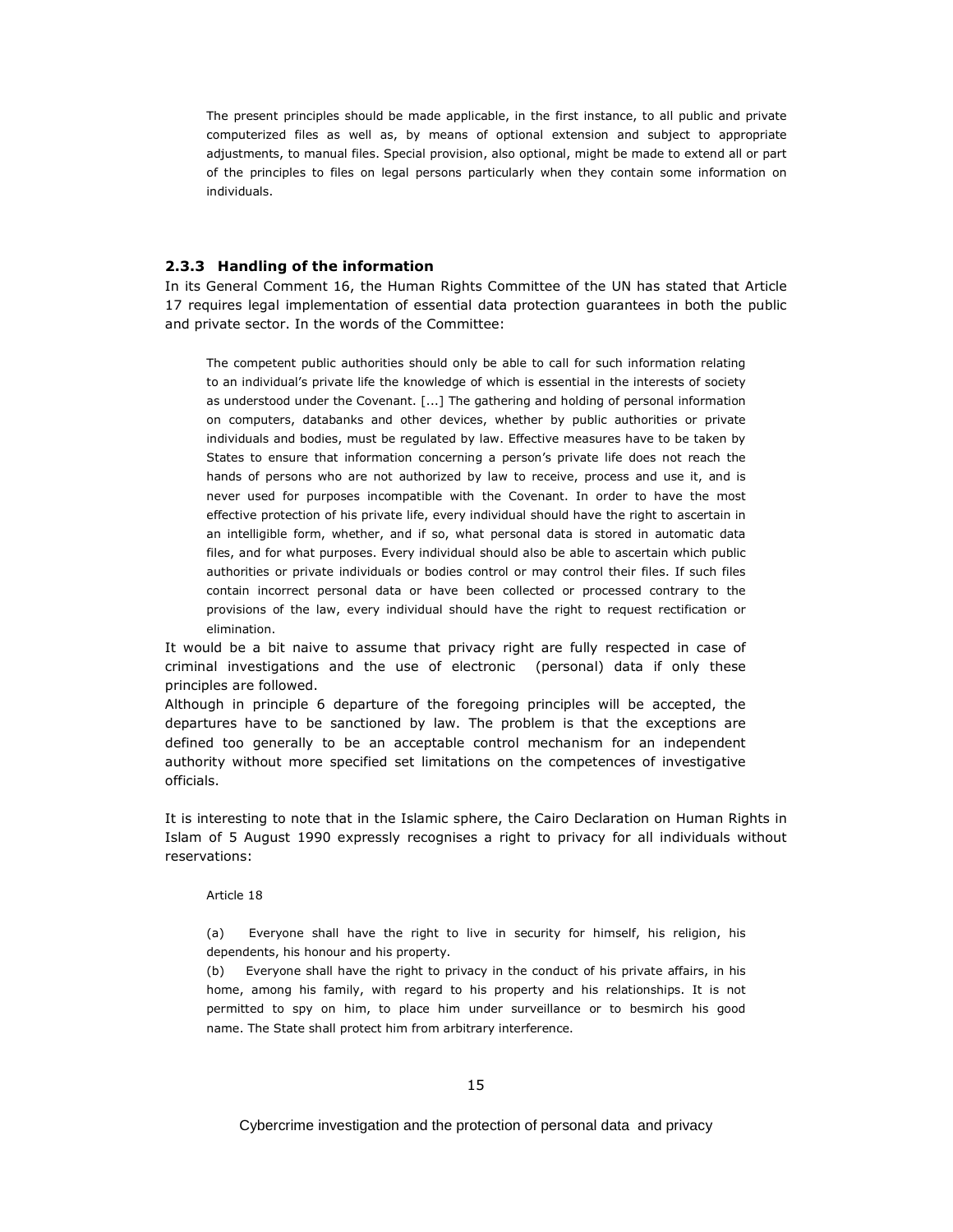(c) A private residence is inviolable in all cases. It will not be entered without permission from its inhabitants or in any unlawful manner, nor shall it be demolished or confiscated and its dwellers evicted.<sup>19</sup>

The fact that there are no reservations will not guarantee though that these rights will not be invaded. But it is interesting to note that Islamic countries do not see the necessity to make those reservations in this human rights declaration, contrary to the comparable international legal instruments of western societies. How the human rights, including the right on privacy are handled by the Islamic countries in practice though, will not be subject of this study.

# 2.4 Overview of the regulatory framework (EU, CoE)

### 2.4.1 The European Union

For the purpose of this study we may make a comparison with European legal instruments to protect personal data. But existing instruments at the European Union level do not suffice in respect. Directive 95/46/EC of the European Parliament and of the Council of 24 October 1995 on the protection of individuals with regard to the processing of personal data and on the free movement of such data does not apply to the processing of personal data in the course of an activity which falls outside the scope of Community law, such as those provided for by Title VI of the Treaty on European Union and on top of that will not apply to all countries of the Council of Europe.

As more specific applications additional to the aforementioned international general treaties on human rights, the Convention for the protection of individuals with regard to automatic processing of personal data is the standard reference document to analyse the extent of what is acceptable in policing by governmental authorities in relation to the cybercrime investigation.

## 2.4.2 Council of Europe Convention for the protection of individuals with regard to automatic processing of personal data (ETS 108)

The convention's point of departure is that certain rights of the individual may have to be protected vis-à-vis the free flow of information regardless of frontiers, the latter principle being enshrined in international and European instruments on human rights (see Article 10, ECHR; Article 19, International Covenant on Civil and Political Rights). Where the present convention imposes certain restrictions or conditions on the exercise of freedom of information, it does so only to the extent strictly justified for the protection of other individual rights and freedoms, in particular the right to respect for individual privacy (see Article 8, ECHR). The convention consists of three main parts:

- substantive law provisions in the form of basic principles;
- special rules on transborder data flows;

-

<sup>19.</sup> Article 18 Cairo Declaration on Human Rights in Islam, (UN Doc A/45/421/5/21797, 199). Citation note: also, for instance, that the jurisprudence of the European Court of Human Rights has generally exercised considerable influence on the decision making of the Inter-American Court of Human Rights, which is charged with hearing and determining complaints of breaches of the ACHR: see JG Merrills, The Development of International Law by the European Court of Human Rights (Manchester: Manchester University Press, 1993, 2nd ed), 18–19 and cases cited therein.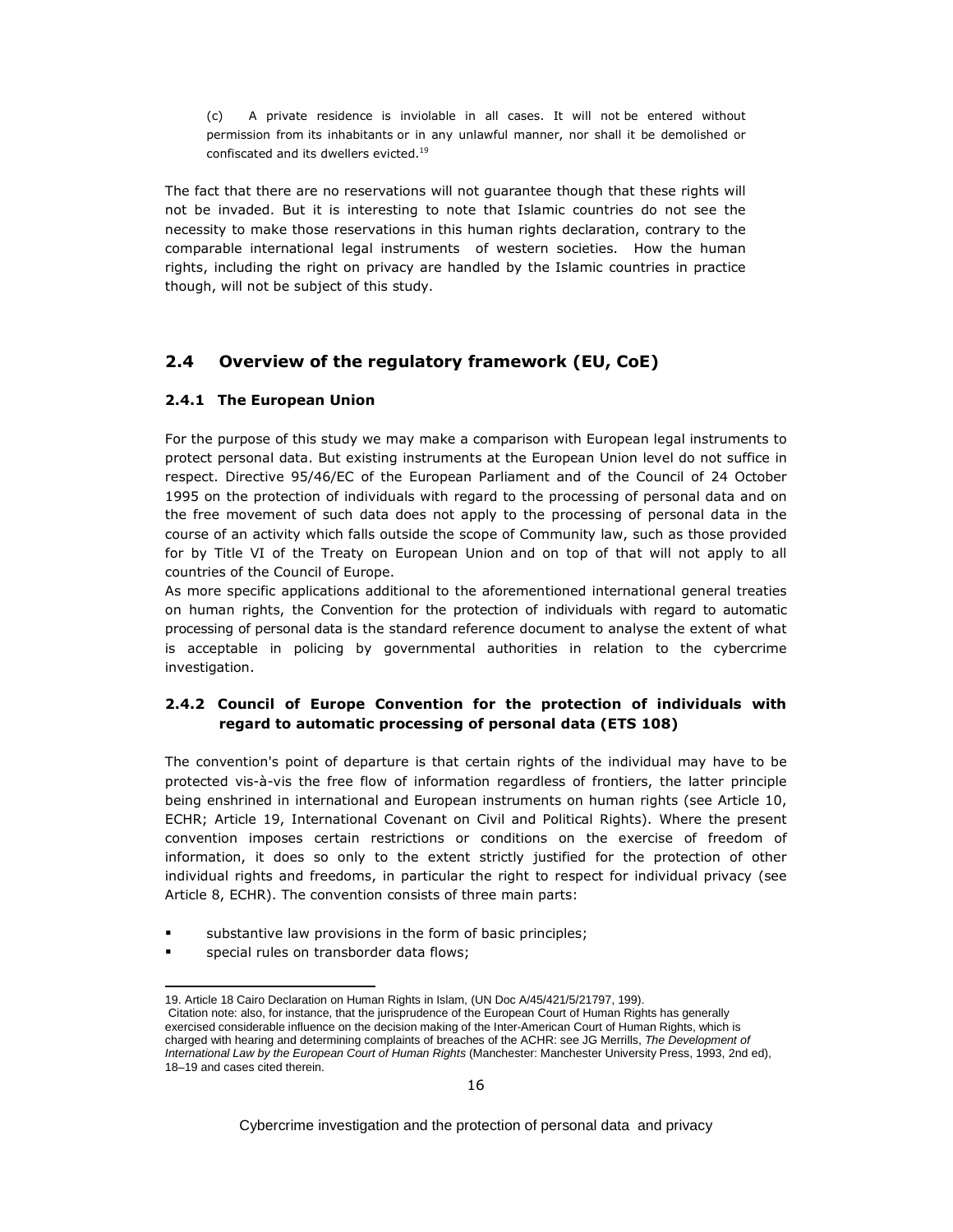mechanisms for mutual assistance and consultation between the Parties.

#### 2.4.2.1 Private and public obligations

The Convention applies to the public as well as the private sector. Although most international data traffic occurs in the private sector, the convention is nevertheless of great importance for the public sector, and this for two reasons. First, Article 3 imposes obligations on the member states to apply data protection principles even when they process public files – as is usually the case – entirely within their national borders. Secondly, the convention offers assistance to data subjects who wish to exercise their right to be informed about their record kept by a public authority in a foreign country.

The distinction public sector/private sector is not found in the other provisions of the convention, especially since these terms may have a different meaning in different countries. However it may play a role in the declarations which the Parties may make with regard to the scope of the convention (paragraph 2).

34. Paragraph 2.a. It should be emphasised that exclusions from the scope of the convention are permitted only with respect to those categories of data files which are not or not yet subject to data protection legislation domestically.

As for categories of data files which are subject to such legislation, derogations are permitted only under Article 9.

35. It is understood that any exceptions must be clearly specified. Otherwise, problems of interpretation would arise for other Contracting States to determine the scope of an exception, thus seriously hampering the application of the convention.

As stated above in par. 2.3.2 social responsibility concerning information power should be the point of departure, taken in mind when one considers developing the policy powers within the Cybercrime treaty. It cannot be accepted that the privacy position of individuals, certainly those who are not convicted at the end of criminal procedures will be put aside in a general way. There must be a clear separation in the different phases of collection of personal data and the use of powers in the investigative process and the actual criminal process if there is a clear causality between suspect and crime.

It is essential that those responsible for these files should make sure that the undeniable advantages they can obtain from automatic data processing do not at the same time lead to a weakening of the position of the persons on whom data are stored.

.

Special attention should be given to the following provisions:

#### Article 6 – Special categories of data

Personal data revealing racial origin, political opinions or religious or other beliefs, as well as personal data concerning health or sexual life, may not be processed automatically unless domestic law provides appropriate safeguards. The same shall apply to personal data relating to criminal convictions.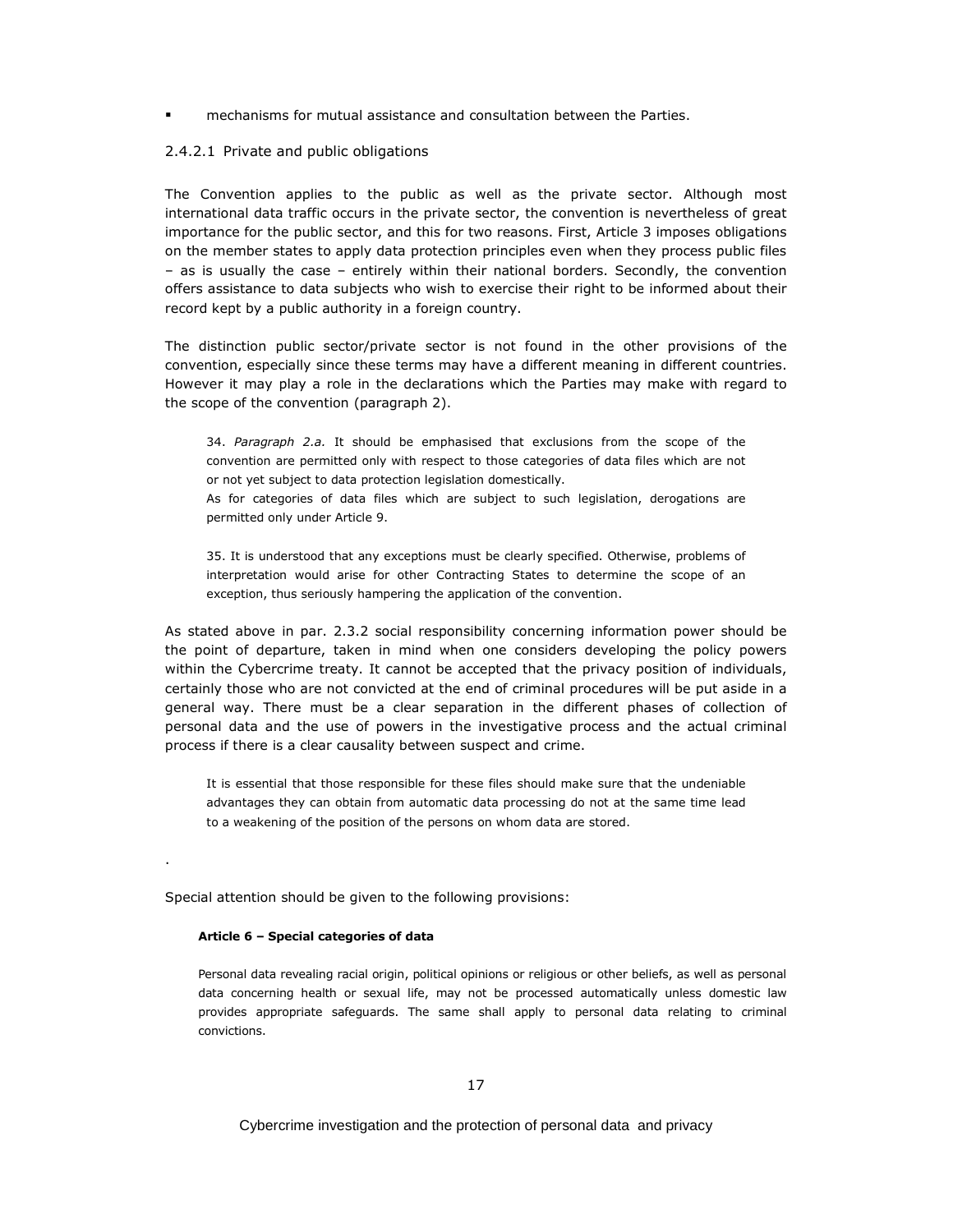#### Article 8 – Additional safeguards for the data subject

Any person shall be enabled:

a to establish the existence of an automated personal data file, its main purposes, as well as the identity and habitual residence or principal place of business of the controller of the file;

b to obtain at reasonable intervals and without excessive delay or expense confirmation of whether personal data relating to him are stored in the automated data file as well as communication to him of such data in an intelligible form;

The provisions set out in this article are designed to enable a data subject to defend his rights visà-vis automated data files. Although in domestic legislation the contents of Article 8 clearly correspond to subjective rights, the present text expresses them in the form of safeguards which Contracting States offer to data subjects, in view of the non self-executing character of the convention. These safeguards include four main elements:

- knowledge about the existence of an automated data file;
- knowledge about the contents of the information, if any, stored about data subjects in a file;
- rectification of erroneous or inappropriate information;
- a remedy if any of the previous elements are not respected.

c to obtain, as the case may be, rectification or erasure of such data if these have been processed contrary to the provisions of domestic law giving effect to the basic principles set out in Articles 5 and 6 of this convention;

d to have a remedy if a request for confirmation or, as the case may be, communication, rectification or erasure as referred to in paragraphs b and c of this article is not complied with.

#### Article 9 – Exceptions and restrictions

1 No exception to the provisions of Articles 5, 6 and 8 of this convention shall be allowed except within the limits defined in this article.

2 Derogation from the provisions of Articles 5, 6 and 8 of this convention shall be allowed when such derogation is provided for by the law of the Party and constitutes a necessary measure in a democratic society in the interests of:

a protecting State security, public safety, the monetary interests of the State or the suppression of criminal offences;

b protecting the data subject or the rights and freedoms of others.

3 Restrictions on the exercise of the rights specified in Article 8, paragraphs b, c and d, may be provided by law with respect to automated personal data files used for statistics or for scientific research purposes when there is obviously no risk of an infringement of the privacy of the data subjects.

In the comments to the Convention it is stated that exceptions to the basic principles for data protection are limited to those which are necessary for the protection of fundamental values in a democratic society. The text of the second paragraph of this article has been modelled after that of the second paragraphs of Articles 6, 8, 10 and 11 of the European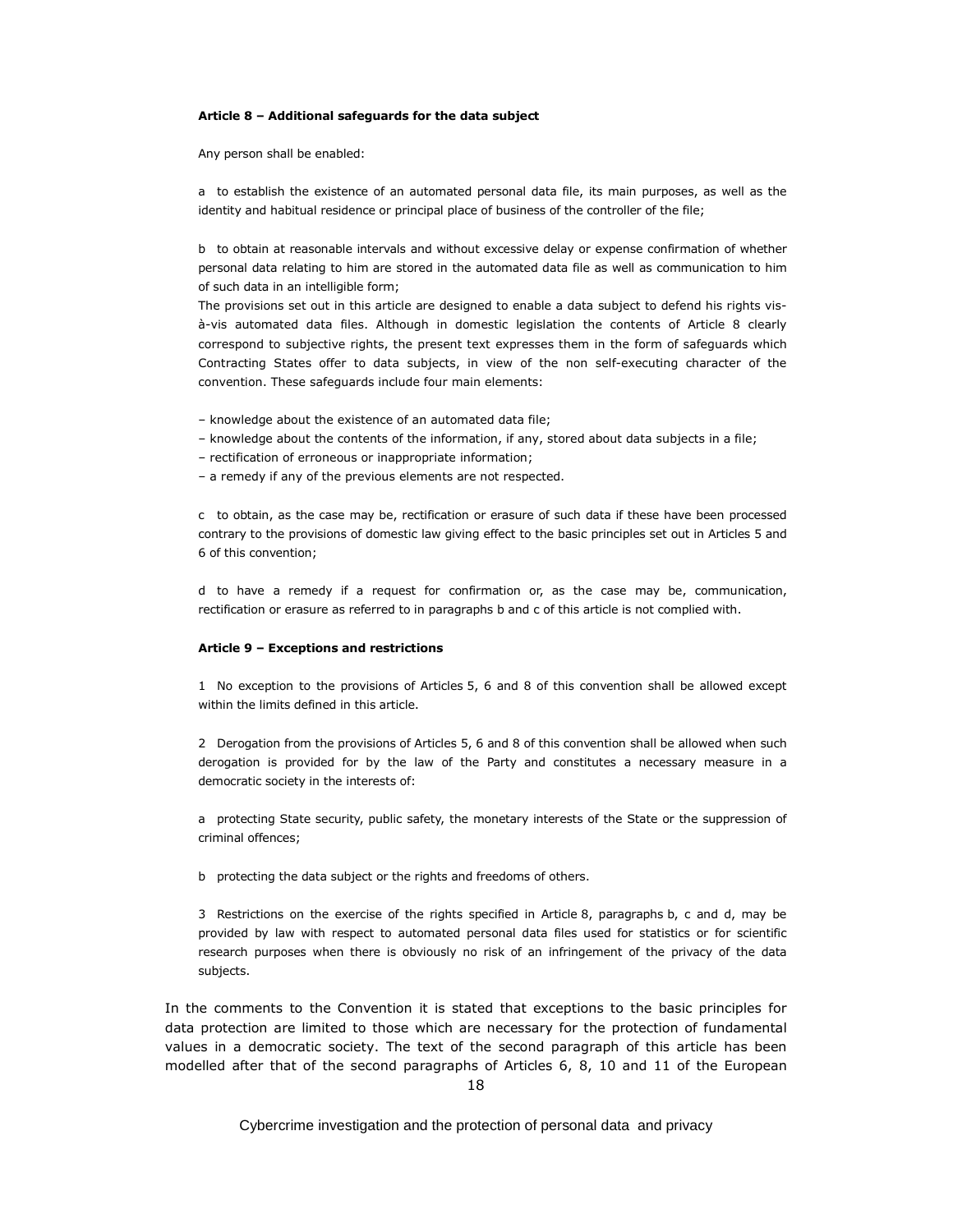Human Rights Convention. It is clear from the decisions of the Commission and the Court of Human Rights relating to the concept of "necessary measures" that the criteria for this concept cannot be laid down for all countries and all times, but should be considered in the light of the given situation in each country.

The question is whether an exception for "computer crime" is applicable in this case being a special situation for all member states. That would depend on the impact of the (security) effects on society as such. But this would not automatically give judicial or police authorities the right not to adhere to the agreed principles of fair treatment of personal data and not fulfilling all duties of authorities that come with it. This principle should certainly apply in the case of "pre-investigative" data collection $20$ .

# 2.5 Defining data protection as an evolutionary concept in the Convention for the Protection of Individuals with regard to automatic Processing of Personal Data (ETS 108)

.

-

It must be clear that the object of this Convention is to strengthen data protection, i.e. the legal protection of individuals with regard to automatic processing of personal information relating to them. There is a need for such legal rules in view of the increasing use made of computers for administrative purposes. Compared with manual files, automated files have a vastly superior storage capability and offer possibilities for a much wider variety of transactions, which they can perform at high speed.

Further growth of automatic data processing in the administrative field is expected in the coming years inter alia as a result of the lowering of data processing costs, the availability of "intelligent" data processing devices and the establishment of new telecommunication facilities for data transmission.

As stated in the introduction to the Convention for the protection of individuals with regard to automatic processing of personal data the possible use and possession of personal data by authorities gives the more reason to be extremely careful:

For this reason, they should maintain the good quality of the information in their care, refrain from storing information which is not necessary for the given purpose, guard against unauthorized disclosure or misuse of the information, and protect the data, hardware and software against physical hazards.

As we can see, the development of techniques makes it increasingly possible to derive personal information from different sources. Nowadays it is possible to analyse body parts as small as a human hair to get personal information.

<sup>&</sup>lt;sup>20</sup> Per analogiam: 56. Littera a in paragraph 2 lists the major interests of the State which may require exceptions. These exceptions are very specific in order to avoid that, with regard to the general application of the convention, States would have an unduly wide leeway.

States retain, under Article 16, the possibility to refuse application of the convention in individual cases for important reasons, which include those enumerated in Article 9. The notion of "State security" should be understood in the traditional sense of protecting national sovereignty against internal or external threats, including the protection of the international relations of the State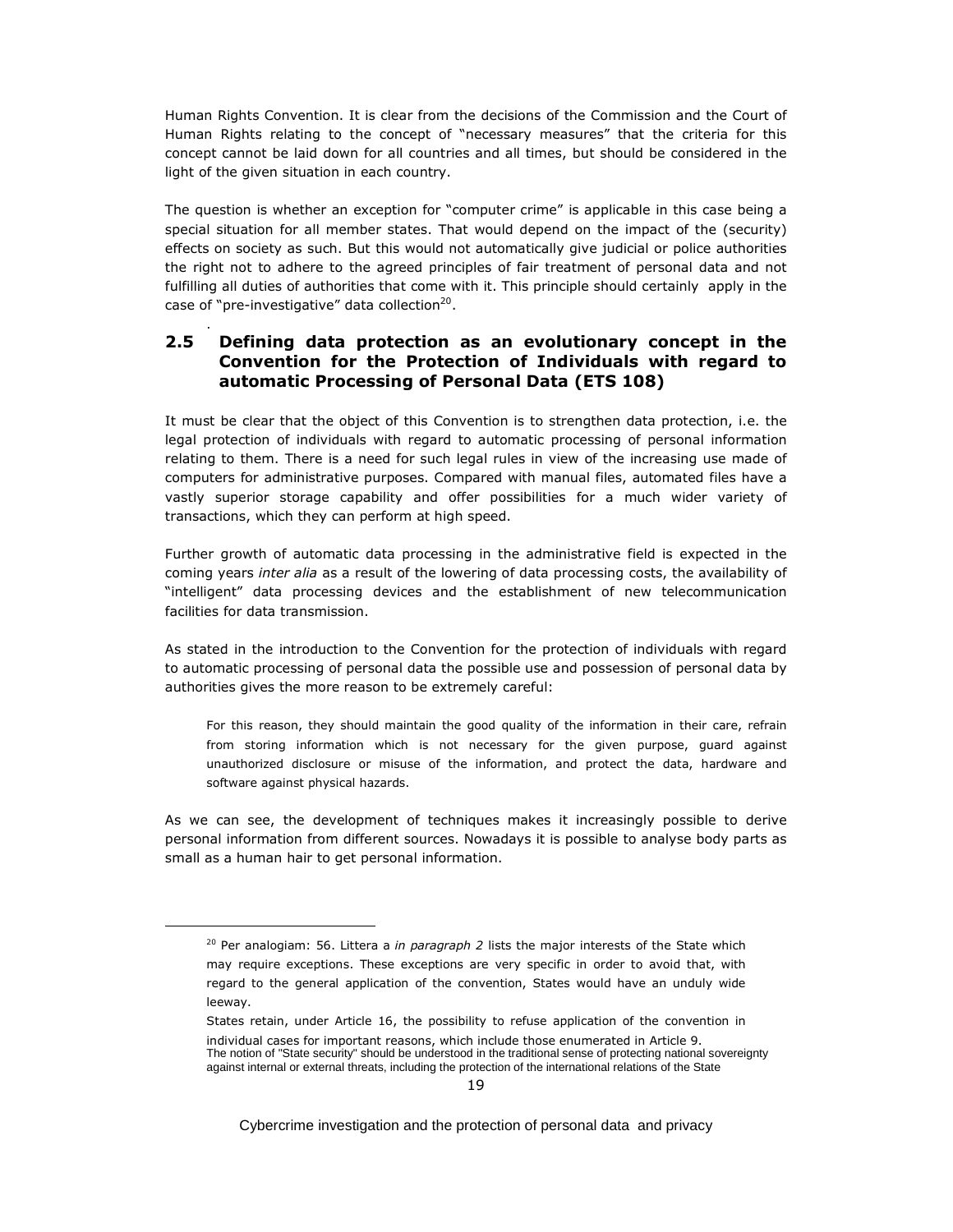Therefore the notion that (identifiable)personal data (and its protection) is defined as far as it can practically derived from any source is considered to be extending in a continuous pace "personal data" means any information relating to an identified or identifiable individual ("data subject");

Although there used to be a distinction in treatment of directly or indirectly identifying data concerning the intrusion of privacy, the technological developments have made this distinction extinct<sup>21</sup> as stated also in the reference to the convergent technologies (note 6). For instance it is now widely recognized(WP29 and DPA) that IP-addresses are to be considered personal data.

# 2.6 Criteria for personal data protection and the existence of a right on informational self-determination

As stated in the introduction, it is important to see whether (under certain circumstances) it will be possible to let individuals decide if they make their personal information available to third parties, be it (inter-) national authorities or other third (commercial) parties.

Of course this is dependent on the purpose for which the information is intended to be used. In the example of personal information to diminish the costs of "toll driving", this suggestion was also supported by the advice of the Dutch DPA, where only the strictly necessary data should be available to the government or controller. In this case the data subject decides about the divulging of his personal information on his own merits. $^{22}$ 

On the other hand, it cannot be that in cases of prosecution of crime the subject should have the right to decide what information he would make available; although it is widely accepted that a subject in a prosecution has the right not to incriminate himself (cautio) "you have the right to remain silent".<sup>23</sup> A comparable right is conceivable concerning (digital) information. "You have the right not to transfer to judicial parties any personal information that can incriminate yourself" - at least, not without a court order.

# 2.7 The double role of government as provider of personal data; what protective measures for government and data subjects?

Governments take the protection of privacy serious. On the basis of a Dutch proposal, the Council of Europe's Committee of Ministers adopted a declaration on human rights and the Internet<sup>24</sup> that was prepared by a special committee of academic experts and government representatives. According to the press release, "the declaration is the first international attempt to draw up a framework on the issue and breaks ground by up-dating the principles of the European Convention on Human Rights for the cyber-age".<sup>25</sup>

<sup>-</sup>21. Dutch DPA Guidelines Publication of personal data on the Internet, December 2007. Page 10: The most wellknown directly identifying item of data is the combination of forename and surname. The most well-known indirectly identifying items of data include (e-mail) addresses, telephone numbers, car number plates and the combination of post code/house number. Other indirectly identifying data include data regarding a person's characteristics, beliefs or behaviours that distinguish that person from others, for instance, the director of a specifically named company. 22. Ibidem note 7.

<sup>23.</sup> In the Netherlands CCP, Article 29.

<sup>24.</sup> CM(2005)56 final 13 May 2005, www.minbzk.nl/contents/pages/42826/declaration.pdf

<sup>25.</sup> www.edri.org/edrigram/number3.10/CoE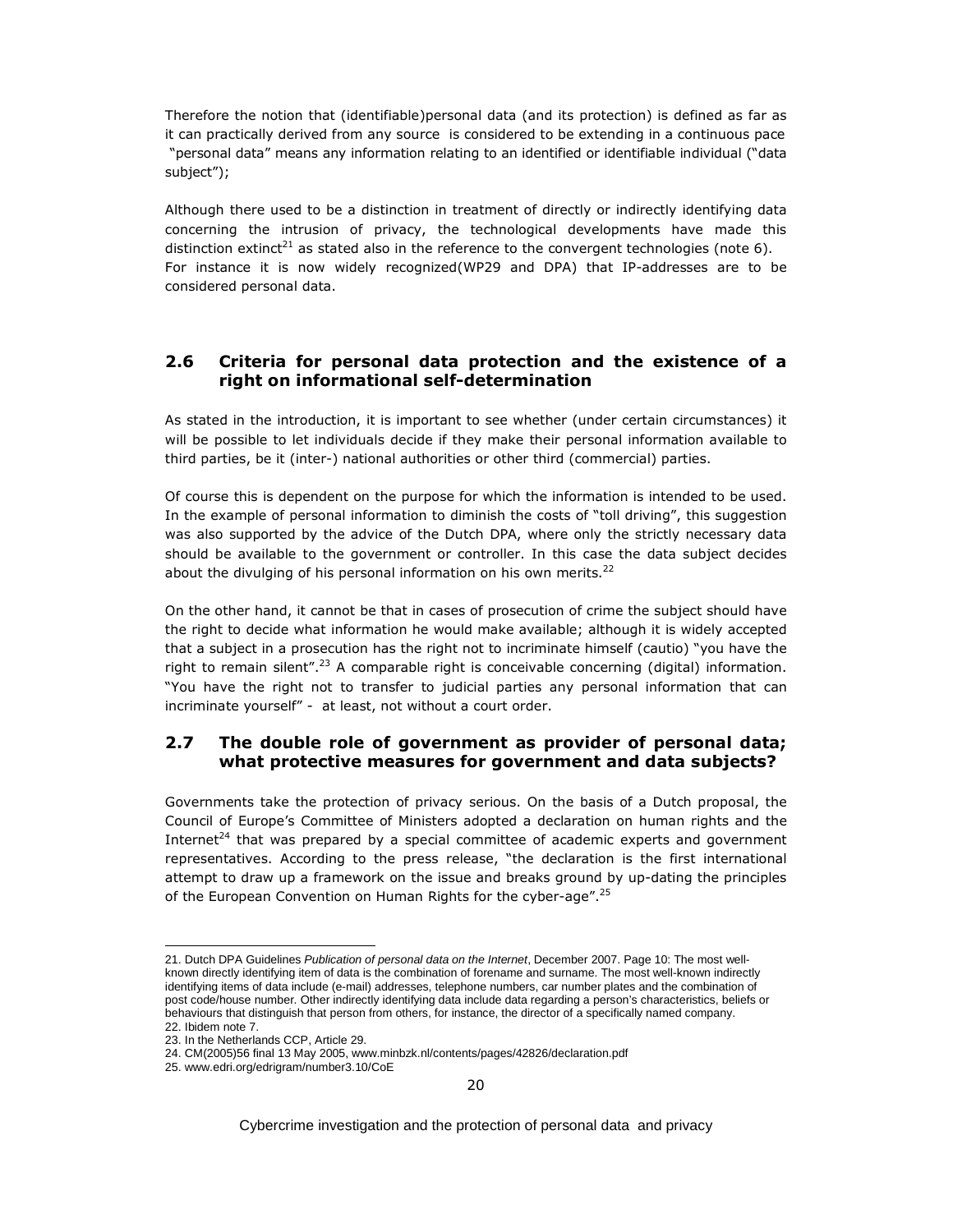It strongly reaffirms that all rights enshrined in the Convention for the Protection of Human Rights and Fundamental Freedoms (ECHR) remain fully valid in the information age and should continue to be protected regardless of new technological developments, of course with all possible provisions that allow deviation from those principles. If need be, it is declared that:

When circumstances lead to the adoption of measures to curtail the exercise of human rights in the Information Society, in the context of law enforcement or the fight against terrorism, such measures shall comply fully with international human rights standards. These measures must be lawful and defined as precisely as possible, be necessary and proportionate to the aim pursued, and be subject to supervision by an independent authority or judicial review.<sup>26</sup>

On the aspect of privacy it is stated that "any use of ICTs should respect the right to private life and private correspondence. The latter should not be subject to restrictions other than those provided for in Article 8 of the ECHR, simply because it is carried in digital form." $27$ 

The EDRI is of the opinion that although the declaration contains a very reassuring confirmation of the rights in the information age the declaration does not offer any specific new rights to Internet users when it comes to privacy. Several rights and freedoms are mentioned and reaffirmed repeatedly in the declaration; they are balanced against 'challenges' posed by the Internet, such as violation of intellectual property rights, access to illegal and harmful content and "circumstances that lead to the adoption of measures to curtail the exercise of human rights in the Information Society in the context of law enforcement or the fight against terrorism."

### 2.7.1 Which governmental agencies are allowed to exchange data

In the area of national and international criminal and security issues, police agencies and security organisations have to be defined. It is necessary to define the situation in which the exchange of personal data is deemed essential. In these cases a transparent procedure must be visible in the regulations.

In "supporting police tasks" it is allowed in the Netherlands to make databases and data as such available for (any) authorised personnel. $^{28}$  The purpose and the authorised persons who will use this information have to be described in writing.

Although in "police matters" there is a certain protection of privacy rights (see section 3.2), the control on intelligence agencies is almost not existent. The interchange between police and national and international intelligence agencies still takes place without any control mechanism. On the basis of, for example, the exception of Article 8 of the ECHR and mentioned comparable exceptions – "such as is in accordance with the law and is necessary in a democratic society in the interests of national security, public safety or the economic well-being of the country, for the prevention of disorder or crime, for the protection of health or morals, or for the protection of the rights and freedoms of others $"^{29}$  – there is ample opportunity for the General Intelligence Agencies to obtain and exchange information.

i, 26. Declaration of the Committee of Ministers on human rights and the rule of law in the Information Society, CM(2005)56 final, 13 May 2005.

<sup>27.</sup> ibid.

<sup>28.</sup> Article 13, Police Data Act.

<sup>29.</sup> Convention for the Protection of Human Rights and Fundamental Freedoms (ETS No. 005), Article 8.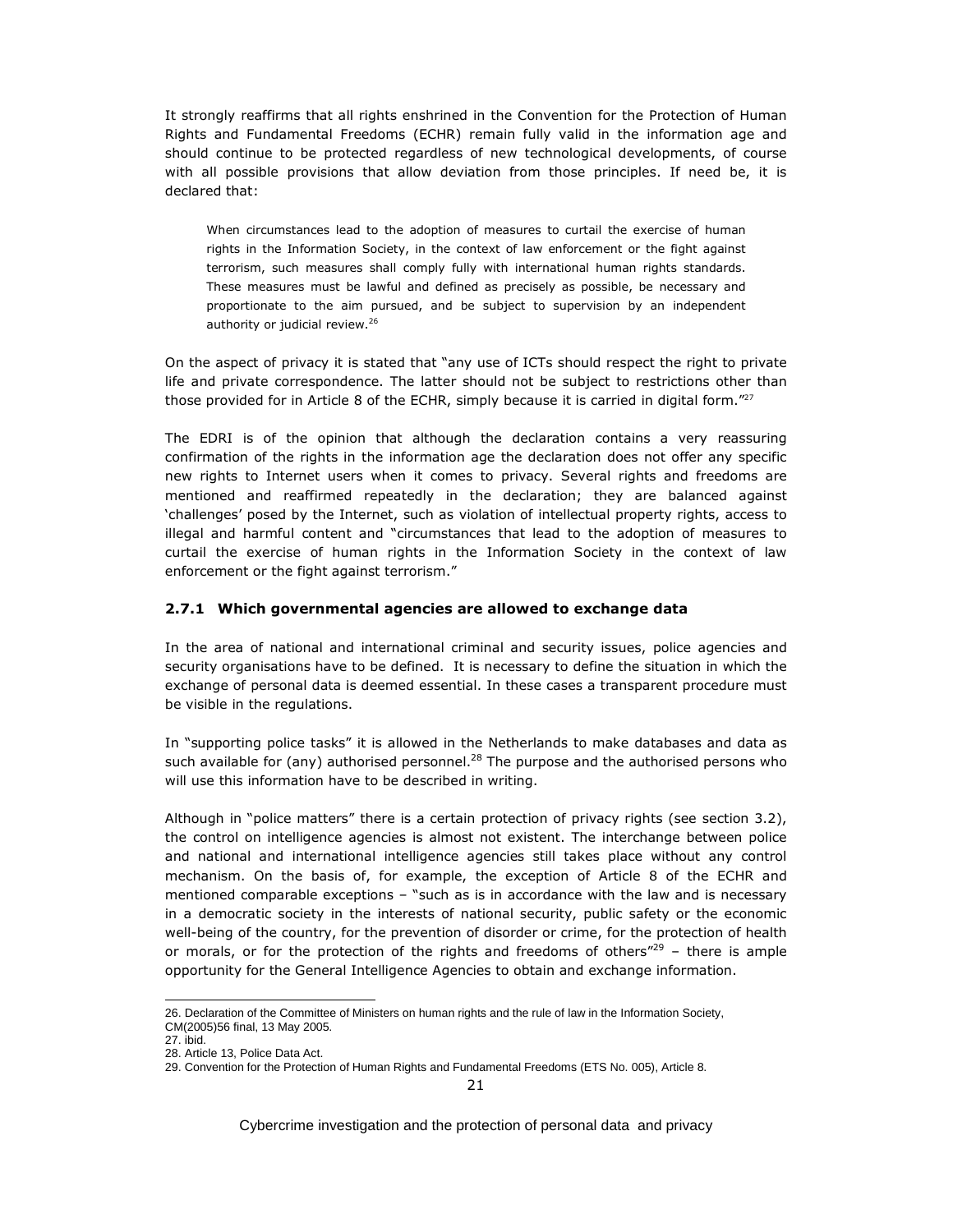In the Netherlands any person or governmental or non-governmental agency has to hand over any data to officials of the General Intelligence Service without real control.<sup>30</sup> But even this article was considered to be too restrictive. In a proposal to change the law, it was considered to explicitly mention communication service providers and the use of data analysis. There is no reference at all to any action to protect privacy or give any guarantee that use of personal information will be proportionate and purpose related. $31$ 

Although it must be stated that the exchange of information between police and the security agencies, at least in the Netherlands, is not a smooth process in it self. Because of bureaucratic and competence issues there are ample barriers to exchange of personal and other data concerning terroristic and other criminal activities<sup>32</sup>

### 2.7.2 Security issues

i,

In several acts and regulations it is obligatory for governmental and non-governmental institutions to take all necessary (technical) measures to protect personal data, as stated in Article 7 of the European Data Protection Convention (ETS 108) of 1981. Certainly when personal information is transferred to different (international) services, the risk of vulnerability of the data is increased. This was also considered by the Dutch DPA concerning the Act on use of the personal identification service number (burger service nummer).<sup>33</sup>

The more data is transferred or processed in different places, the greater the risk that parties who are not intended to use this information will have access to it. In the Convention on Cybercrime itself, Articles 2 and 3 ask for measures against illegal access and interception. Obviously the judicial authorities have to take all technical and procedural measures to protect personal data files against any intrusion. If not, they could be held liable by the data subjects.

### 2.8 The role of government as user of personal data

It is clear that governmental institutions hold vast databases of personal information connected to easily identifiable characteristics, such as the personal identification service number (burger service nummer). This PIN is connected to tax issues, social security, etc.

The Dutch DPA severely criticised this Act on the Use of Personal Identification because it had no guarantees that the coupling of data would be in accordance with privacy requirements<sup>34</sup>, although this danger was identified beforehand by parliament. The

their task to extract, collect or compile any data or information from any public authority, civil servant or any other person who is deemed to posess or can provide the necessary information (translation of Dutch:De diensten zijn bevoegd zich bij de uitvoering van hun taak, dan wel ter ondersteuning van een goede taakuitvoering, voor het verzamelen van gegevens te wenden tot:a. bestuursorganen, ambtenaren en voorts een ieder die geacht wordt de benodigde gegevens te kunnen verstrekken; b. de verantwoordelijke voor een gegevensverwerking).

<sup>30.</sup>Translation of Dutch Title: Act on Information and Security Services (Wet op de Inlichtingen en veiligheidsdiensten), 2002, Article 17 : The services are competent in the exercise of their task or in the support of

<sup>31.</sup> See also advice of the DPA, 20 December 2007, www.cbpweb.nl<br><sup>32</sup> Report of the Supreme Audit Institution "nationale Rekenkamer" of 10 april 2003 on the exchange of information concerning investigation and terrorism.

<sup>33.</sup> Advice of DP, 25 December 2005, Wet algemene bepalingen burgerservicenummer (30 312). 34. ibidem note 21;

In parliamentary whitepapers about this subject (a.o.TK 2002-2003, 28 600 VII,

nr. 6) stelde de regering onder meer het volgende: "Government will have to take the necessary measures, to take care that coupling of data and standing privacy rules will be in adjustment. On top of that it is the duty of the government to exercise a maximum in transparency and contolability . Neither of these intentions seems to be supported in the underlying draft bill by tangible measures. (De overheid zal daarom de nodige maatregelen moeten treffen, om te beginnen door te zorgen, dat de koppeling van gegevens en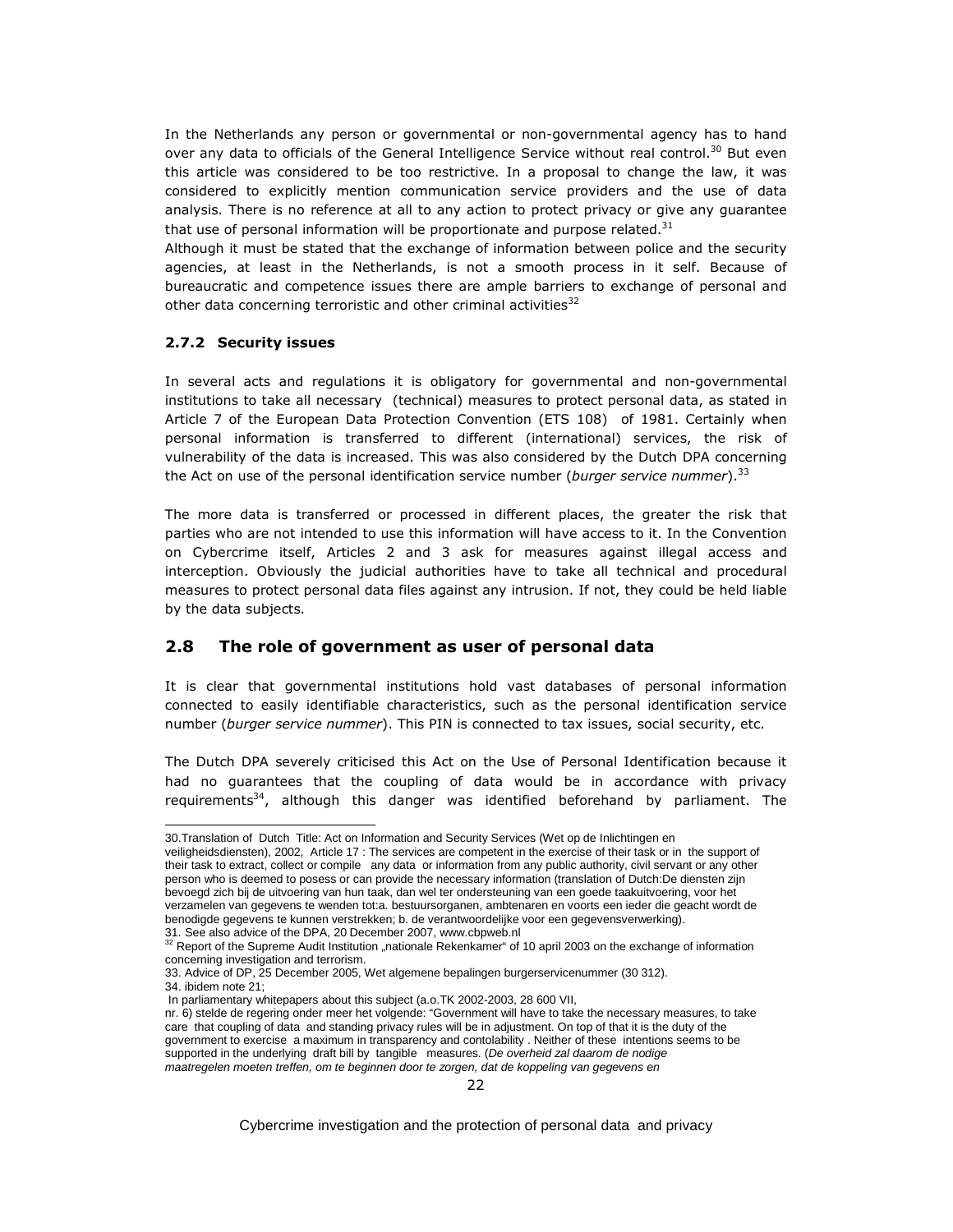government should certainly not automatically hold the competence to use all personal information if it concerns security or computer crime issues. It should be clearly stated in regulations when and under what circumstances personal data can be processed. It is of the utmost importance that there is no "easy exchange" between governmental agencies from, for instance, the Ministry of Finance to the Department of Justice, without guarantees given by law.

Recently a request for a proposal was made by the government to make inventories about what paragraphs exist in the different formal and material law to make an exchange of personal information possible.

### 2.8.1 Retention issues, the use of data available with other parties (Retention directive 2006)

To investigate and prosecute crimes involving the use of the communications networks, including the Internet, law enforcement authorities frequently use traffic data when they are stored by service providers for billing purposes. As the price charged for a communication is becoming less and less dependent on distance and destination, and service providers move towards flat rate billing, there will no longer be any need to store traffic data for billing purposes. Law enforcement authorities fear that this will reduce potential material for criminal investigations and therefore advocate that service providers keep certain traffic data for at least a minimum period of time so that these data may be used for law enforcement purposes<sup>35</sup>

Taking into account the above, it took the European Commission five years to produce a directive based on the principle that traffic data should be available (at all times) to authorities for criminal investigations and other anti-terrorist actions, etc. In its Considerations, reference is made to the applicability of the privacy directive and the ePrivacy directive.<sup>36</sup>

(3) Articles 5, 6 and 9 of Directive 2002/58/EC lay down the rules applicable to the processing by network and service providers of traffic and location data generated by using electronic communications services. Such data must be erased or made anonymous when no longer needed for the purpose of the transmission of a communication, except for the data necessary for billing or interconnection payments.

(4) Article 15(1) of Directive 2002/58/EC sets out the conditions under which Member States may restrict the scope of the rights and obligations provided for in Article 5, Article 6, Article  $8(1)$ ,  $(2)$ ,  $(3)$  and  $(4)$ , and Article 9 of that Directive. Any such restrictions must be necessary, appropriate and proportionate within a democratic society for specific public

i,

de geldende privacywetgeving met elkaar in overeenstemming blijven. Daarnaast is het de plicht van de overheid om een maximale transparantie en controleerbaarheid te betrachten". Geen van beide voornemens lijken in het voorliggende wetsvoorstel van concrete maatregelen te zijn voorzien).

<sup>35.</sup> EU Forum on Cybercrime Discussion Paper for Expert's Meeting on Retention of Traffic Data, 6 November 2001, 36. Directive 95/46/EC of the European Parliament and of the Council of 24 October 1995 on the protection of individuals with regard to the processing of personal data and on the free movement of such data (3) requires Member States to protect the rights and freedoms of natural persons with regard to the processing of personal data, and in particular their right to privacy, in order to ensure the free flow of personal data in the Community and. (2) Directive 2002/58/EC of the European Parliament and of the Council of 12 July 2002 concerning the processing of personal data and the protection of privacy in the electronic communications sector (Directive on privacy and electronic communications) (4) translates the principles set out in Directive 95/46/EC into specific rules for the electronic communications sector.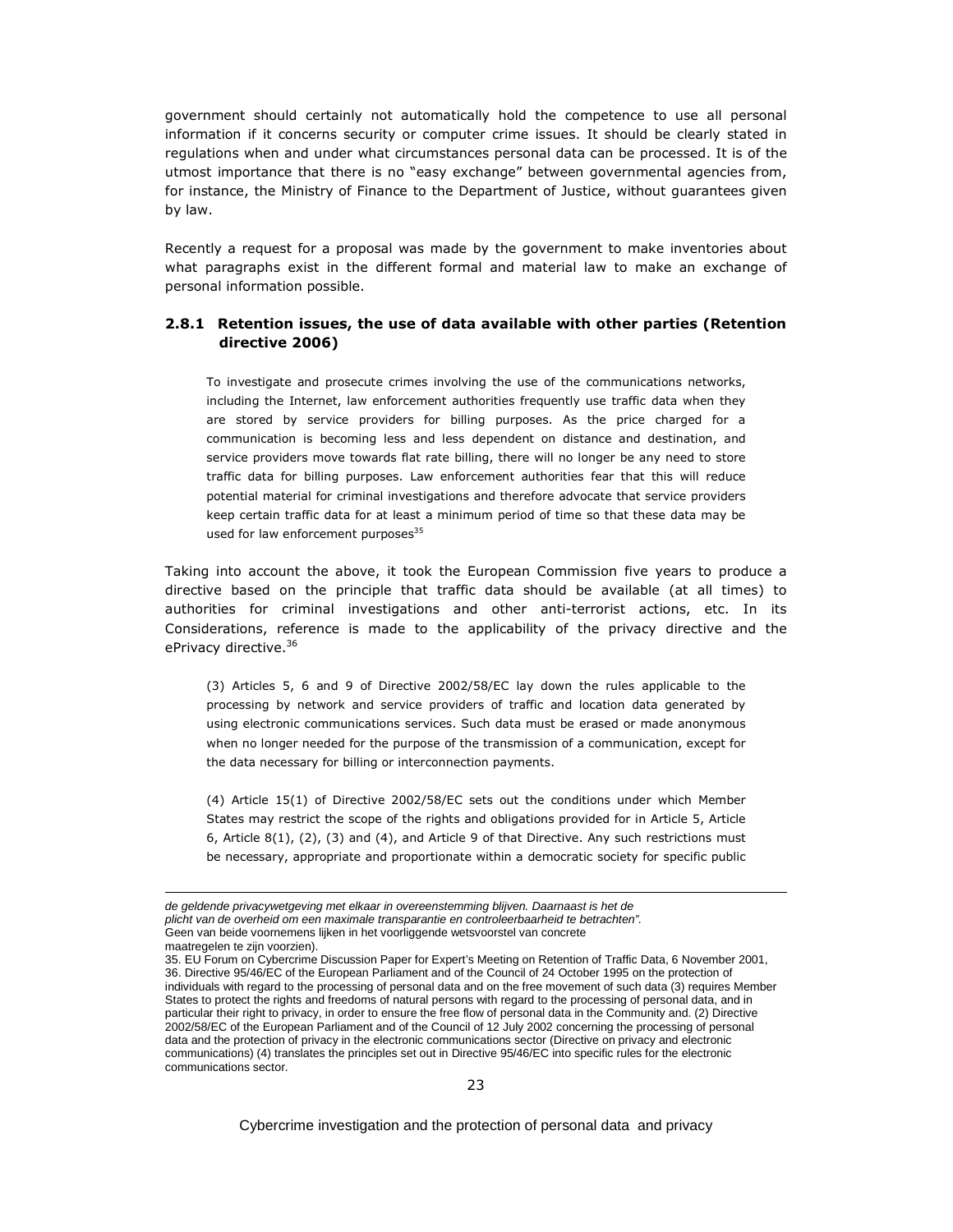order purposes, i.e. to safeguard national security (i.e. State security), defence, public security or the prevention, investigation, detection and prosecution of criminal offences or of unauthorised use of the electronic communications systems.

(8) The Declaration on Combating Terrorism adopted by the European Council on 25 March 2004 instructed the Council to examine measures for establishing rules on the retention of communications traffic data by service providers.

Because retention of data has proved to be such a necessary and effective investigative tool for law enforcement in several Member States, and in particular concerning serious matters such as organised crime and terrorism, it is necessary to ensure that retained data are made available to law enforcement authorities for a certain period, subject to the conditions provided for in this Directive. The adoption of an instrument on data retention that complies with the requirements of Article 8 of the ECHR is therefore a necessary measure.

The Retention directive is applicable on almost al communication data and all kind of communication services, without a clear distinction between public and private communication: (a) 'data' means traffic data and location data and the related data necessary to identify the subscriber or user;

There is a vast number of data aspects that are mentioned in Article 5 of the directive that have to be retained by the communication service providers. This obligation also applies to unsuccessful call attempts where those data are generated or processed, and stored (as concerns telephone data) or logged (as concerns Internet data), by providers of publicly available electronic communications services or of a public communications network.

The vast category of different sorts of data does not seem to be disputed, although it seems to be a too general and not very well defined area. All data concerned with communication traffic that can lead to any identification is to be retained and accessible for policing authorities. However the Dutch DPA seems to be only concerned with the period of retention. The Dutch DPA and the Article 29 Working Party have regularly asserted the position that the introduction of an obligation to retain historical traffic data of all citizens would be a very intrusive measure, whose need would have to be demonstrated irrefutably. In Article 8 of the European Convention on Human Rights (ECHR), the fundamental right of citizens is enshrined in of respect for their private life. The government may only infringe on that right to the extent that it is necessary in a democratic society. The necessity imposes high requirements on the proportionality of each specific measure that limits the private life of citizens. The general provisions from the Directive do not alter the fact that each national implementation must be tested independently against Article 8 of the ECHR and the corresponding ECHR case law. This applies specifically to the need for a retention period longer than the period necessary for the commercial purpose of provisioning electronic communication networks and services.<sup>37</sup>

The Dutch Minister of Justice stated, in answering the questions of Members of Parliament, that a retention period of 18 months was not disproportionate and can be necessary for complex investigations, legal help requests and cold cases. He was not capable to factually

…

i, 37 www.cbpweb.nl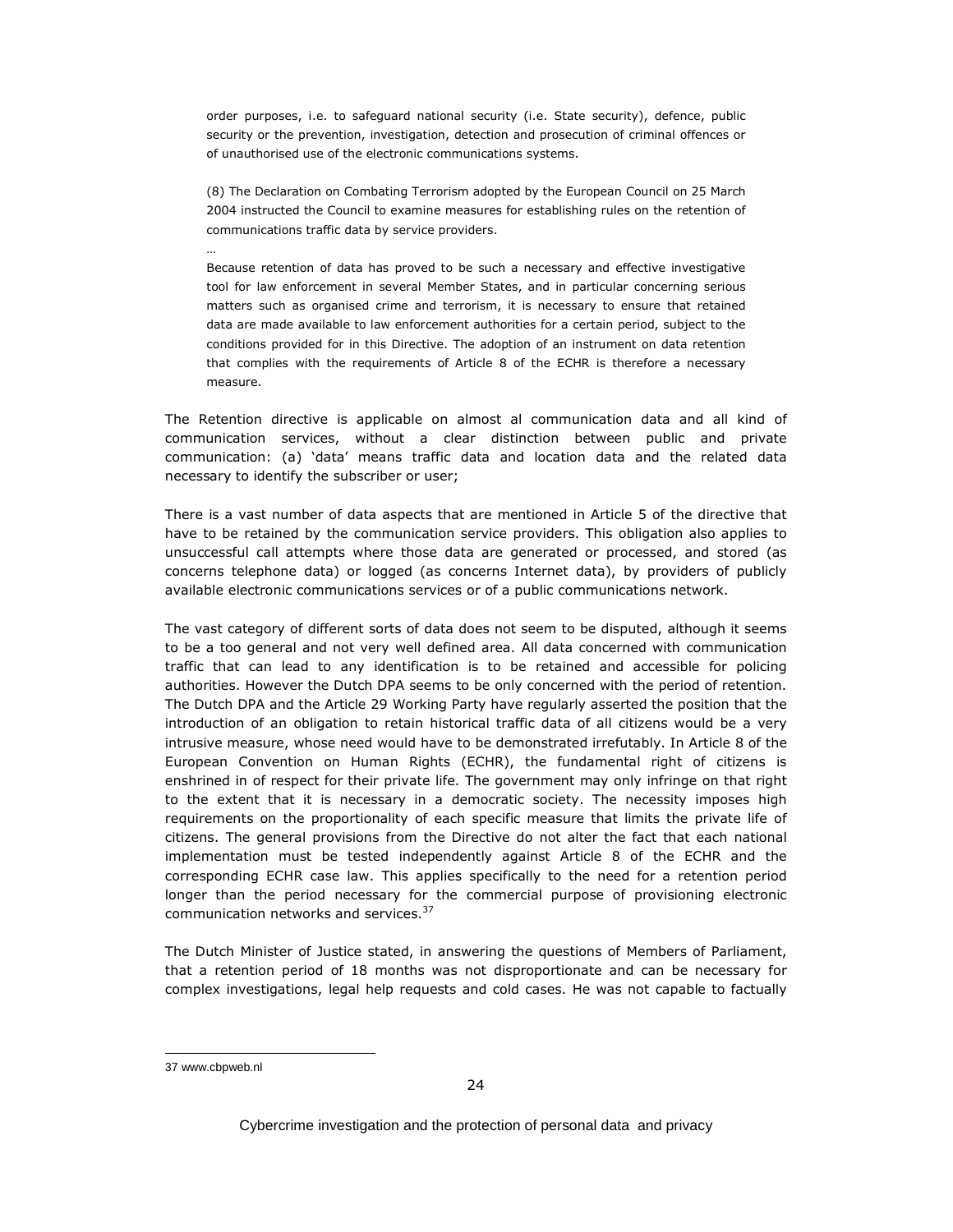support his view on the question of how many cases could not be solved because of insufficient data in this perspective by reason. $38$ 

In Article 10 of the retention directive there is a (future) obligation to provide statistics of retention cases to the European Commission.

One could state that this directive is going beyond the meaning of article 20 CoC concerning the real time collection of traffic data. Competent authorities should be able to collect or record through the application of technical means on the territory of that party and compel a service provider, within its existing technical capability, to collect or record through the application of technical means on the territory of that party, or to co-operate and assist the competent authorities in the collection of recording of traffic data, in real time, associated with specified communications in its territory, transmitted by means of a computer system. The same applies to the interception of content data as is mentioned in Article 21. This is specified in Principle 2.1 of Recommendation R (87) 15 where the collection of personal data (that is, any information relating to an identified or identifiable individual) should be limited to such as is necessary for the prevention of a real danger or the suppression of a specific criminal offence. Any exception to this provision should be the subject of specific national **legislation** 

Point is that articles 20 and 21 CoC give no limitation whatsoever on the use of this measure. Should this measures only be applied in a specific criminal offence, as it lays a burden upon the service provider and those of who the subject of this measure? Now it is left to the domestic legislator to provide for conditions and safeguards . The negative aspect of this freedom for legislators is that there will be no harmonized system of conditions and safeguards. Although one must recognize the fact that is hardly impossible to harmonize criminal procedures in this respect among the Member States

### 2.8.2 Rights of the data subject: information, notification and control

It is very important that Governments uphold the principles as set out in the first paragraph of this study, even within investigative work. In most national and international regulations, this principle is more or less well described in different articles in national data protection law based on Article 8 of the Convention, as stated under section 2.3.2, as already cited in the considerations of the Convention on Cybercrime. In R (87) 15 principle 6 it is stressed that the supervisory authority should take measures to inform the public of the existence of files which are the subject of notification as well as of its rights in regard to these files. In addition, they should inform the public of possibilities to access a police file at reasonable intervals and without excessive delay, in accordance with the arrangements provided for by domestic law. We see that in Articles 18, 19 and 20, no reference is made to this possibility. The question is if reference to Articles 14 and 15 CoC gives enough guarantees. In practice it will scarcely happen that during the investigative process any data subject will be informed or that he will have any chance to have influence on the use of his personal data.

It would be advisable though, to agree on procedures how to report on the use of the personal data during investigation an how to make these reports available to the data subject afterward (if possible in the circumstances

i, 38. Staatscourant, 14 January 2008.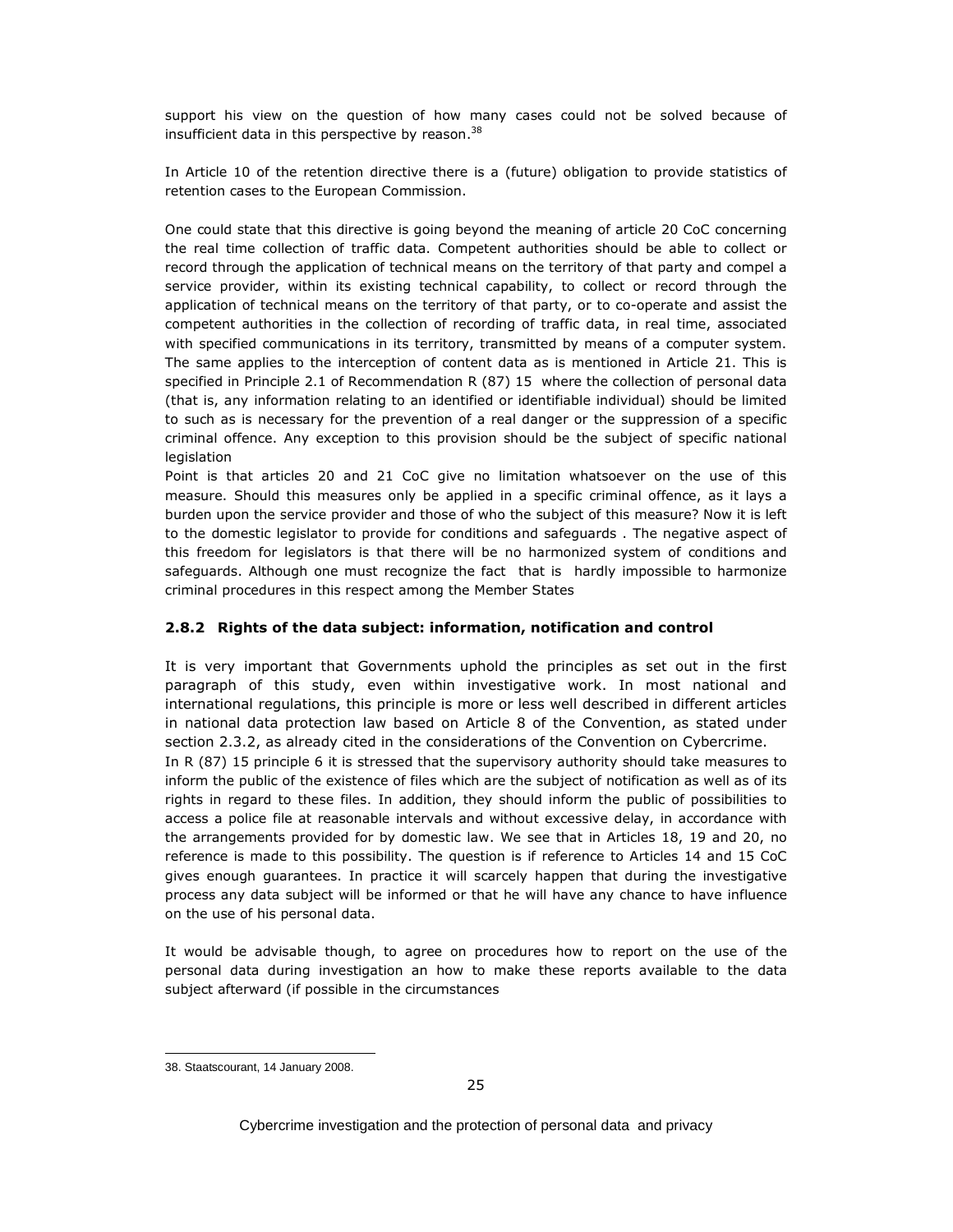# 3 Cybercrime investigation and use of data by judicial authorities, limitation by privacy principles

## 3.1 Cybercrime investigation and the use of personal data for police purposes

#### Status of Data protection in the Convention on Cybercrime

As we look into Article 14, it states that each party shall adopt such legislative and other measures to establish the powers and procedures provided for in this section (section 2, procedural law) for the purpose of specific criminal investigation. This leaves a great margin of appreciation for the competent authorities. In the light of guarantees for personal data protection, although reference is made as stated hereunder, it is not clear to what level the competence of authorities is limited. In national laws also reference is often made to the fundamental rights and limitation of use of personal data for police purposes.

In Recommendation  $N^{\circ}$  R (87) 15 regulating the use of personal data in the police sector (2002) article 2.1 clearly states that the collection of personal data should be limited to such as is necessary for the prevention of a real danger or the suppression of a specific criminal offence.

Any exception to this provision should be the subject of specific national legislation. The question is to what extent the collection and the use of personal data will be limited.

For instance, there is no clear distinction made between a clear criminal offense and criminal or security investigation and surveillance in more general matters connected to possible dangers. In the case of a clear criminal offender there is already a suspect. This is a narrower definition than general (criminal) investigation where no suspect is identified (yet). One could agree with less guarantees for the obvious suspect. In the latter case it is sufficient to use the procedural and other measures for tracing a criminal offender.

For non-suspect (related) data subject to any (computer) crime it is not acceptable to loose all guarantees on data protection. This (can ) concern people (innocent bystanders) who have nothing to do with the perceived crime and investigations whatsoever.

#### Categories of Data

An other problem could develop in the use of different categories of investigative (police) data. Of course a distinction must be made between sensitive and less sensitive personal data. It seems to be quite logical that data about some body's sexual behaviour must be treated in a more careful and protective way than his address or date of birth

#### Use of personal data for different purposes and investigations

There could also develop a problem concerning the information that is gathered for the purpose of specific a criminal investigation. The question is if this information is not useable for this specific criminal investigation but is usable for another criminal investigation.

Article 5 of ETS 108 states that personal data undergoing automatic processing shall be adequate, relevant and not excessive in relation to the purpose for which they are stored. Derogation of this article is only possible if this is provided by national law of the party and constitutes a necessary measure in a democratic society in the interests of protecting state security, public safety, and the monetary interests of the state or the suppression of criminal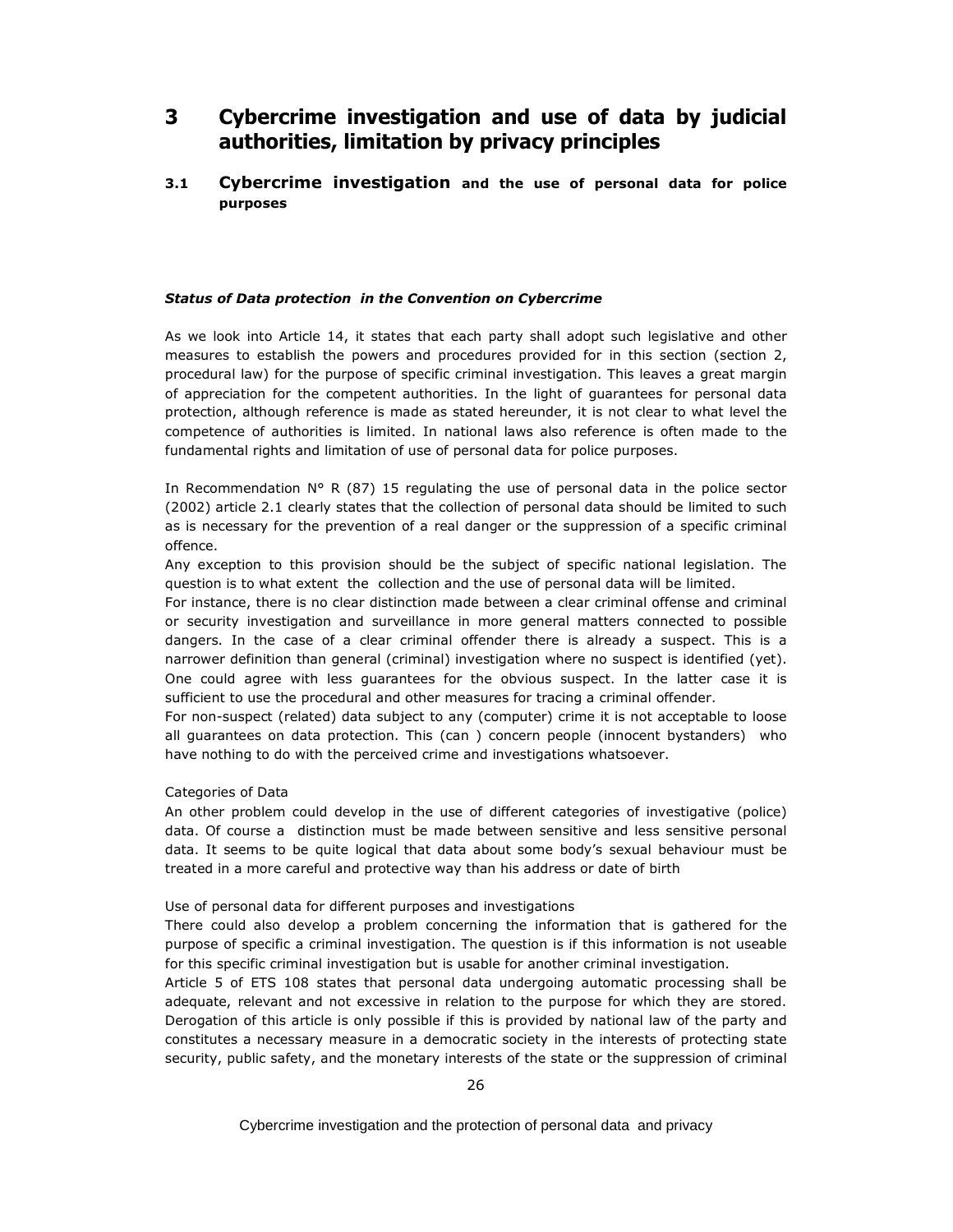offences of protecting the data subject or the rights of freedom of others.

As stated above, it must be clear how far the competency of the authorized judicial parties will extend, and what the consequences are for collection, use and preservation of categories of personal data.

### Misuse, unauthorized use

Concerning the general risks of misuse, unauthorized us, loss or destruction of personal data Article 7 states that appropriate security measures shall be taken for the protection of personal data stored in automated data files against accidental or unauthorised destruction or accidental loss, as well as against unauthorised access, alteration or dissemination. Any exception or restriction of Article 7 is not possible.

What kind of measures are taken to act in conformity of these paragraphs? This includes technical measures as well as procedural security measures as authentication of users, codes etc.

For reasons of security these measures are not publically displayed of course. But how can be controlled if there is conformity with these requirements and how different categories of personal (sensitive) data are treated?

It seems that it is not always clear what the status of personal data is in different phases of in the different national and international regulations.

## 3.1.1 Defining personal data in the Cybercrime Convention?

Personal data vary in relation to the purpose that is aimed for by collecting the personal data. In Article 2 of the Convention ETS 108, "personal data" means any information relating to an identified or identifiable individual ("data subject"). The Cybercrime Convention refers to ETS 108 but has no specific definition itself, although the Recommendation (87) 15 is applied to be used as such. The expression "for police purposes" covers all the tasks which the police authorities must perform for the prevention and suppression of criminal offences and the maintenance of public order.

For the purposes of the Recommendation, the expression "personal data" covers any information relating to an identified or identifiable individual. An individual shall not be regarded as "identifiable" if identification requires an unreasonable amount of time, cost and manpower.

In criminal procedures (and of course any other data-relevant activity), vast amounts of identifiable personal data are to be processed and have to be considered protectable under privacy regulations. There should be reason to include this to cover any personal data, not only restricted to the persons who are subject of the investigations.

In the Dutch Police Data Act (DPDA) (Wet Politiegegevens), reference is made to the fact that only police data are the subject of this law: the data concerning an identified or identifiable natural person that is processed in the exercise in the police task. There should be a common understanding of the difference between "police data" and "normal personal" data, because of the different levels of protection and treatment.

a. Police-data: any data concerning an identified or identifiable natural person that is being processed in the exercise of the police task;<sup>39</sup>

i, <sup>39</sup> DPDA, article 1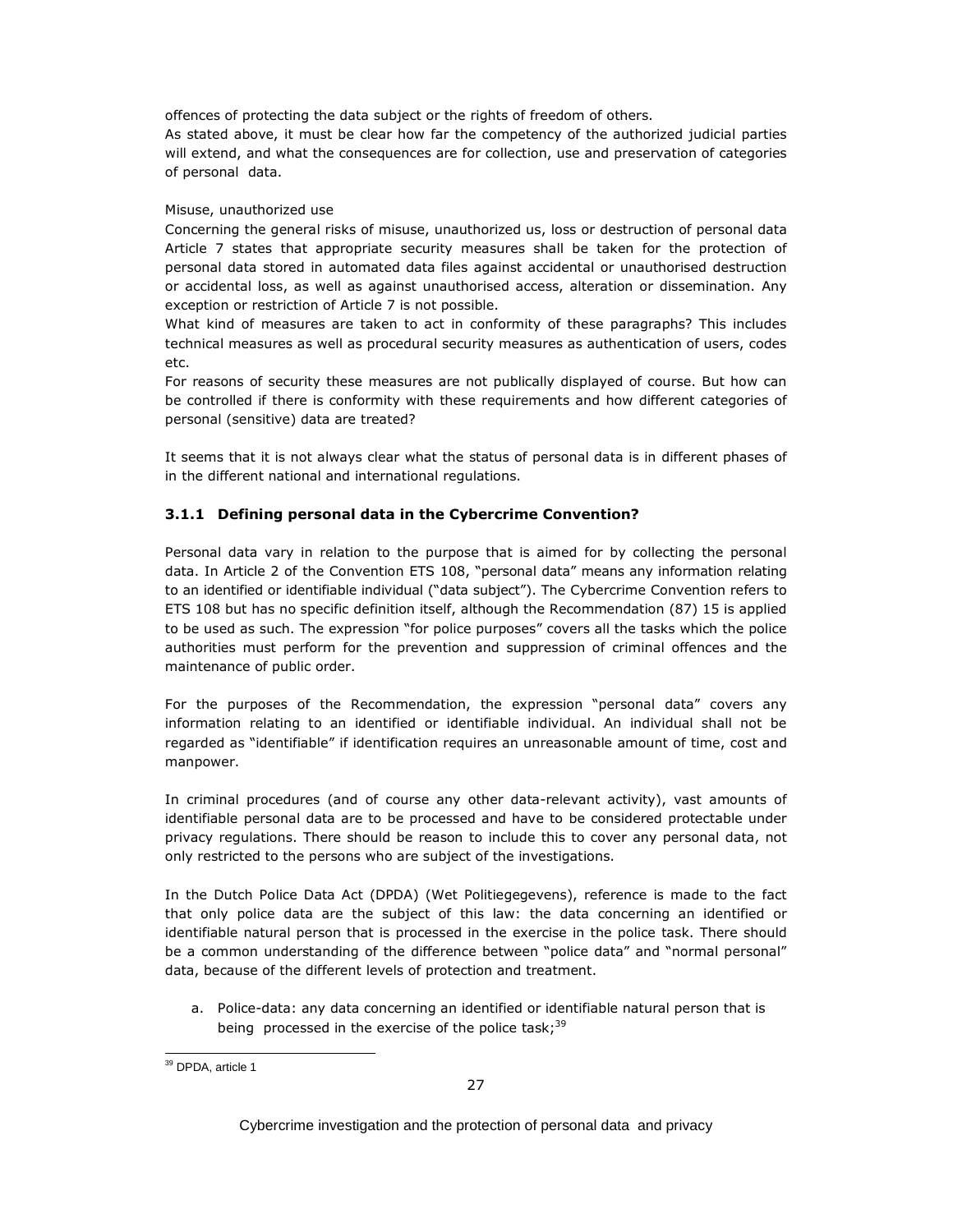It must be considered that in this definition, a vast series of data can be considered police data in relation to ongoing investigations and are not treated in the way that "normal" personal data are subjected to protection by general data protection legislation, or even the principles as stated in the scope and definitions of the Appendix to Recommendation No. R (87) 15 although article 4 states that personal data collected and stored by the police for police purposes should be used exclusively for those purposes. Spontaneous information of personal data that is to be used in other ways then it was intended for is not possible under the provision of Article 4.

### 3.1.2 Defining policy and purpose

The basic principle of (national) policy development concerning the use of personal data and police data, and investigation as such in computer crime, should be based on a more crystallised use of Article 15 CoC, the privacy guarantees of international treaties, independent supervision and reasonable retention of personal data with respect to the interests of the data subjects.<sup>40</sup>

### 3.2 Police law in cybercrime investigations

In the Cybercrime Convention there is certainly attention to the fact that fundamental rights and freedoms have to be respected. The government is made responsible for implementing the safeguards on the basis of the existing international data protection legislation (art. 15). By implementing the procedural rules as stated in Article 14 of the Cybercrime Convention concerning the scope of procedural provisions, establishing the powers and procedures provided for the purpose of specific criminal investigations or proceedings, as a comparison the Dutch Police Act and the Dutch Code of Criminal Procedures is used. Further, in a more general way these principles are implemented in the privacy laws and other national data protection laws, and other procedural regulations. For reasons of limitation in time and information I will not refer to police legislation in other Member States.

i, 40. Compare in this respect Article 15:

**Application of certain provisions of Directive 95/46/EC** 

<sup>1.</sup> Member States may adopt legislative measures to restrict the scope of the rights and obligations provided for in Article 5, Article 6, Article 8(1), (2), (3) and (4), and Article 9 of this Directive when such restriction constitutes a necessary, appropriate and proportionate measure within a democratic society to safeguard national security (i.e. State security), defence, public security, and the prevention, investigation, detection and prosecution of criminal offences or of unauthorised use of the electronic communication system, as referred to in Article 13(1) of Directive 95/46/EC. To this end, Member States may, inter alia, adopt legislative measures providing for the retention of data for a limited period justified on the grounds laid down in this paragraph. All the measures referred to in this paragraph shall be in accordance with the general principles of Community law, including those referred to in Article 6(1) and (2) of the Treaty on European Union.

<sup>2.</sup> The provisions of Chapter III on judicial remedies, liability and sanctions of Directive 95/46/EC shall apply with regard to national provisions adopted pursuant to this Directive and with regard to the individual rights derived from this Directive.

<sup>3.</sup> The Working Party on the Protection of Individuals with regard to the Processing of Personal Data instituted by Article 29 of Directive 95/46/EC shall also carry out the tasks laid down in Article 30 of that Directive with regard to matters covered by this Directive, namely the protection of fundamental rights and freedoms and of legitimate interests in the electronic communications sector.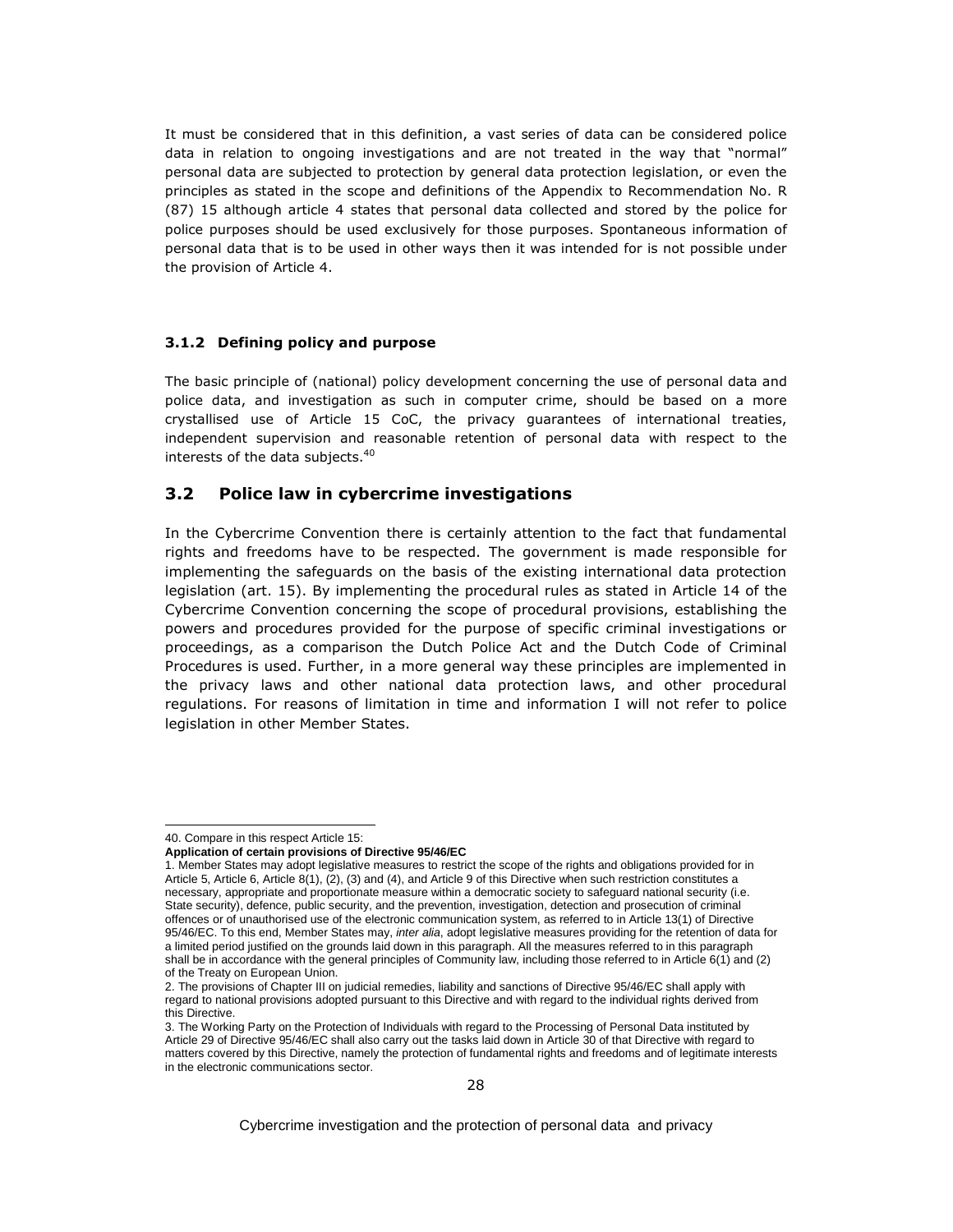# 3.3 Ways of collecting personal data by police investigation, criminal intelligence

Data protection and methods of data collection

In the Netherlands the laws on Police Data refer to Article 9.2 of the European Convention ETS 108, giving the possibility of exception but still referring to the importance of the fair collection principles. For example, in the Dutch Act on Police Data the necessity of investigation has to be made clear in the way that: necessity, lawfulness, purpose specification are to be ensured; police-data will only be processed for as far as is necessary for the defined purposes in this act, which are:

- $\blacksquare$  the daily execution of the police task (Article 8);
- targeted research in order to maintain law and order (Article 9 ongoing difficult cases, involving any person connected);
- specific research to get information of the involvement of certain people in certain serious threats to the legal order (organised crime) (Article 10);
- automated comparison (Article 11), between all available police data, on behalf of Articles 8, 9 and 10;
- crime targeted research
- -Police data will only be processed for as far they are obtained in a lawful manner, and taken in account the purpose for which they are being processed as not being excessive and;
- as being purpose specific, if a different purpose is used this has to be specified by law;
- -sources and obtainment are to be registered.

As stated in the Evaluation of Recommendation regulating the use of personal data in the police sector by Mr. Patijn, this process is described as a process of criminal intelligence:

a. Hard data versus soft data. The police data about criminals may vary from (1) data flowing from a well established source to (2) data based on very vague indications about somebody's possible involvement with serious crime. The first category is referred to as hard data, the second as soft data. This last category may even stem from an anonymous source, resulting in complete uncertainty about its trustworthiness. The nature of the information may yet be such that storage, at least for a limited period of time, might be deemed necessary for the proper performance of the police task.<sup>41</sup>

This can be considered as a serious threat to privacy because these mechanisms have increased by:

- "data mining": automated research, analysis and classification of large databases and combining of data to recognise patterns and behaviour and to profile and predict future behaviour;
- interception of electronic communication;
- traditional use of criminal records;
- traditional surveillance.

"Data mining" can be considered an important instrument in fighting crime and threats of conspiracy and terrorism, but is to be exercised with the utmost prudence, so as to

i, 41. Final activity report of the Project Group on Data Protection (CJ-PD), adopted on 28 October 1999.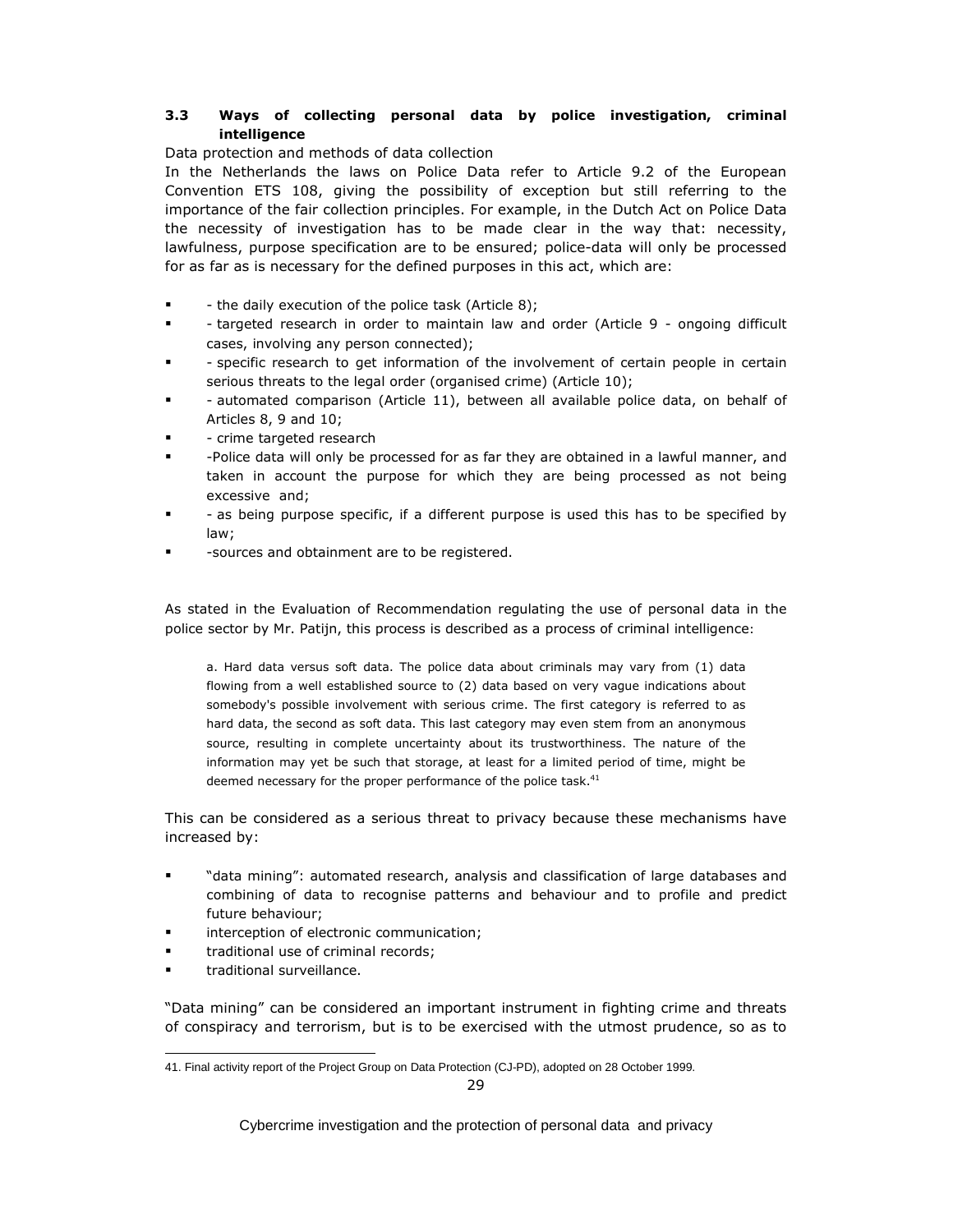not to jump to conclusions. However, what presents an even more threatening development is the increasing way of thinking in security preventive policy, where action is taken before a crime is committed or even before somebody can be called a suspect.

As stated in the evaluation:

As police and judicial powers in most national Codes of criminal procedure are limited to cases where there is a suspicion against a person with regard to a specific criminal offence, new information technology is increasingly used to store data about criminals as persons as such, without relation to specific criminal offences. The data can comprise both soft and hard data, as made explicit above. It does not necessarily meet the standard of a well established suspicion against a person, a standard which must be fulfilled in order to apply the powers conferred on the police in the Code of Criminal Procedure. Nevertheless many countries collect data which may even imply the profiling of the alleged criminal, his behaviour, his contacts and his way of life without much relevance with regard to a specific criminal offence. The data are used to solve any crime, either already committed or expected to be committed in the future.

This unlimited collection of data would be contrary to many privacy principles as stated in this study. It is contrary to the purpose principle and the fact that the action must be proportional etc. Procedures to use this technique have to be clear and transparent and have to be evaluated by an independent authority. This should be provided by law in accordance with Article 9 of the Convention for the protection of individuals with regard to automatic processing of personal data.

It is not always made clear by judicial (or intelligence) authorities on what legal basis the investigation is taking place. Consequently, Internet Service Providers do not always feel very cooperative towards these kinds of investigations:

In the surveillance society, social sorting is endemic. In government and commerce large personal information databases are analysed and categorized to define target markets and risky populations. In the section on consumer surveillance we shall see how a company like Amazon.com uses sophisticated data mining techniques to profile customers, using both obvious and non obvious relationships between data. <sup>42</sup>

and,

i,

It wants the data from the search engines to prove how easy it is to stumble over porn on the net. Google's refusal was based on three main arguments. Firstly, Google says it does not want to do the government's work for it and secondly it says that it wants to protect its product. Thirdly, Google wants to show users that the company is serious about protecting their privacy. Cooperating with the government "is a slippery slope and it's a path we shouldn't go down", Google co-founder Sergey Brin told industry analysts earlier this month.<sup>43</sup>

<sup>42.</sup> Surveillance Report, Surveillance Society, p.8.

<sup>43.</sup> Zie district court California 3/17/2006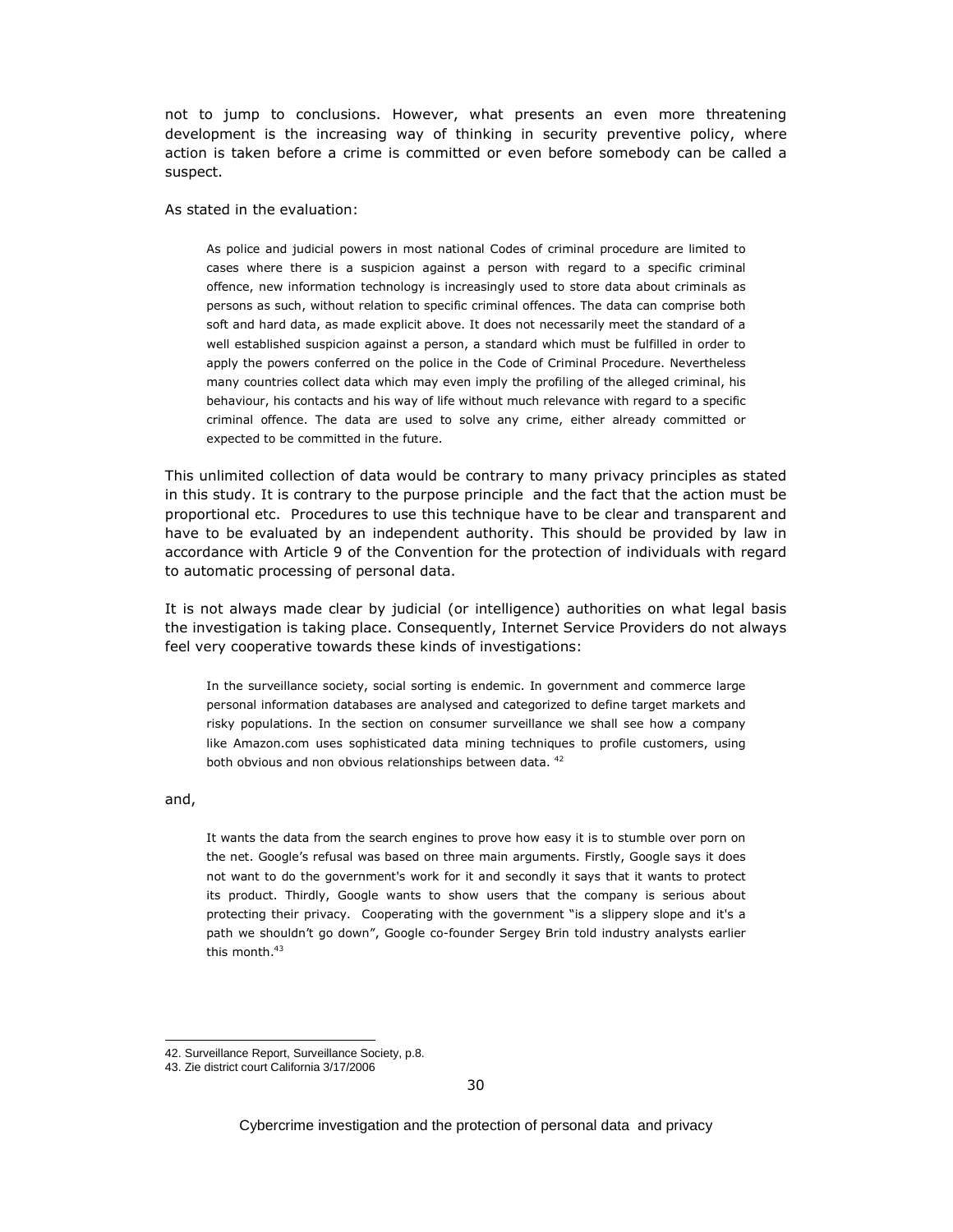The same accounts for the use of interception techniques: the interception and storage of vast amounts of data have increased by the extension of interception to all kind of electronic communication services, including e-mail traffic and broadcasting techniques. Comments on the use of data mining by police authorities are not always negative:

For example, police in Redmond, VA, 'started overlaying crime reports with other data, such as weather, traffic, sports events and paydays for large employers. The data was analyzed three times a day and something interesting emerged: Robberies spiked on paydays near cheque cashing storefronts in specific neighbourhoods. Other clusters also became apparent, and pretty soon police were deploying resources in advance and predicting where crime was most likely to occur.<sup>144</sup>

Still, police-actions and investigations are not comparable with weather-forecasts and must be exercised with more scruples than that. It should not be allowed to combine and use personal data in these actions however these data are gathered.

#### 3.3.1 Legal powers and procedures adapted to circumstances?

For "traditional" crimes, police authorities have the "normal" ways to carry out investigations as stated above, although the limits of competence are not always taken into account. Since the development of the concept of "terrorist" crimes (after 9/11/2001 and the attacks in London and Madrid), specific investigative powers were developed based on *inter alia* the European Union Council Decision of 19 December 2002 on the implementation of specific measures for police and judicial co-operation to combat terrorism. It stimulated the European member states to:

(…) designate a specialised service within its police services, which, in accordance with national law, will have access to and collect all relevant information concerning and resulting from criminal investigations conducted by its law enforcement authorities with respect to terrorist offences involving any of the listed persons, groups or entities.

2. Each Member State shall take necessary measures to ensure that at least the following information collected by the specialised service, is communicated to Europol, through the national unit of that Member State, in accordance with national law and insofar as permitted by the provisions of the Europol Convention, with a view to its processing pursuant to Article 10, and particularly Article 10(6), of that Convention:

- (a) data which identify the person, group or entity;
- (b) acts under investigation and their specific circumstances;
- (c) links with other relevant cases of terrorist offences;
- (d) the use of communications technologies;
- (e) the threat posed by the possession of weapons of mass destruction. $45$

This Council decision was further strengthened by the declaration on combating terrorism of March 25 2004 after the attacks in Madrid.

t <sup>44</sup> http://yro.slashdot.org/article.pl?sid=07/08/10/1727249

<sup>45.</sup> Council Decision 2003/48/JHA of 19 December 2002 on the implementation of specific measures for police and judicial cooperation to combat terrorism in accordance with Article 4 of Common Position 2001/931/CFSP, Article 2.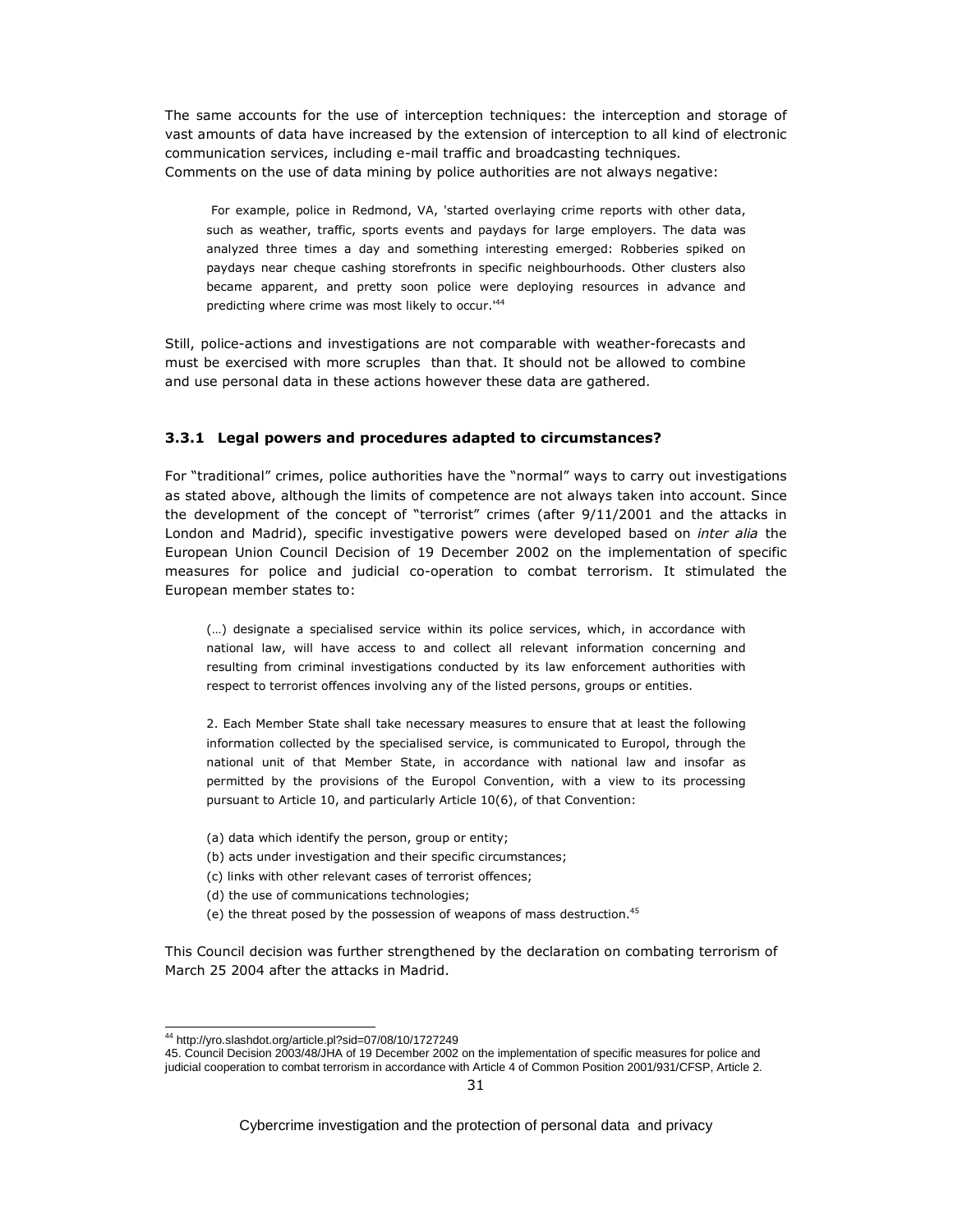The Council of the European Union issued a vast document stimulating international cooperation against terrorism on a global level, inter alia by stimulating (extensive) legislative measures:

(a) Legislative Measures

The European Council acknowledges that the legislative framework created by the Union for the purpose of combating terrorism and improving judicial cooperation has a decisive role to play in combating terrorist activities. It urges all Member States to take any measures that remain necessary to implement fully and without delay the following legislative measures:

Framework Decision on the European Arrest Warrant Framework Decision on Joint Investigation Teams Framework Decision on Combating Terrorism Framework Decision on money laundering, the identification, tracing, freezing and confiscation of instrumentalities and the proceeds of crime; Decision establishing Eurojust; Decision on the implementation of specific measures for police and judicial cooperation to combat terrorism;

Any such measures should be in place no later than June 2004.<sup>46</sup>

### 3.3.1.1 Terrorist criminal act

Although understandable, it is doubtful if a legal basis for more far-reaching investigative powers is possible without reasonable suspicion whether it concerns a socalled terrorist crime in the Dutch Code Criminal Procedures, i.e.:

act with a view to terrify the population or a part of the population of a country or to force the authorities or international organisation to act in an unlawful way, or to permit or not permit something or seriously threat to destroy or disrupt the fundamental political , constitutional or social structure of a country or international organisation.<sup>47</sup>

It is interesting to see that this terrorist act can be directed to any country or international organisation and can therefore be considered a kind of universal crime, not limited to Dutch nationals or territory. In this case, the Netherlands police authorities may act without reasonable suspicion as should normally be required on the basis on the Dutch Code of Criminal Procedures (DCCP)(Article 27 Sv).

### 3.3.2 Use of "social" or "community" networks to find terrorist threats

The development of social networks, such as "YouTube", "face book", "orkut", etc., gives ample opportunity for investigators to acquire personal information by means of simply

i,

<sup>46.</sup> Declaration on combating terrorism, Brussels, 25 March 2004.

http://www.libertysecurity.org/IMG/pdf/Declaration\_EU\_anti-terro.pdf

<sup>47.</sup> Article 83 DCCP .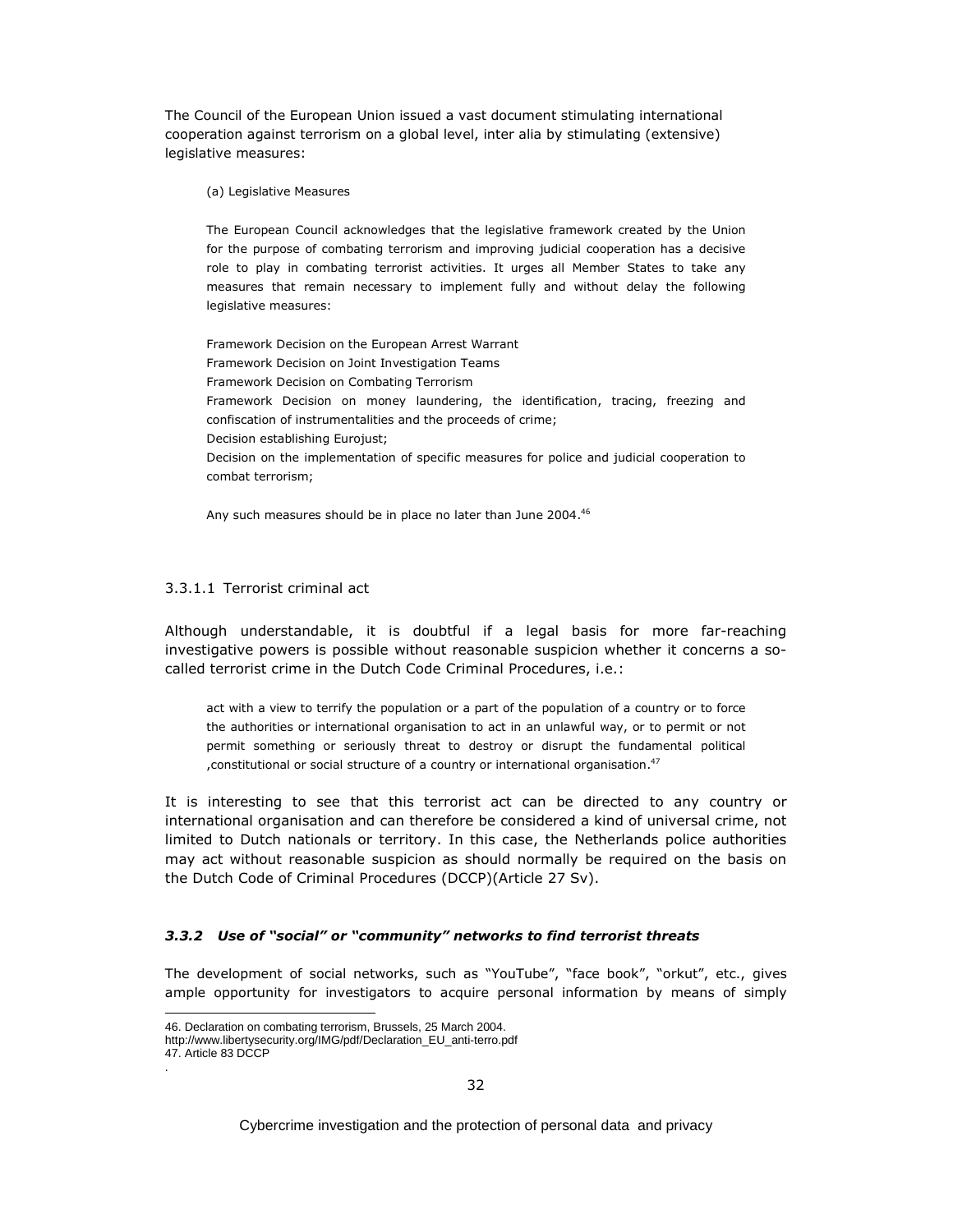logging in to these public or semi-public networks. Because of the character of these networks, there is a vast load of personal information that can be used for profiling subjects. Although this concerns publically available information that can be used by anyone (within the limits of the law), the fact that the police has a purpose specific responsibility would lay a heavier burden on these authorities to use this information with the utmost care and scrutiny.

After the murder of Theo van Gogh and the perceived terrorist attack by the "Hofstad groep" there was much attention by the police for publically available social networks and sites as for instance Maghreb.nl and Marokko.nl

Although in fact this is (at least in part) publicly available information, it is doubtful if it is acceptable that investigative authorities must have the freedom to use this information without the consent or even knowledge of the data subjects, and under further guarantees of Articles 5-9 of ETS 108.

#### Cooperation by third parties

It is also well known that in the process of collecting (general ) information about the (electronic) behaviour of data-subjects requests for information are issued by investigative authorities to third parties.

Not exactly a prototype champion of privacy protection, Google resisted the demand to give insight into the general behaviour and the personal data of its clients to the US justice:

It wants the data from the search engines to prove how easy it is to stumble over porn on the net. Google's refusal was based on three main arguments. Firstly, Google says it does not want to do the government's work for it and secondly it says that it wants to protect its product. Thirdly, Google wants to show users that the company is serious about protecting their privacy. Cooperating with the government "is a slippery slope and it's a path we shouldn't go down", Google co-founder Sergey Brin told industry analysts earlier this month.<sup>48</sup>

Of course in most General Conditions of ISP's and other personal service providers there is an obligation not to act in unlawful ways or put any illegal contents on their sites or behave in an unlawful way. For instance on Facebook:

You represent, warrant and agree that no materials of any kind submitted through your account or otherwise posted, transmitted, or shared by you on or through the Service will violate or infringe upon the rights of any third party, including copyright, trademark, privacy, publicity or other personal or proprietary rights; or contain libellous, defamatory or otherwise unlawful material.

Although the Internet provider more or less (General Conditions) prohibits its users to commit unlawful acts when using its service, the Internet providers themselves (and any other person) still have no obligation to inform any authority of illegal acts or content when performing mere conduit and non –content related tasks, there is a tendency that if the provider has knowledge of this (or any) unlawful business he will inform the authorities

i, 48. Vide district court California 3/17/2006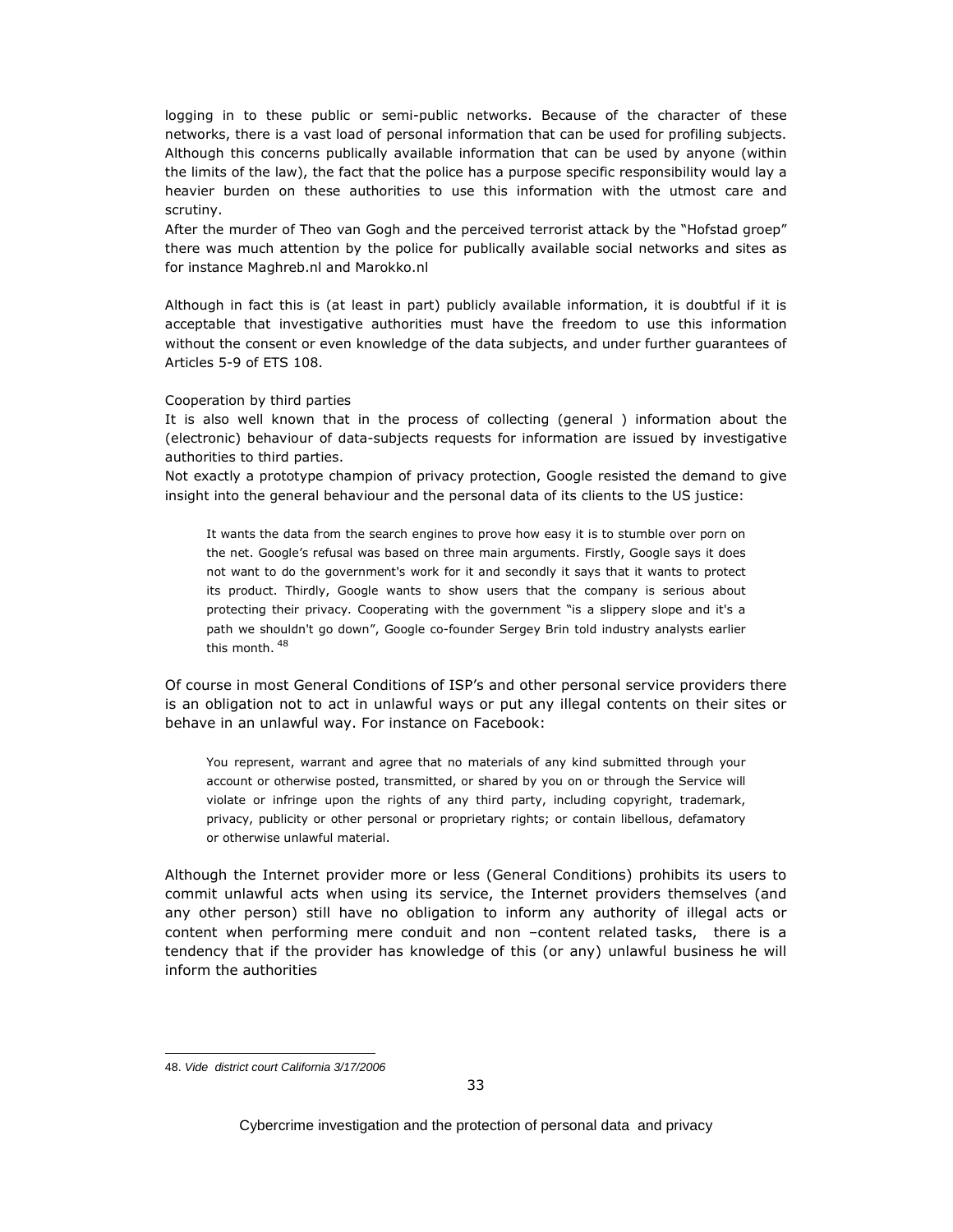### 3.4 Defining methods of acquiring information and ensuring data protection in regulating criminal investigation

As stated above, there are several general methods of acquiring personal information, by using databases or publicly available sources that need not to apply Articles 16-21 CoC. The ways this information is acquired before it is defined as being "police data" are also described in the "traditional" instruments police authorities have available, as described in Article 126 Code of Criminal Procedures, Special Powers.<sup>49</sup> These powers only can be used in certain circumstances concerning severe criminal acts, especially if it concerns a serious threat to national security of the state, health or security of persons.<sup>50</sup> The most important powers in the Netherlands related to the use of personal data are:

- **Observation:** The authorities have special powers concerning the observation of certain suspects in following and observing his behaviour (126 g DCCP).
- **Systematic gathering of information:** Carried out undercover<sup>51</sup> (also possible by special officers - secret service - or an official of a foreign state!). A special order in writing (by the prosecutor or examining magistrate) is needed, and will only be valid for three months.
- Wiretapping and other technical devices: The traditional wiretapping and using of other (conventional) technical devices is covered in Article 126 l DCCP. The "new" developments are covered by Article 126la, a special paragraph on the use of electronic devices for (any other) form of electronic communication, is meant.
- Search on data storage devices: In addition, all kinds of electronically processed or stored information can be tapped or obtained, for instance the information from PDA's, in which more and more personal information is stored. Other storage media such as memory sticks and hard disks are also covered by these paragraphs.<sup>52</sup>

In the way information is gathered by the authorities through demand, in case of suspicion of criminal offences, all other participants who have this "identifying" information may also be obliged to hand over this information. This information may consist of NAR (personalia), date of birth, sex and administrative characteristics. These paragraphs give more possibilities to obtain information from different persons and other parties, as well as those parties which are vaguely connected (or not at all) to the suspect, but could be relevant to the case.

It is interesting that in this paragraph reference is made to the fact that this demand cannot be made to the suspect himself but also that the required data may not refer to this persons sensitive personal information concerning somebody's religion or faith, race, political conviction, health, sexual life or membership of a union<sup>53</sup>, in accordance with principle 2.4. R.87 (15).

## 3.4.1 Defining limitations on the research of personal data concerning (cyber) crime

In general it comes to the point where the principles set out in the first paragraph of this study are applicable, and that the investigative activities of the (police) authorities

i, 49. See Also Koops, B.J. a.o, Strafrecht en ICT, (Criminal Law and ICT), SDU, The Hague, 2007, pages 77-122.

<sup>50.</sup> Article 67a DCCP.

<sup>51.</sup> Article 126 J DCCP.

<sup>52.</sup> Article 125 i and j DCCP.

<sup>53.</sup> Article 126 nc, para. 3 DCCP.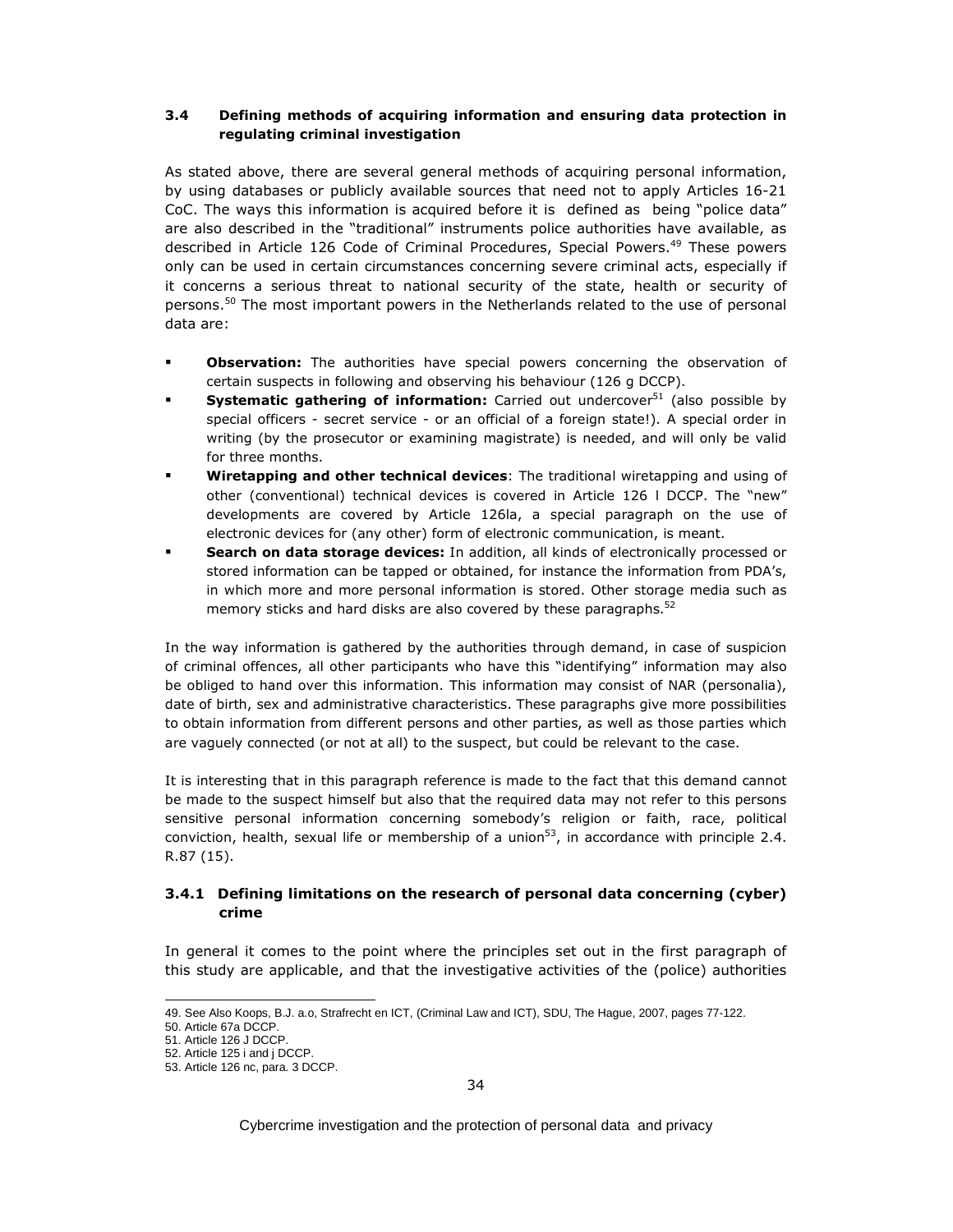are well enough motivated within the exception of the conditions that for national and international security and judicial activities no real description of this motivation is given in law or in policy.

### 3.4.2 The identification of targets of criminal intelligence

Under paragraph 5.2.1 of the evaluation report it is stated that

Not everybody can indiscriminately become the subject of criminal intelligence, the law must define the criteria for identifying the targets that can be the subject of criminal intelligence. These criteria will differ according to national law and can be criteria based on content or on procedure. Criteria based on content are, for example, the restriction to gather criminal intelligence only in cases of serious organised crime and crimes of a comparable threat to society. A criterion based on procedure is for instance that a Ministry of Justice, a Ministry of Internal Affairs, a judge or a public prosecutor, mandating the collection of criminal intelligence during a limited period of time and, if possible, within a geographically defined area about a precisely defined group of persons who are suspected of being involved or becoming involved in a specifically circumscribed area of crime. The question then to be answered is whether the mandate should be a publicly available document, either from the very beginning, or as soon as possible if the investigation can no longer be jeopardised.

In the Dutch Law on Police Data (Wet op Politiegegevens<sup>54</sup>) no specific provision is made for the data subject as a target for criminal intelligence. The data subject is defined as the person concerned to whom the police data relates, $55$  in a very broad sense. Almost any data in police investigation is considered as such. Any person that is in one way or another connected to this investigation will be not protected according to the "normal' principles of data protection. The question is if "guaranteed" by law as stated in the exception of article 6 jo. Article 9 of ETS 108 will apply to such "umbrella" definitions.

### 3.4.3 Other instruments regulating data

In the European Union Context there is a draft framework decision on the handling of data in police matters<sup>56</sup>The Framework Decision applies only to data gathered or processed by competent authorities for the purpose of the prevention, investigation, detection or prosecution of criminal offences, or the execution of criminal penalties. The Framework Decision leaves it to member states to determine more precisely at national level which other purposes are to be considered incompatible with the purpose for which the personal data were originally collected. In general, further processing for historical, statistical or scientific purposes is not incompatible with the original purpose of the processing.

### 3.5 The matching of data from open sources, such as the Internet or public files and telecom traffic

i, 54. Act of 21 juli 2007, rules concerning the processing of police data (houdende regels inzake de verwerking van politiegegevens) (Wet politiegegevens)

<sup>55.</sup> Article 1 g.subject, the person on whom the policedata are applicable (betrokkene: degene op wie een politiegegeven betrekking heef)t;

Coreper, Council of the European Union, Inter institutional File: 2005/0202 (CNS<sup>56</sup>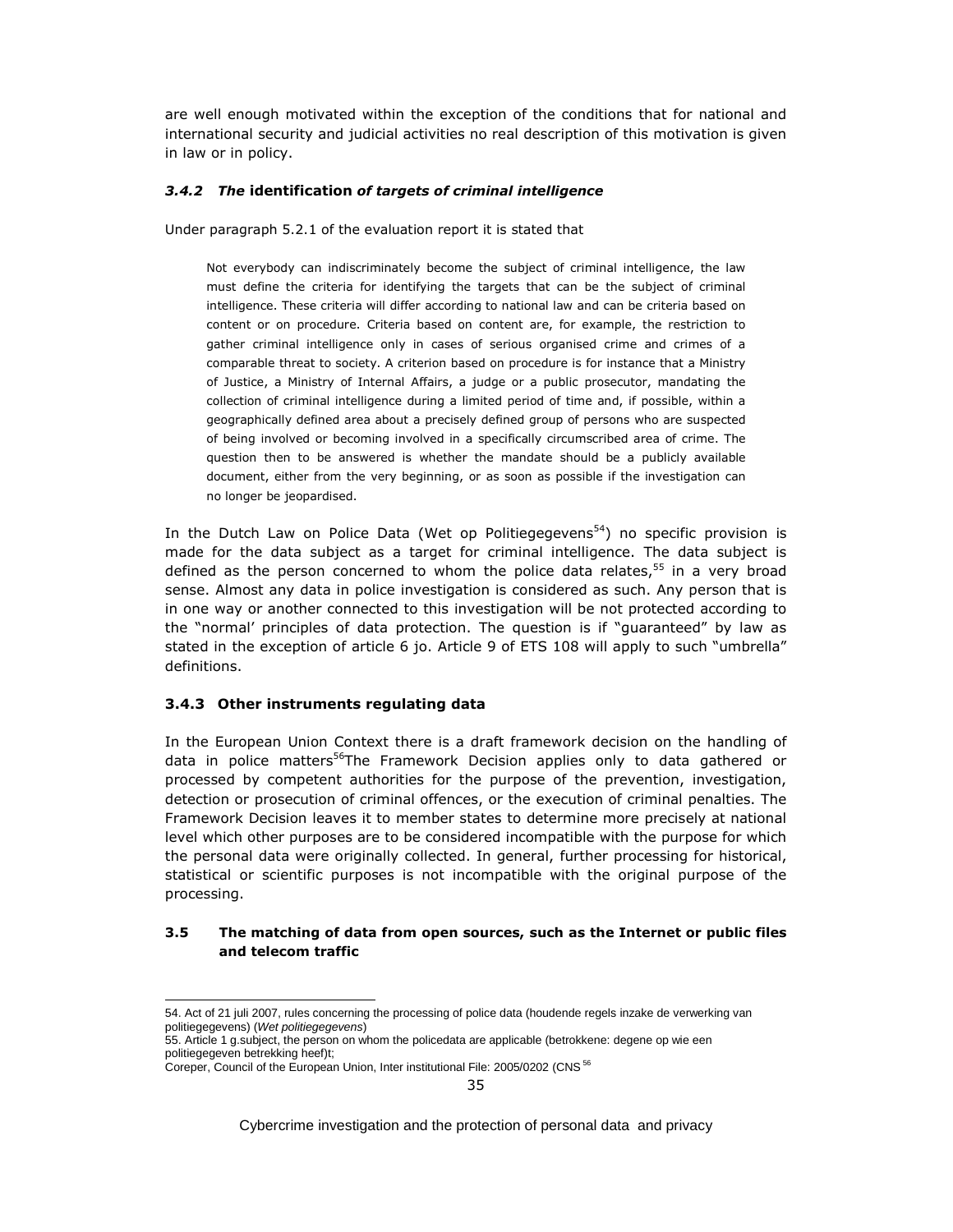As stated above under sections 3.3 and 3.4, judicial authorities have been given competencies to search any databases in national legislation (Articles 16-21 CoC). Although public available data can also be used, it should be dependent on the purpose of the search and should be described as far as possible in the court order. This kind of data-searching is not necessarily documented in investigational reports but should be documented in the official registration document (proces verbaal)

In the Cybercrime Convention and cited national law, the preservation of stored computer data is considered a legitimate way to obtain information about offences and is expected to include traffic data from telecommunication as well.

Any kind of third party can be ordered to preserve (and deliver) data to the competent criminal authorities (Article 17 CoC) and preserve and make any data available for 90 days, whatever the source (operator) may be.

# 3.6 Retention of data and purposes in the investigative process

For investigative authorities there were already ample opportunities to acquire data and hold them for 90 days (Article 16 CoC and Article 126 ni DCCP), but as stated above, the Retention Directive gives the possibility to increase the competence on time limit and contents.

A recent trend is also that legislation is passed to *mandate* the storage and processing of data, for fear of the data disappearing before they can be used by the government for law enforcement or national-security purposes. Examples are the preservation order (Article 16 Cybercrime Convention, implemented in Article 126ni, 126ui, 126zja DCCP, and the Data Retention Directive (2006/24/EC), which mandates telecom providers to store all traffic data for a period of six months to two years (a Dutch implementation Bill is currently pending in parliament). These data, stored for government purposes, may then also be used by the private parties storing them, and perhaps be shared with other third parties as well, as long as they comply with the relevant legal framework for data processing (like the Data Protection Act and Chapter 11 of the Telecommunications Act).

Almost all of these data, both the 'emerging' data and those mandatorily stored, can, if legal conditions are met, be accessed and used by the government for law-enforcement and intelligence purposes. Both the judiciary and the intelligence services have comprehensive powers to order delivery of data or to gather data themselves. The question can be posed if this is not going beyond the purpose as stated in Article 16.

# 3.7 Storage and destruction of data

In the Retention Directive (3), Articles 5, 6 and 9 of Directive 2002/58/EC lay down the rules applicable to the processing by network and service providers of traffic and location data generated by using electronic communications services. Such data must be erased or made anonymous when no longer needed for the purpose of the transmission of a communication, except for the data necessary for billing or interconnection payments.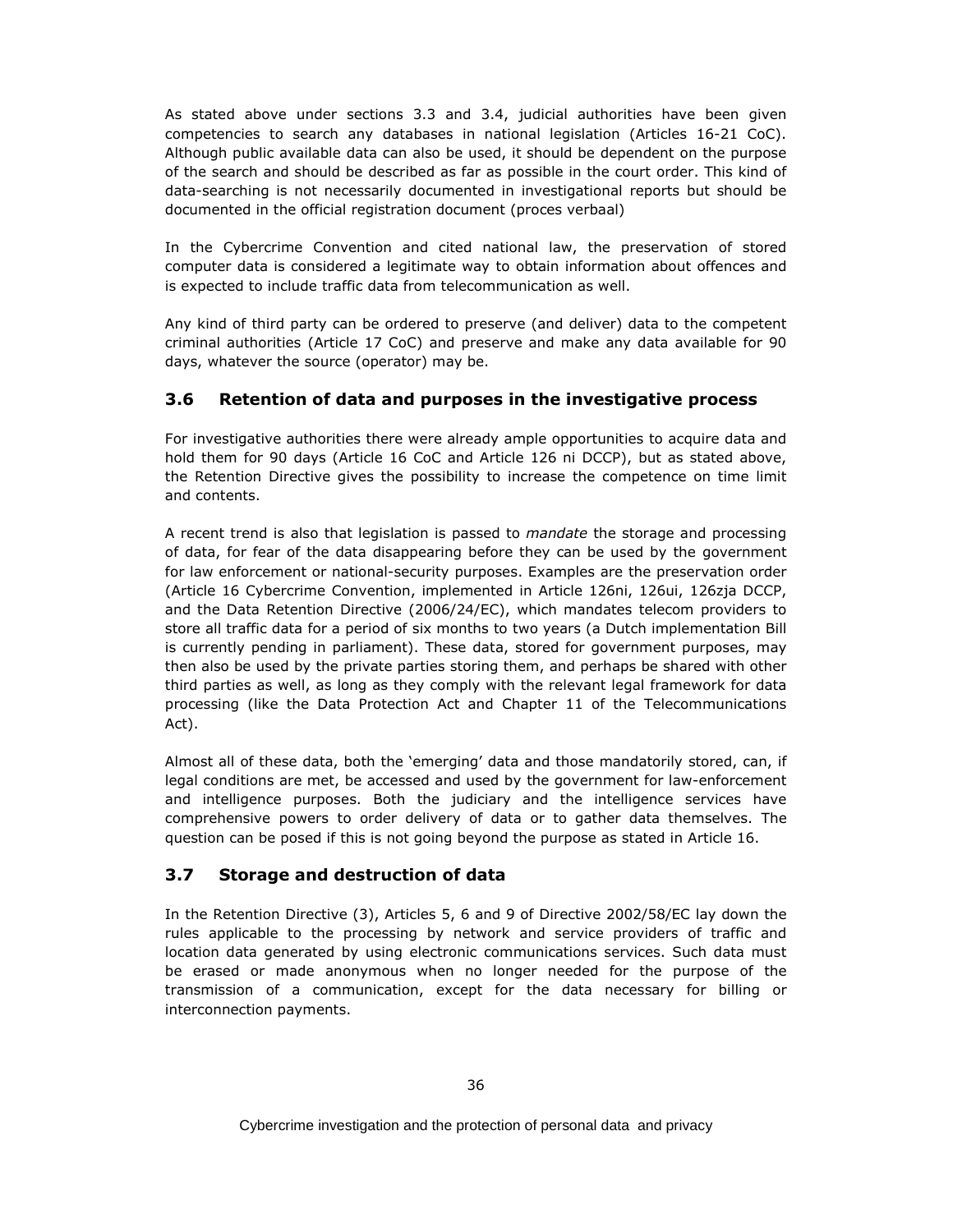Article 15(1) of Directive 2002/58/EC sets out the conditions under which member states may restrict the scope of the rights and obligations provided for in Article 5, Article 6, Article 8(1), (2), (3) and (4), and Article 9 of that directive. Any such restrictions must be necessary, appropriate and proportionate within a democratic society for specific public order purposes, i.e. to safeguard national security (i.e. state security), defence, public security or the prevention, investigation, detection and prosecution of criminal offences or of unauthorised use of the electronic communications systems.

The provisions in R 87. 15 provide in principle 2 for the use of data as long is necessary for the purpose. National legislation has to provide for the implementation of guarantees against misuse. If not useful for its purpose the data have to be removed. It is doubtful that the data subject will be informed about use and retention, as stated in principle 2.2.

# 3.8 (Democratic) control mechanisms

In general, the control mechanisms on day-to-day use of police powers are more or less formal. In the Netherlands, as certainly in other democratic societies, the responsible ministers, Justice Department and Interior, can be held responsible by parliament for their policy and execution of formal and executive tasks and used instruments. For the control on privacy laws as such the role of the DPA and the ultimate responsibility of the Minister of Justice in this respect is clear as well.

The fact is, however, that one vision of our democratic (western) society is shifting concerning the values of personal freedom and privacy in comparison with the value of security of society. I have given several examples of this in the foregoing text.

In the Converging Technologies Report<sup>57</sup> this is explained by the shift that has taken place in the rethinking of the purpose of criminal law and policy as such:

Recently, the attention seems to shift to interests of society, deterrence and retribution. Converging technologies have the potential of reorganising the fight against crime and terrorism. Rather than being restricted to damage control – finding and punishing perpetrators - damage *prevention* becomes a focus for law enforcement.

This shift means that it is widely accepted that control of society is not considered a dirty word anymore and that even parliament, being a mirror of the society, will control under the premises of the importance of the control of society to enforce security. As the former Dutch Minister of Justice, now Minister of Social Affairs, Donner, stated in a discussion program on Dutch television concerning the influence of the Islam on society: "if two thirds of Dutch society agrees upon the introduction of the Sharia and abandoning of Democracy, this is a valid democratic decision."<sup>58</sup>

It is equally important to remember the point about the corruptions and skewed visions of power. Again, we do not have to imagine some wicked tyrant getting access keys to social security or medical databases to see the problem. The corruptions of power

i, 57. CTR, page 116.

<sup>58.</sup> Dutch television, "Paul en Witteman", 13 September 2007.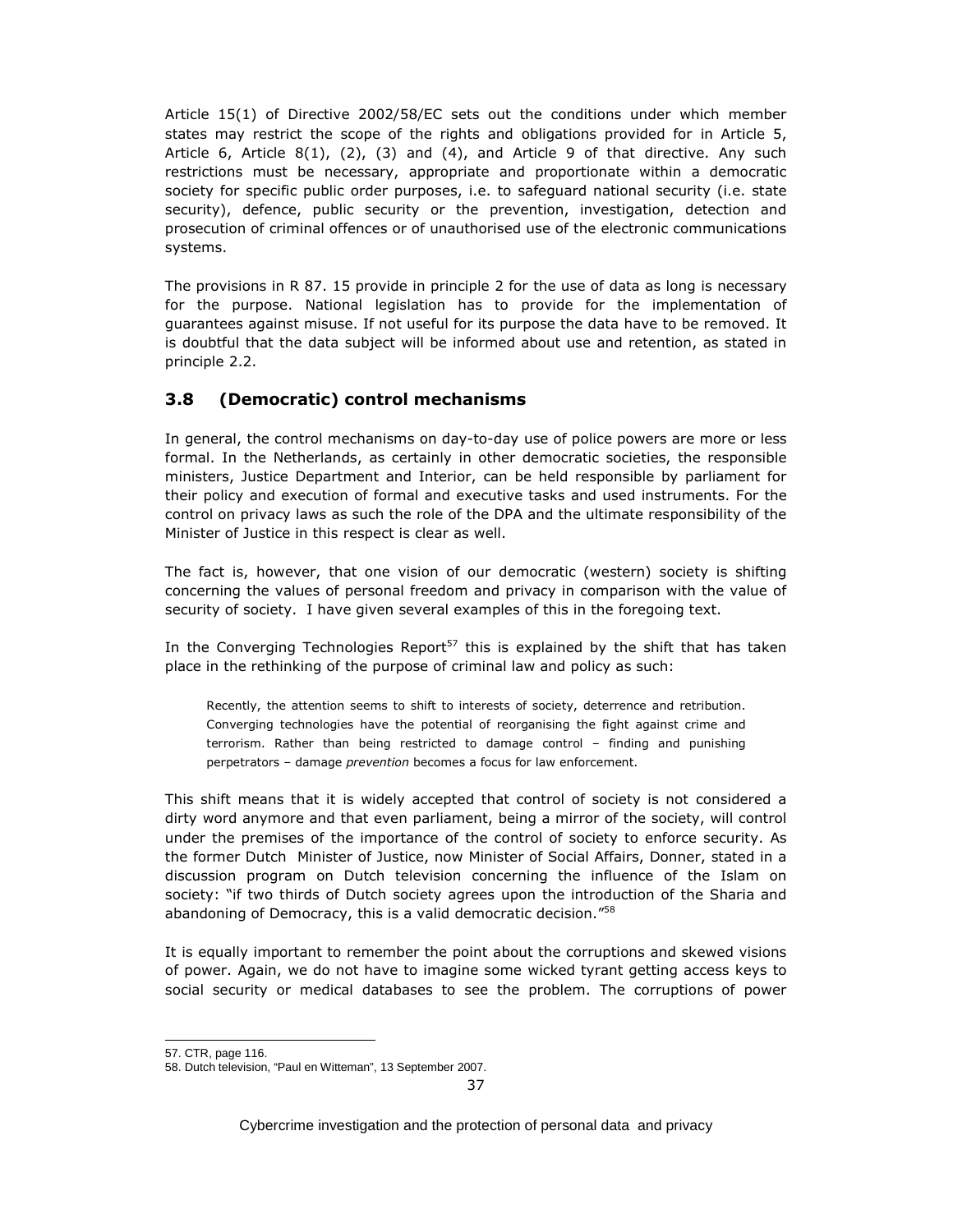include leaders who appeal to some supposed greater good $59$  (like victory in war) to justify unusual or extraordinary tactics.

Also in Germany there is considered to be a downward directed spiral of fundamental rights loosing points to protection against pertained security risks and enhancing measures to give non-democratic solutions precedence. The German Minister of Interior tried to establish database searches against terrorist perpetrators on a European level, after his national attempts turned out a total failure in order to push the national discussion using the power of the European Council. Similar efforts can be determined – by the European Council – for the Cybercrime Convention. This procedure is much more obvious concerning stock of telecommunication traffic data; the German Minister of Interior switched to the European level after recognising that the Bundestag (Federal Parliament) would not be willing to support his political demands. The idea is to force the national legislator by European law to pass a national law that otherwise would not have been passed at all. Such procedures can be called "policy laundering".

This tendency is encouraged by what seems to be a reduced standard in fundamental rights on a European level. The jurisdiction of the Federal Constitutional Court (Bundesverfassungsgericht), which explicitly stresses basic constitutional rights, must not be taken directly into consideration by EU-bodies, especially the European Council, when reaching consent on intrusions on privacy rights.

Recognizing the fact that it is almost impossible to control national security Agencies, it was time for the Germans to set a (new) standard: National secret services agencies are only permitted to (clandestine)monitor the computers of people suspected of crimes or terrorism if they have evidence showing the suspects are dangerous in a way that there is considered a concrete threat to human life or the State

Further it is decided that the "Constitutional General Personality right" evidently also encompasses the confidentiality and integrity of information technology systems:

i,

<sup>59.</sup> A Report on the Surveillance Society For the Information Commissioner by the Surveillance Studies Network September 2006, page 2.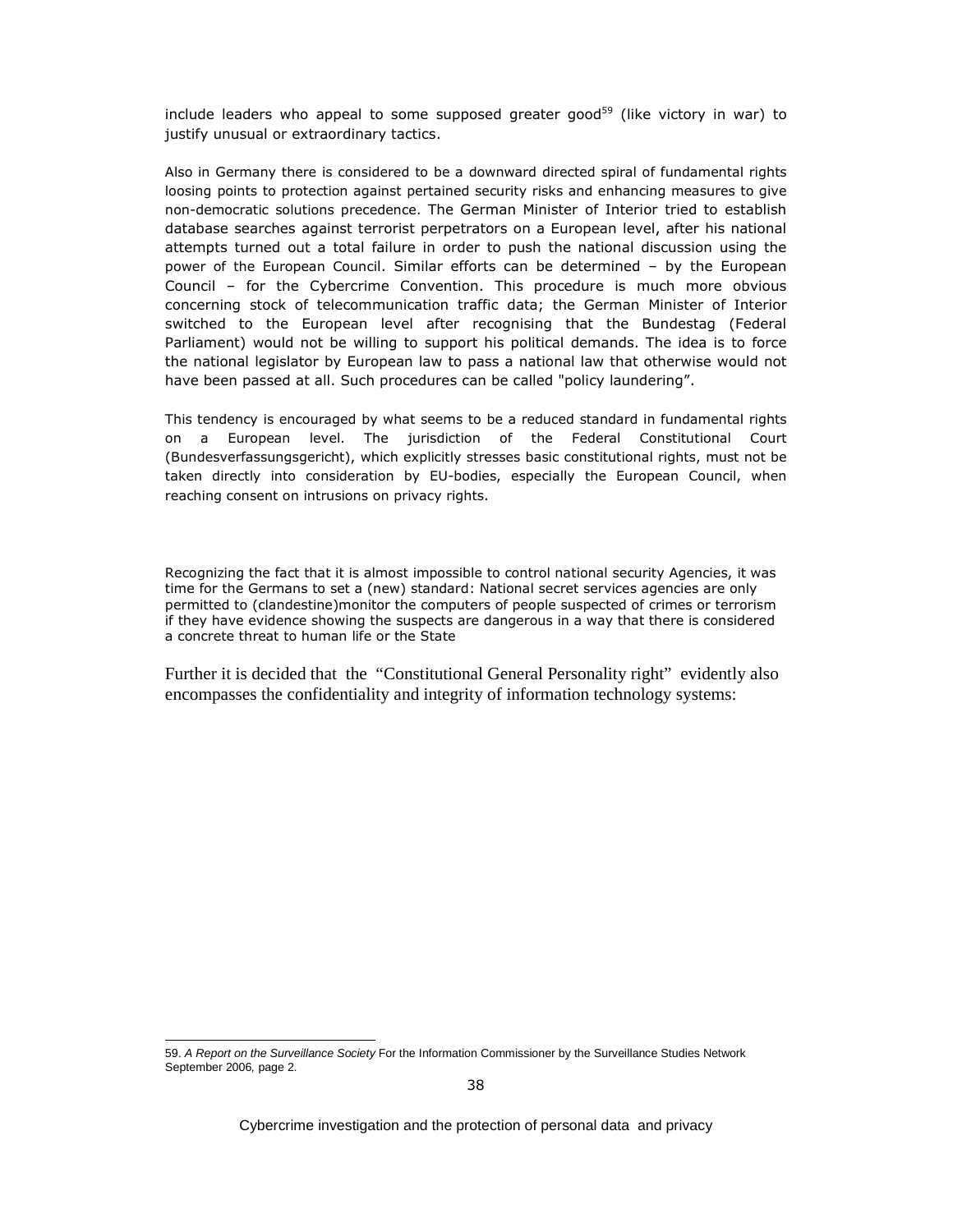#### The constitutionality of online searches of electronic information systems in Germany

On 27 February 2008 the First Senate of the Federal Constitutional Court of Germany declared in its judgment that a provision of the law on the intelligence service in the State of North Rhine Westphalia of 20 December 2006 was not compatible with the German Constitutional Law. The provision permitted the covert observation of the Internet and moreover covert access to technical information systems. It has been the first and only regulation in Germany so far that explicitly authorized covert online searches.

In its judgment the Constitutional Court formulated a new basic right, namely the right to the confidentiality and integrity of technical information systems, and ruled that intrusions into this right are only justified in very specific circumstances which must be clearly defined by law. It can be anticipated that this ruling will influence the development of future regulations of online searches not only in Germany but also other countries.

### Judgment of the First Senate of the Federal Constitutional Court of Germany of 27 February 2008 – Guiding principles<sup>60</sup>

- 1. The general personality right (Art. 2 Abs. 1 in association with Art. 1 Abs. 1  $GG<sup>61</sup>$ ) comprises the basic right of having the confidentiality and integrity of technical information systems ensured.
- 2. The covert infiltration of a technical information system through which the use of the system can be surveyed and its storage media read, is constitutionally only admitted, if there are actual criteria for a concrete threat to a paramount legally protected interest. Of paramount importance are life, limb and freedom of the person or such interests of the general public the threat to which affects the survival of the State or the basis of the existence of people. The measure may be justified already then, when it is not yet possible to determine with sufficient probability that the danger will occur in the near future, as long as specific facts in a concrete case point at the dangerous threat by specific persons to the paramount protected legal interest.
- 3. The covert infiltration of a technical information system is as a principle subject to a judicial order. The law authorizing such a measure, must contain provisions to protect the core area of the private conduct of life.
- 4. In so far as an authorisation is limited to a measure by the State through which the contents and context of the ongoing telecommunication in a computer network are intercepted or related data is analysed, the measure is to be seen against Art. 10 Abs. 1 GG. $^{62}$
- 5. If the State obtains knowledge of the contents of Internet communication in the manner technically foreseen, it constitutes an intrusion into Art. 10 Abs. 1 GG only if the State body has not been authorized to take note by participants in the communication.

Inofficial translation. Footnotes added for ease of reference.

German Basis Law (constitution):

#### **Article 1 [Human dignity]**

i,

(1) Human dignity shall be inviolable. To respect and protect it shall be the duty of all state authority.

**Article 2 [Personal freedoms]** 

### <sup>62</sup> **Article 10**

 $60$  Quote: BVerfG, 1 BvR 370/07 vom 27.2.2008, Absatz-Nr.  $(1 - 333)$ , http://www.bverfg.de/entscheidungen/rs20080227\_1bvr037007.html

<sup>(2)</sup> The German people therefore acknowledge inviolable and inalienable human rights as the basis of every community, of peace and of justice in the world.

<sup>(3)</sup> The following basic rights shall bind the legislature, the executive, and the judiciary as directly applicable law.

<sup>(1)</sup> Every person shall have the right to free development of his personality insofar as he does not violate the rights of others or offend against the constitutional order or the moral law.

**<sup>[</sup>Privacy of correspondence, posts and telecommunications]** 

<sup>(1)</sup> The privacy of correspondence, posts and telecommunications shall be inviolable.

<sup>(2)</sup> Restrictions may be ordered only pursuant to a law. If the restriction serves to protect the free democratic basic order or the existence or security of the Federation or of a Land, the law may provide that the person affected shall not be informed of the restriction and that recourse to the courts shall be replaced by a review of the case by agencies and auxiliary agencies appointed by the legislature.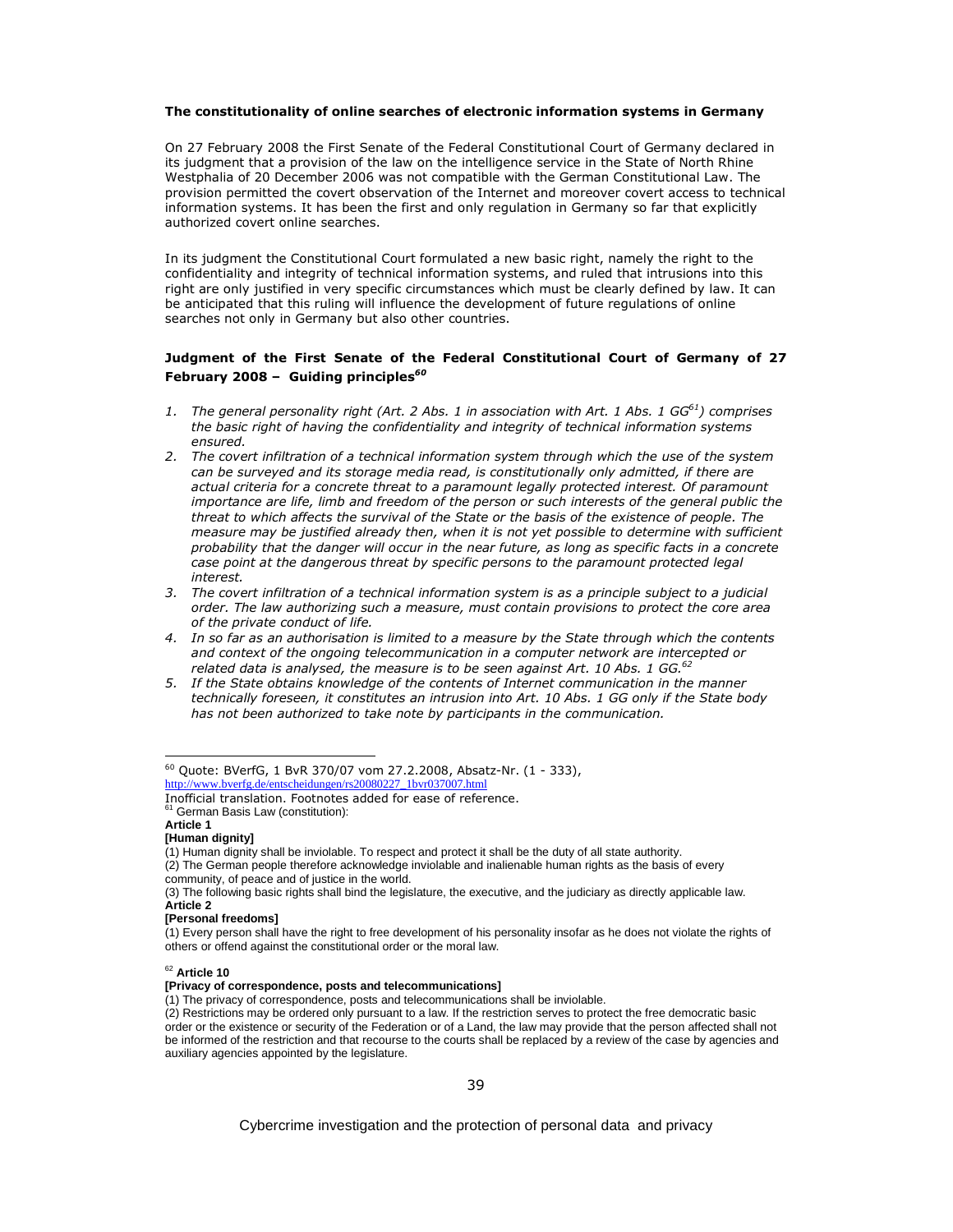If the State obtains the contents of publicly available communications or participates in publicly accessible communications, he does not as a matter of principle interfere in basic rights.

This means, at least in Germany that "Länder" law on competencies of investigative authorities has to take in account the confidentiality and integrity of personal data on (secured) internet communication and data files on PC,s and any other data file that is not available publically.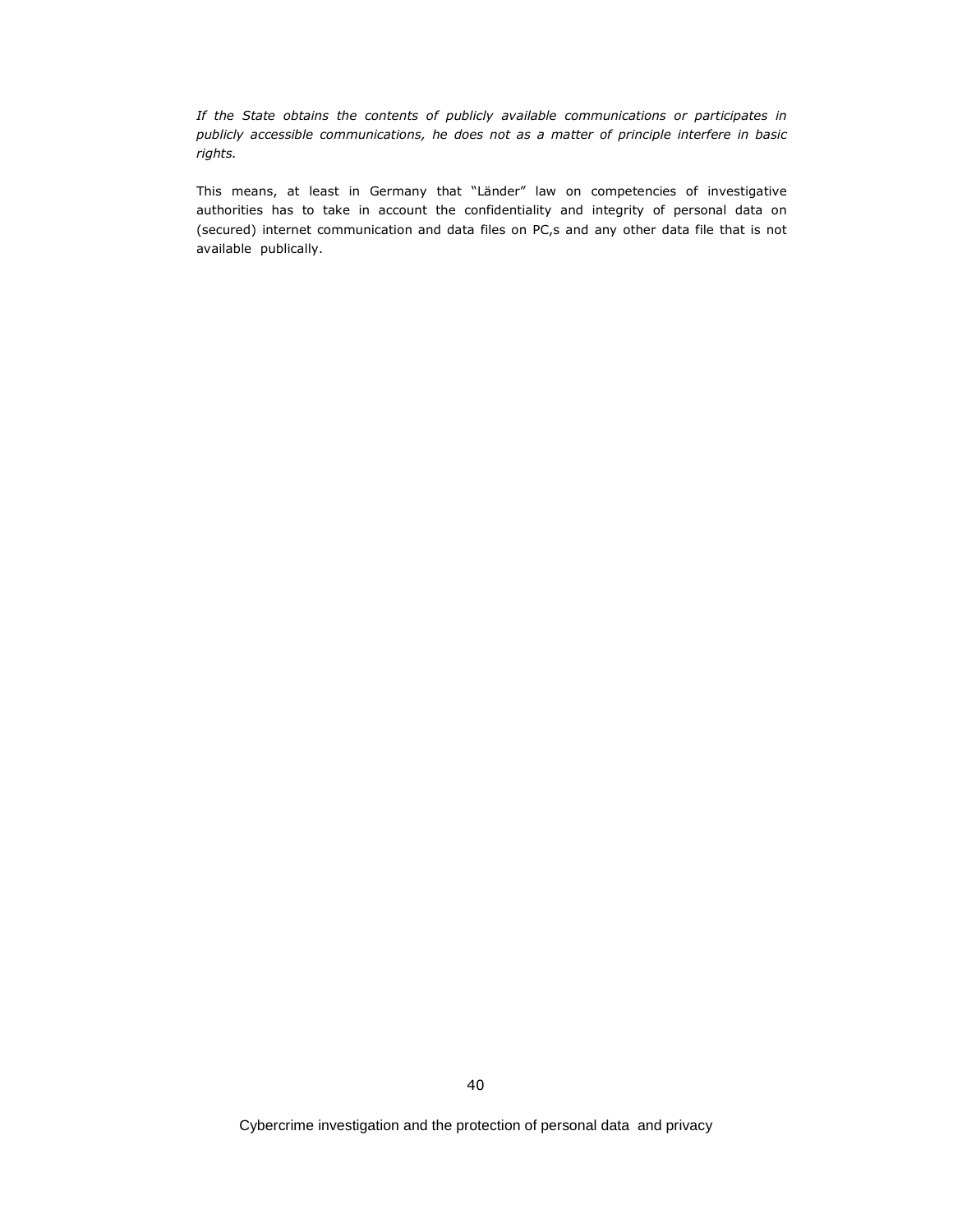# 4 Overview of activities in an international perspective

# 4.1 Exchange of personal data by police across borders

# 4.1.1 The Prüm Treaty

In reaction to terrorist threats, on 25 May 2005 seven EU Member States signed an agreement in the German city of Prüm. The Treaty of Prüm is a treaty of international law, adopted outside the framework of the European Union, but from the content-side closely related to the EU and even with the aim of incorporating the provisions of this Convention into the legal framework of the European Union (Article 1.4).<sup>63</sup>

The Treaty establishes a legal framework to further develop co-operation among member states in combating terrorism, cross-border crime and illegal immigration. More specifically, it provides for the exchange between the Contracting Parties of data on DNA, fingerprints, vehicle registration, and personal and non-personal data related to cross-border police cooperation. The Hague Programme<sup>64</sup> sets 1 January 2008 as the date as from which the exchange of data should be based on the principle of availability. This means that a law officer in one member state who needs information in order to pursue his duties can obtain this information from another member state (the information will be made 'available').

It is the intention of the European Union to enhance information exchange. It could be discussed if the Prüm Treaty undermines the democratic European decision-making process in the area of security and the "availability" programme. But it seems that the possible integration of "Prüm" is considered.

In a reaction by the Rapporteur Fausto Correia, in a working document to prepare for the possible integration of the treaty in the European Union Legal framework, he states that:

The Treaty of Prüm was negotiated and adopted in a very non-transparent way and without serious democratic control (national parliaments are only involved at the stage of the ratification and the European Parliament is only now involved by means of consultation on the draft Council Decision). Although the Treaty of Prüm states in its Article 1(4) that: "within three years at most following entry into force of this Treaty, on the basis of an assessment of experience of its implementation, an initiative shall be submitted, in consultation with or on a proposal from the European Commission, in compliance with the provisions of the Treaty of the European Union and the Treaty establishing the European Community, with the aim of incorporating the provisions of this Treaty into the legal framework of the European Union" a draft Council Decision is already now presented.<sup>65</sup>

The rapporteur considers the incorporation into the EU framework as a very good step, because it contributes to transparency and legal certainty, however, it is regretful that only parts of its content (namely the issues related to the Third Pillar) are currently

<sup>-</sup>63. Convention between the Kingdom of Belgium, the Federal Republic of Germany, the Kingdom of Spain, the French Republic, the Grand Duchy of Luxembourg, the Kingdom of the Netherlands and the Republic of Austria on the stepping up of cross-border cooperation particularly in combating terrorism, cross-border crime and illegal migration, Prüm (Germany), 27 May 2005, Council Secretariat, Brussels, 7 July 2005, 10900/05.

<sup>64.</sup> The Hague Programme for strengthening Freedom, Security and Justice in the EU approved by the European Council on 5 November 2004.

<sup>65.</sup> Rapporteur: Fausto Correia, 10.04.2007, Working Document on a Council Decision on the stepping up of crossborder cooperation, particularly in combating terrorism and cross-border crime, Committee on Civil Liberties, Justice and Home Affairs.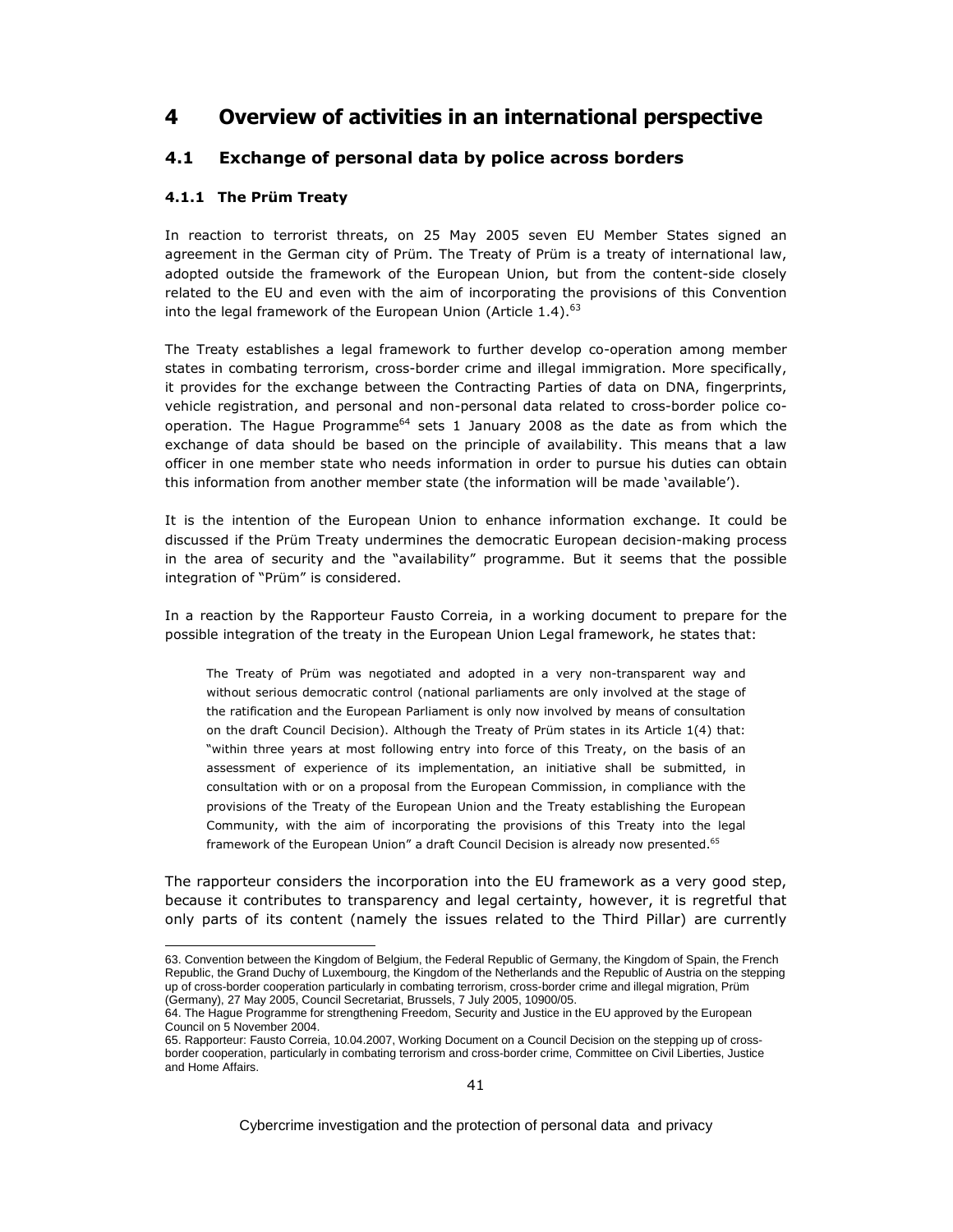proposed to be incorporated. He thinks it is of utmost importance that: "the proposed measures should be necessary and proportionate. Also, mechanisms of evaluation control and redress should be foreseen in order to correct problematic situations." Furthermore, he is doubtful about the substantial requirements for accessing personal data and the fact that there is no real harmonisation on procedures.

## 4.1.2 Protection of data in police matters

On 4 October 2005 the European Commission forwarded a proposal for a Council Framework Decision on the protection of personal data processed in the framework of police and judicial cooperation in criminal matters.<sup>66</sup> The last commented proposal is of November 2007.

Its third Consideration states where it stands for:

In it, legislation falling within the ambit of Title VI of the Treaty on European Union should foster police and judicial cooperation in criminal matters with regard to its efficiency as well as its legitimacy and compliance with fundamental rights, in particular the right to privacy and to protection of personal data. Common standards regarding the processing and protection of personal data processed for the purpose of preventing and combating crime can contribute to achieving both aims.

As a principle this seems to be a good start, but in the Declaration adopted by the European Data Protection Authorities<sup>67</sup> they state (of course) that "it is evident that any development in this area must be balanced with adequate and harmonised data protection rights and obligations in which mutual trust is a key element". They are not satisfied with the good intentions of the European Commission and stress that the scope of the proposed framework decision should apply to all processing activities by police and judicial authorities to give individuals the necessary protection.

### 4.1.3 Interpol, Europol

Interpol collects, stores, analyses and exchanges information about suspected individuals and groups and their activities. The organisation also co-ordinates the circulation of alerts and warnings on terrorists, dangerous criminals and weapons threats to police in member countries. A chief initiative in this area is the Fusion Task Force, which was created in the aftermath of the 11 September attacks in the United States.

Interpol has been actively involved for a number of years in combating Information Technology Crime. Rather than 're-inventing the wheel', the Interpol General Secretariat has harnessed the expertise of its members in the field of Information Technology Crime (ITC) through the vehicle of a 'working party' or a group of experts. In this instance, the working party consists of the heads or experienced members of national computer crime units. These working parties have been designed to reflect regional expertise and exist in Europe, Asia, the Americas and in Africa. All the working parties are in different stages of development. It should be noted that the work done by

i, 66. Coreper, Council of the European Union, Inter institutional File: 2005/0202 (CNS).

<sup>67.</sup> Spring Conference of European Data Protection Commissioners

http://www.garanteprivacy.it/garante/doc.jsp?ID=1408346 (document in Italian).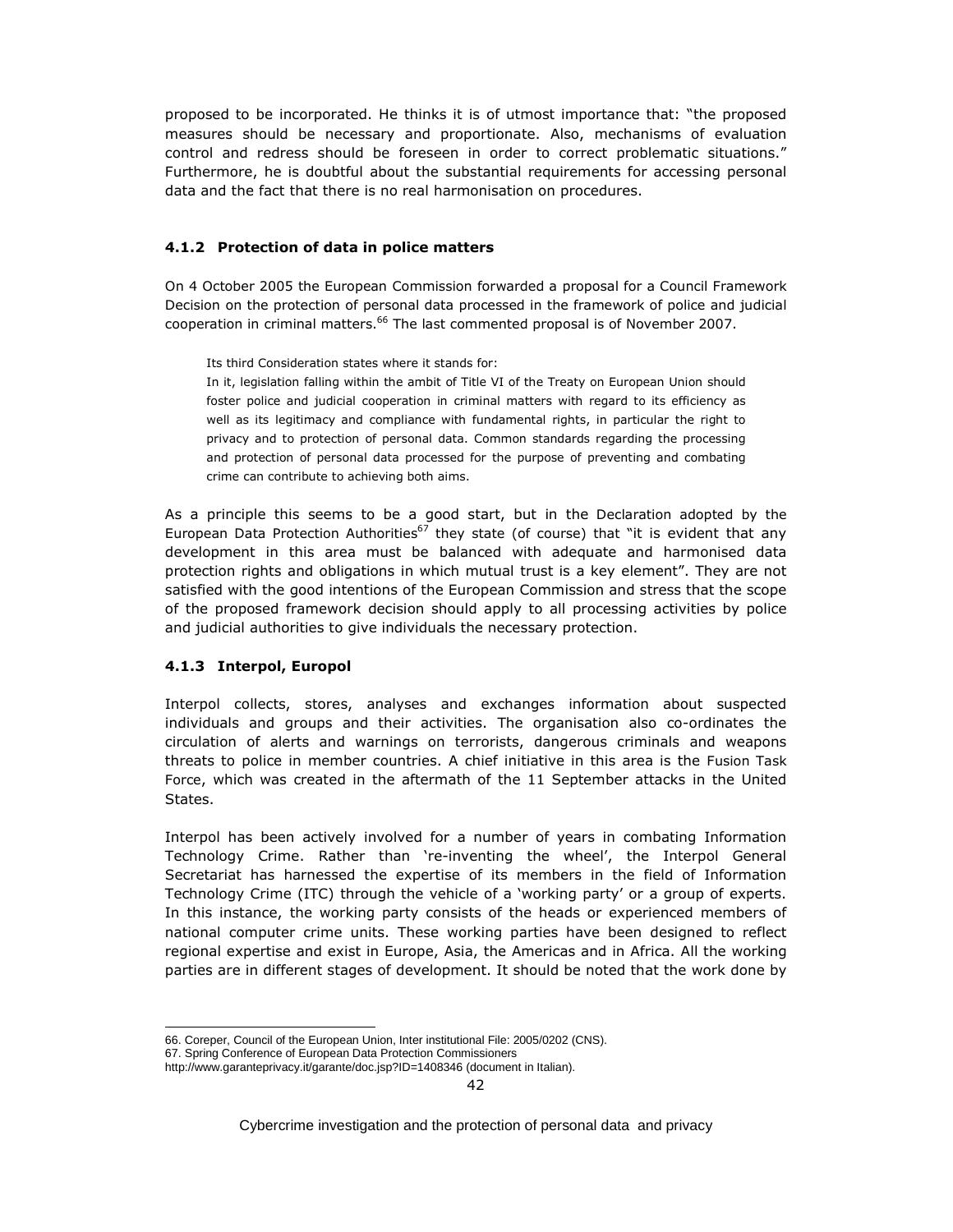the working parties is not Interpol's only contribution to combating ITC, but it certainly represents the most noteworthy contribution to date.

Europol is the Police Office of the European Union that handles criminal information. Its mission is to assist the law enforcement authorities of member states in their fight against serious forms of organized crime whilst fully respecting human rights. Europol's main tasks are to facilitate the exchange of information between member states and to provide analytical expertise.

The Europol Convention provides for the creation of a Joint Supervisory Body<sup>68</sup> − an independent body with the task of ensuring Europol's compliance with data protection principles. The JSB reviews all activities of Europol in order to ensure that the rights of the individual are not violated through the storage, processing and utilisation of their data held by Europol. It also monitors the permissibility of the transmission of data originating from Europol. Each individual has the right to request the Joint Supervisory Body to ensure that the manner in which his personal data have been collected, stored, processed and utilised by Europol is lawful and accurate. The Europol Convention establishes the Appeals Committee of the Joint Supervisory Body which is charged with examining appeals of Europol's decisions by all appropriate means. The Appeals Committee is independent and impartial and not bound by directives of the JSB.

Since the Treaty of Amsterdam committed member states to create "an area of freedom, security and justice", one of the EU's key objectives was to improve cooperation between law enforcement authorities. The goal of constructing an "Area of Freedom, Security and Justice" across the Union was agreed on at the 1999 EU Summit in Tampere. The 'Tampere programme' was a five-year agenda that came to an end in 2004.

In June 2004, the European Union followed up the Tampere programme by setting future guidelines for a new justice and home affairs agenda for the coming years. A new programme for justice and home affairs, known as the 'Hague Programme' was adopted. The Hague programme is a five-year programme for closer co-operation in justice and home affairs at the EU level between 2005 and 2010. It aims to make Europe an area of freedom, security and justice. The programme promotes the development of adequate safeguards and of effective legal remedies for the transfer of personal data for the purpose of police and judicial cooperation in criminal matters.

These programs seem to be rather high level and give no indication of control mechanisms, for instance in the procedural requirements in international assistance or "spontaneous" information as referred to in Articles 25 and 26 CoC.

Still, criminal procedures, surveillance, investigation and enforcement procedures are considered national competence areas. In the aforementioned study of the Telematics Institute, the following examples are to illustrate the practical developments in this area.

Although, for instance, the influence of the EU on member states' criminal law systems is increasing, nations are still reluctant to hand over responsibility for law enforcement

i, 70. The Third Activity Report of the Joint Supervisory Body of Europol, Nov 2004 – Oct 2006,

http://www.cbpweb.nl/downloads\_int/EUROPOL\_Activityreport\_3\_EN.pdf?refer=true&theme=blue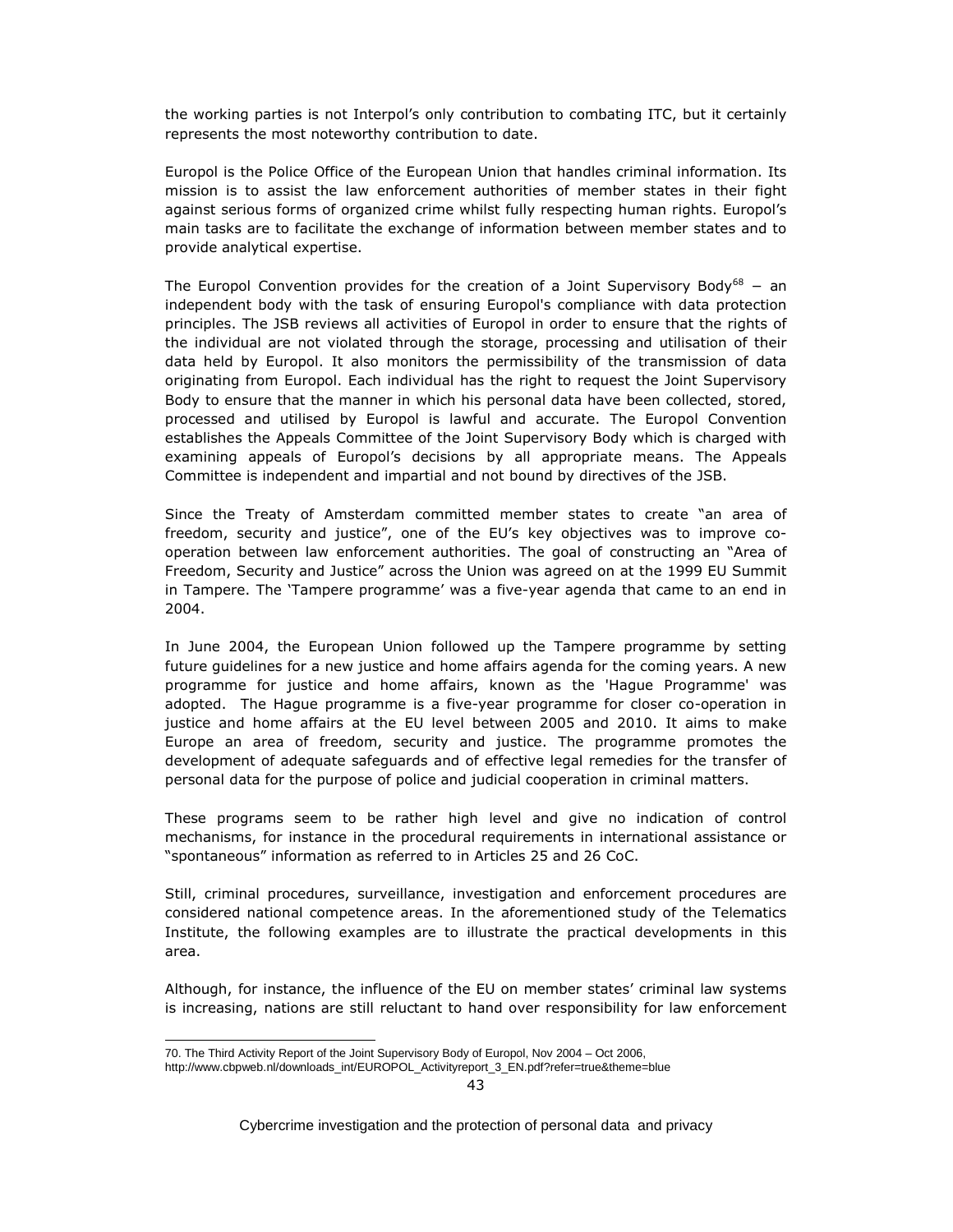to a supranational level. For applications in converging technologies, this means that often, for each new application in the sphere of law enforcement, discussions have to take place and agreements have to be made among EU member states for facilitating cross-border use. Mutual access to DNA profiles in national forensic databases (cf. the Prüm Convention), cross-border computer network searches (cf. the Convention on Cybercrime), and technical protocols for wiretapping (cf. the ETSI ES 201 671 and ETSI-NL standardisation procedures) are examples that illustrate how slow, complex, and piecemeal such supranational discussions and decision-making are. For applications like crowd control based on RFID tags (pre-crime scenario) or prisoner-tracking through GPS (social crime control scenario), this means that such applications will likely be restricted to the national context first, reducing their effectiveness, and that cumbersome procedures will have to be followed to enable cross-European applications.

In Europol the key measures aim to make police information available for all law EU enforcement authorities and to improve the use of Europol.

The programme also stresses the need to establish adequate data protection rules. This is in line with the European Parliament's call for harmonised data protection rules under the Third Pillar, whilst guaranteeing the same data protection level as under the First Pillar.

At the 2005 "Spring Conference of European Data Protection Authorities" the need was discussed for closer co-operation between the EU's law enforcement authorities and those of third states, and the need for adequate data protection. The European Data Protection Authorities concluded that the 1981 Council of Europe Convention on Data Protection (Convention 108), applicable in the Union and in member states, was too general to effectively safeguard data protection in the area of law enforcement. It was held that some initiatives to improve law enforcement in the EU, such as the availability principle, should only be introduced on the basis of an adequate data protection system that ensured a high and equivalent standard of data protection.

As recalled before, in 2005 the European Commission submitted a proposal for a Council Framework Decision on the Protection of Personal Data processed in the framework of police and judicial cooperation in criminal matters. However, this proposal excluded Europol from its application.

Another development was initiated by the Austrian presidency. After evaluating the role of Europol, various initiatives were launched for further discussions on its role and tasks. The Joint Supervisory Body was actively involved in these discussions.

The question is if the co-operation actually improves, what kind of guarantees are given to secure the personal information and if the principles of purpose and proportionality are sufficiently taken into consideration.

Principle 5.4 R (87) 15 gives clear provisions when communication of data between foreign authorities is possible; the communication should only be restricted to police bodies. It is only permissible if there exists a clear legal provision under national or international law. Is Article 26 CoC a clear legal provision? If this is not the case, it is only permissible if the communication is necessary for the prevention of a serious and imminent danger or for the suppression of serious and imminent danger comparable with the decision of the German Constitutional Court.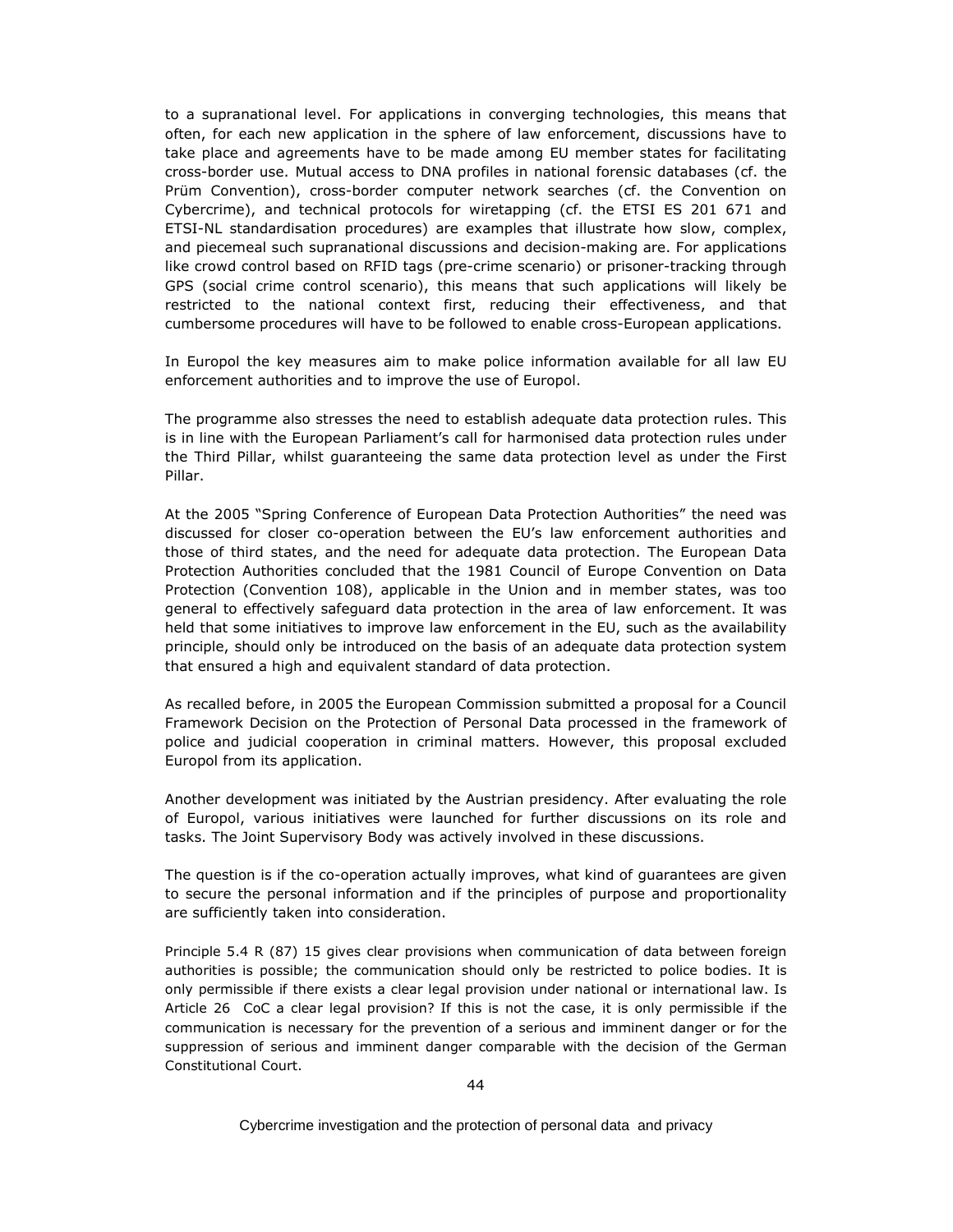### 4.1.4 Other actions, echelon, etc.

It is not surprising that not all actions by national and international authorities in obtaining personal data are governed by openly and democratically controlled procedures. Certainly in the field of "national intelligence" the protection of fundamental rights and privacy is not the first objective. In the co-operation between certain national intelligence agencies, democratic control seems to be rather naïve wishful thinking.

In its considerations, the committee $69$  is already speaking out over its doubts about the combination of privacy protection and interception:

Whereas any interception of communications represents serious interference with an individual's exercise of the right to privacy; whereas Article 8 of the ECHR, which guarantees respect for private life, permits interference with the exercise of that right only in the interests of national security, in so far as this is in accordance with domestic law and the provisions in question are generally accessible and lay down under what circumstances, and subject to what conditions, the state may undertake such interference; whereas interference must be proportionate, so that competing interests need to be weighed up and, under the terms of the case law of the European Court of Human Rights, it is not enough that the interference should merely be useful or desirable.

This is considered in violation with the proportionality principle. Furthermore, the committee has severe doubts of the existence of a valid legal basis.

The situation for European citizens in Europe is unsatisfactory. The powers of national intelligence services in the sphere of telecommunications surveillance differ very substantially in scope, and the same applies to the powers of the monitoring committees. Not all those member states which operate an intelligence service have also set up independent parliamentary monitoring bodies endowed with the appropriate supervisory powers. A uniform level of protection is still a distant objective.

On top of that there is pressure coming from the other side of the Atlantic Ocean not to be too conscious about data protection principles considering the application of the contents of article 25.2 of EC Directive 95/46/EC:

2. The adequacy of the level of protection afforded by a third country shall be assessed in the light of all the circumstances surrounding a data transfer operation or set of data transfer operations; particular consideration shall be given to the nature of the data, the purpose and duration of the proposed processing operation or operations, the country of origin and country of final destination, the rules of law, both general and sectoral, in force in the third country in question and the professional rules and security measures which are complied with in that country.

**EU-USA: NEGOTIATING AWAY EU DATA PROTECTION**: The EU and USA are negotiating in a secret committee - High Level Contact Group - to come up with a proposal covering data protection in all future exchanges of personal data to the USA. To this end they are discussing: **Data Protection** 

i, 69. European Parliament, Temporary Committee on the ECHELON Interception System 11 July 2001, report on the existence of a global system for the interception of private and commercial communications (ECHELON interception system) (2001/2098(INI)), p. 95.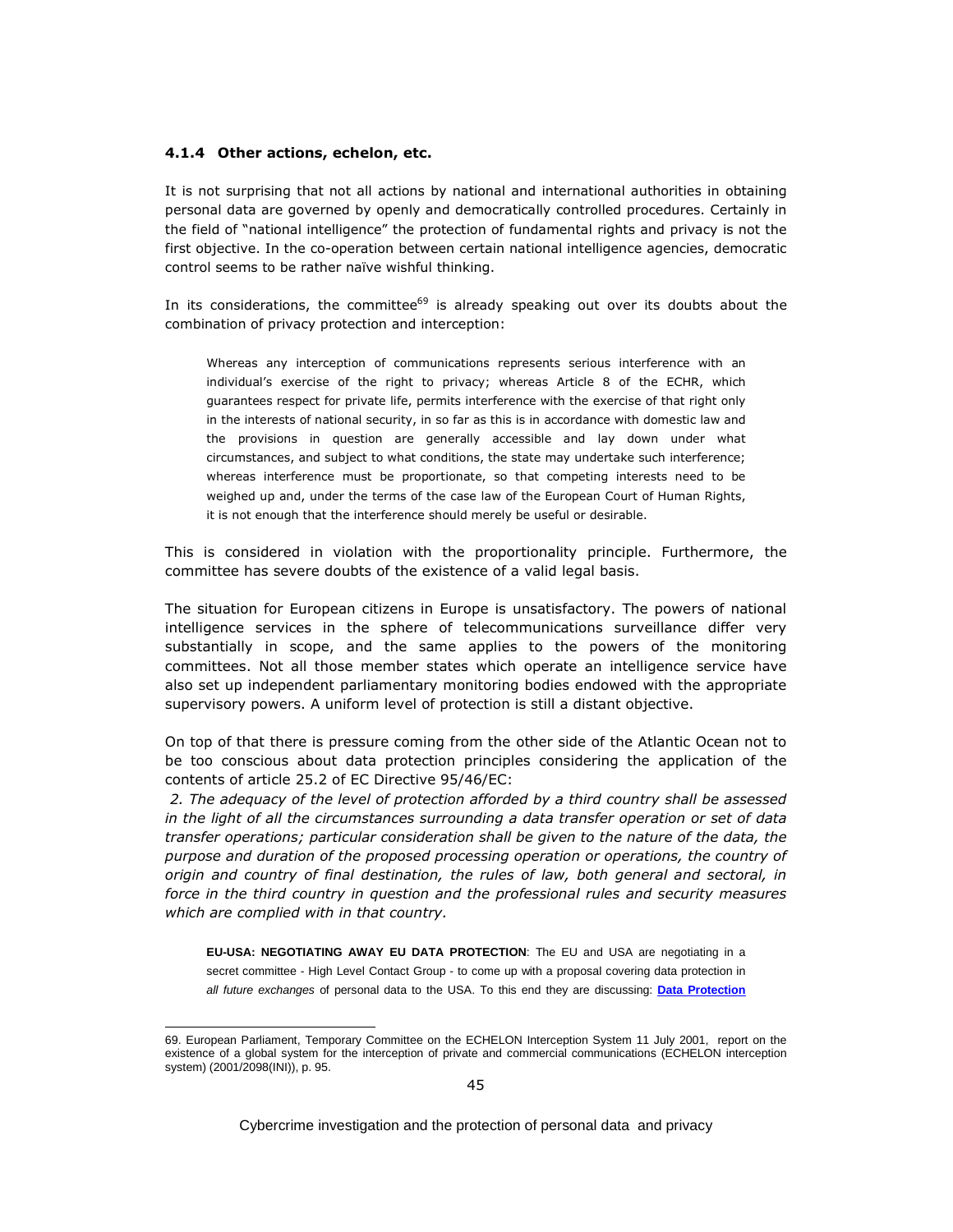**principles for which common language has been developed** (EU document, pdf). Paul Rosenzweig, Deputy Assistant Secretary for Policy at the US DHS said, in November 2007, on the EU requirement that data can only be passed to third states whose laws passed the "adequacy" test guaranteeing equivalent rights: "The EU should reconsider its decision to apply notions of adequacy to the critical area of law enforcement and public safety. Otherwise the EU runs the very real risk of turning itself into a self-imposed island, isolated from the very allies it needs" (Privacy and Security Law) He is also opposed to the EU's draft Framework Decision on data protection in police and criminal matters (covering the exchange of personal data within the EU), on this: "The draft seeks to apply the same tired, failed standards of adequacy that it has applied in its commercial laws." [EC Directive 95/46/EC) The 1974 US Privacy Law gives no protection to non-US citizens, from the EU or elsewhere.<sup>70</sup>

# 4.2 Codes of police conduct and procedures

In general, there are no compulsory regulations except for what is regulated in the law itself as the DCCP in the Netherlands. There are, however, codes of conduct as to how police and the general prosecution have to behave. Concerning privacy and criminal procedures in the Netherlands, in the Code of Conduct of the Prosecution (Gedragscode Openbaar Ministerie)<sup>71</sup> it is mentioned that the officials will behave in accordance with national and international standards and more specifically with respect for all fundamental human rights, human integrity, with consideration for subsidiarity and proportionality<sup>72</sup> in their task, etc.

The UK police also is bound to a published code of conduct in which, among others, confidentiality of personal information is held high.<sup>73</sup>

In general one could say that codes of conducts have no extra dimension and are on too high a level to be of influence on the actual implementation of fundamental rights and more specific privacy on police procedures.

# 4.3 European supervision on harmonisation of procedures

The existing instruments are hesitant towards real supervision because of the principle of national sovereignty at the subject of security and criminal investigations. In the EDPC report it was recommended that considering a framework of data protection in the case of availability there is a recommendation for supervision, but it is doubtful that this will be accepted by the participating states:

officers should respect, as confidential, information about force policy and operations unless authorised to disclose it in the course of their duties, www.policeuk.com/study/codes.html

i,  $70$  http://it.slashdot.org/article.pl?sid=07/07/12/2119213

<sup>71</sup> Code of Conduct of the Prosecution(Gedragscode Openbaar Ministerie Vastgesteld door het College van Procureurs-Generaal op 11 juli 2005)

The employee of the prosecution perform their tasks:

within the boundaries of the law;

with special attention for the fundamental human rights;

with respect for the human dignity without any discrimination concerning person or status, religion, sex, sexual orientation, nationality, etnicity, colour of skin, age or any other element;

fair, unpartia,l objective and fearless;

in a way that will be controlable afterwards and for which choices and decisions that are made people can be held responsible; d;

with taking into account the rules of proportionality and subsidiarity;

<sup>73.</sup> Information which comes into the possession of the police should be treated as confidential. It should not be used for personal benefit and nor should it be divulged to other parties except in the proper course of police duty. Similarly,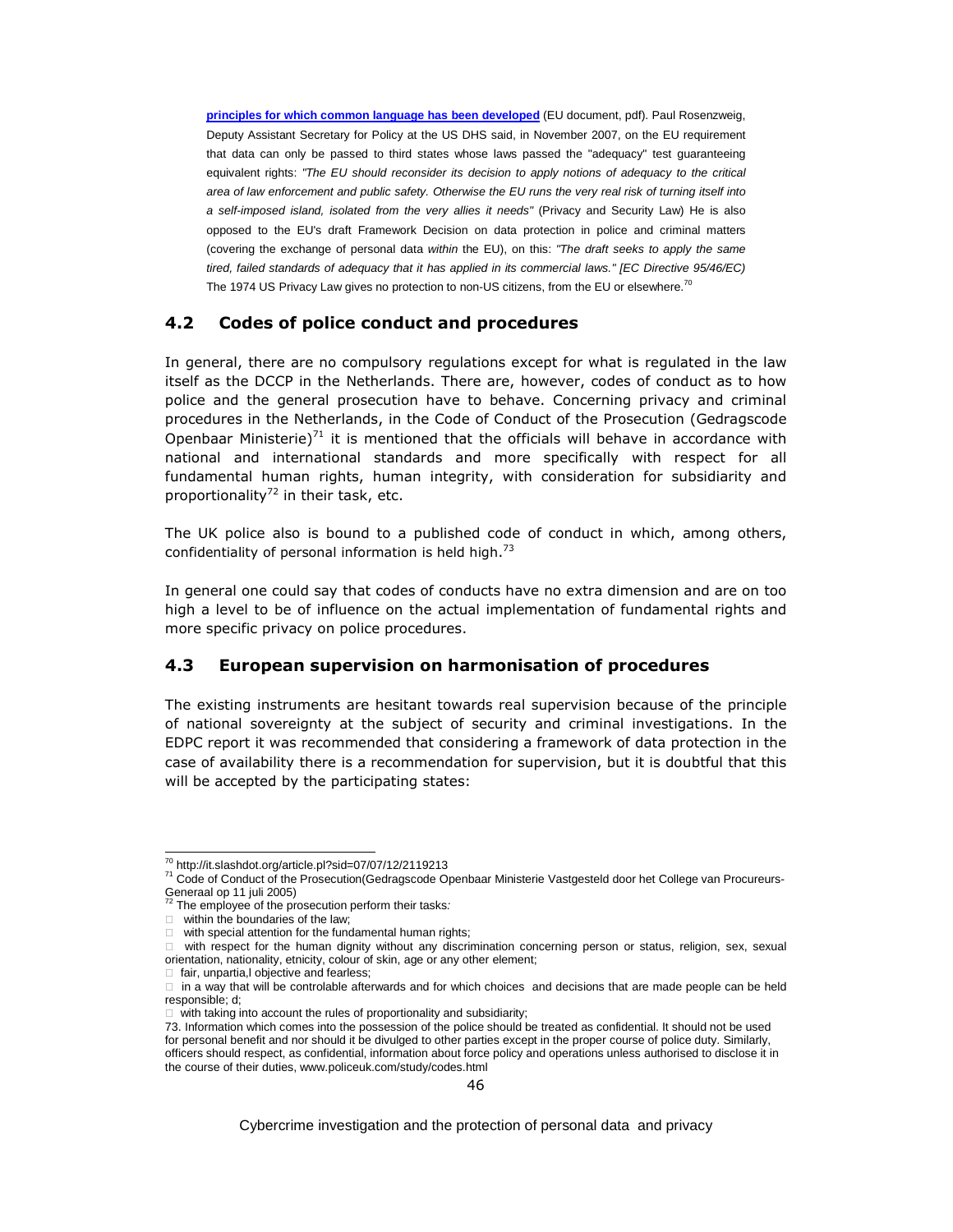Supervisory authorities: the concept of a JSA shall be understood as an independent supervisory authority. The framework decision shall provide for its composition, tasks and competences. It shall be endowed in particular with consultative, investigative and intervention powers.<sup>74</sup>

As stated above in the case of Europol, the JBS could co-ordinate its role with JSA, but seeing the difficulties in international cooperation this might be hard to imagine. Cooperation between independent supervisory authorities, as stated in Article 2.2. of R (15) 87, would be even harder to imagine.

i, 74. Declaration adopted by the European Data Protection Authorities, Larnaka, 10-11 May 2007.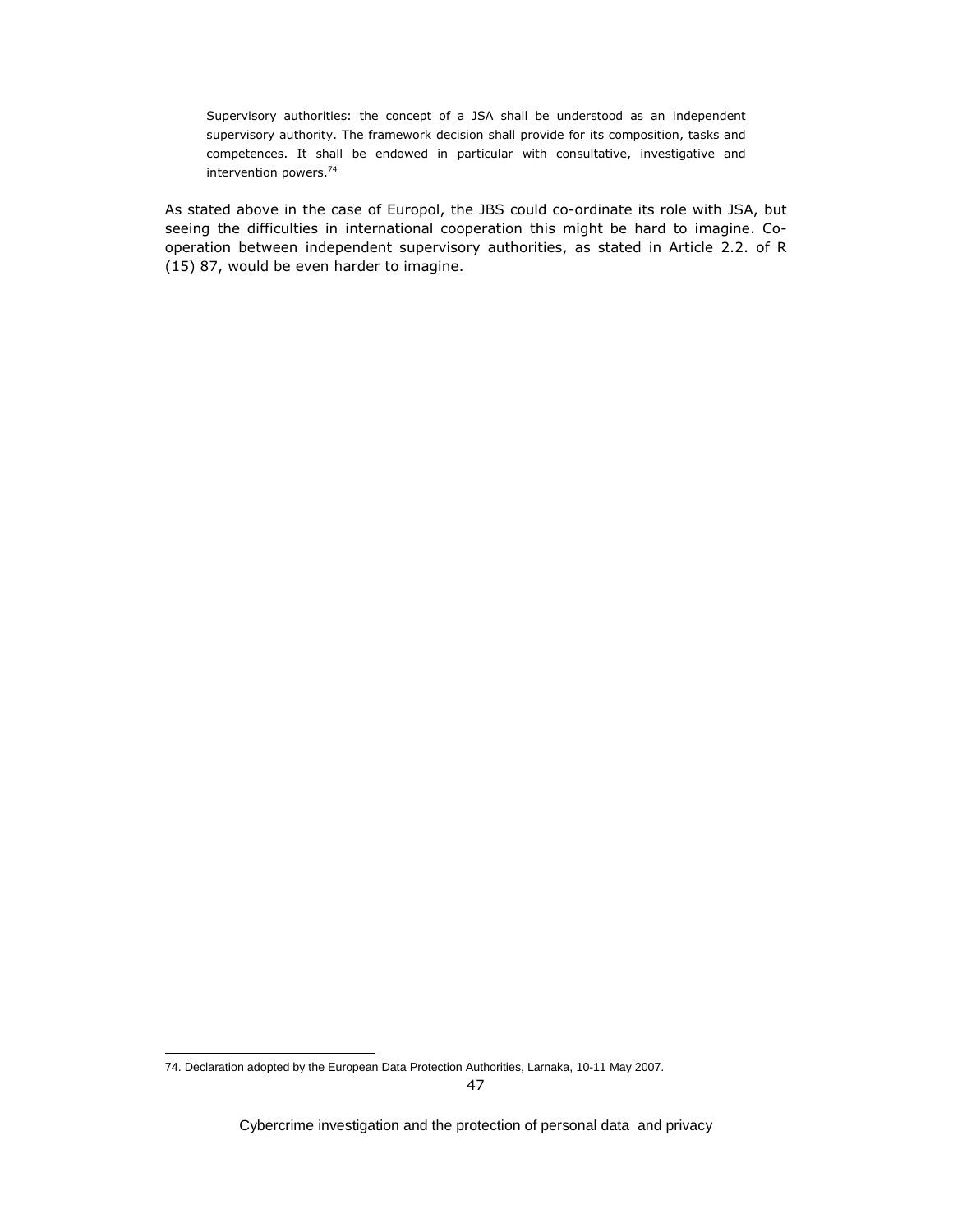# 5 Conclusive remarks and recommendations

The Netherlands' Minister of Justice, Hirsch Ballin, stated on 30 November 2007 that security and privacy are equally codified in Articles 5 and 8 of the ECHR, not being absolute rights, but open to interference of authorities when needed. $75$ 

The effect of (terrorist) cybercrime can span the globe and one could argue that therefore harsher measures and extended competencies are a necessity. The complexity and thus the difficulty in defining "new criminal acts" may stand in the way to provide a clear description of the criminal conduct, its effects and the (number of) perpetrators.

As stated by Ulrich Sieber:

The new risks are combined with a high complexity of offences that do not rest on technical or scientifical causes, but on specific perpetrator structures , a high number of victims or a high geographical expansion and extensiveness of the perpetration of the crime.  $76$ 

Considering the field electronic (supported)\_ crime and national security and the instruments for investigation, one could conclude that there is no clear distinction and description anymore in criminal acts, criminals and other (connected) persons. How to apply criminal law in such circumstances? Sieber speaks of the "de-limitation of criminal law and new security law" (Entgrenzung des Strafrechts und neuen Sicherheitsrechts"), a dangerous development for the enforcement of fundamental human rights and more specific privacy.

When neither the suspect nor the criminal act have to be specified and criminal law develops into a kind of prevention law the nature of penal law, the most far-reaching intrusion by national authorities in personal life, criminal law, may be without any guarantee and control of society and would be hardly to discern from legal systems that govern dictatorial states.

Computerworld reports that the FBI is using data mining programs to track more than just terrorists. The program's original focus was to identify potential terrorists, but additional patterns have been developed for identity theft rings, fraudulent housing transactions, Internet pharmacy fraud, automobile insurance fraud, and health-care-related fraud. From the article: 'In a statement, Sen. Patrick Leahy (D-Vt.), chairman of the Senate Judiciary Committee, said the report [on the data mining] was four months late and raised more questions than it answered. The report "demonstrates just how dramatically the Bush administration has expanded the use of [data mining] technology, often in secret, to collect and sift through Americans' most sensitive personal information," he said. At the same time, the report provides an "important and all-too-rare ray of sunshine on the department's data mining activities," Leahy said. It would give Congress a way to conduct "meaningful oversight" he said."<sup>77</sup>

i,

<sup>75.</sup> http://www.justitie.nl/actueel/toespraken/archief-2007/71101privacy.aspx?cp=34&cs=581

<sup>76.</sup> Ulrich Sieber, Grenzen des Strafrechts, ZStW (2007) Heft 1, p.25.

http://it.slashdot.org/article.pl?sid=07/07/12/2119213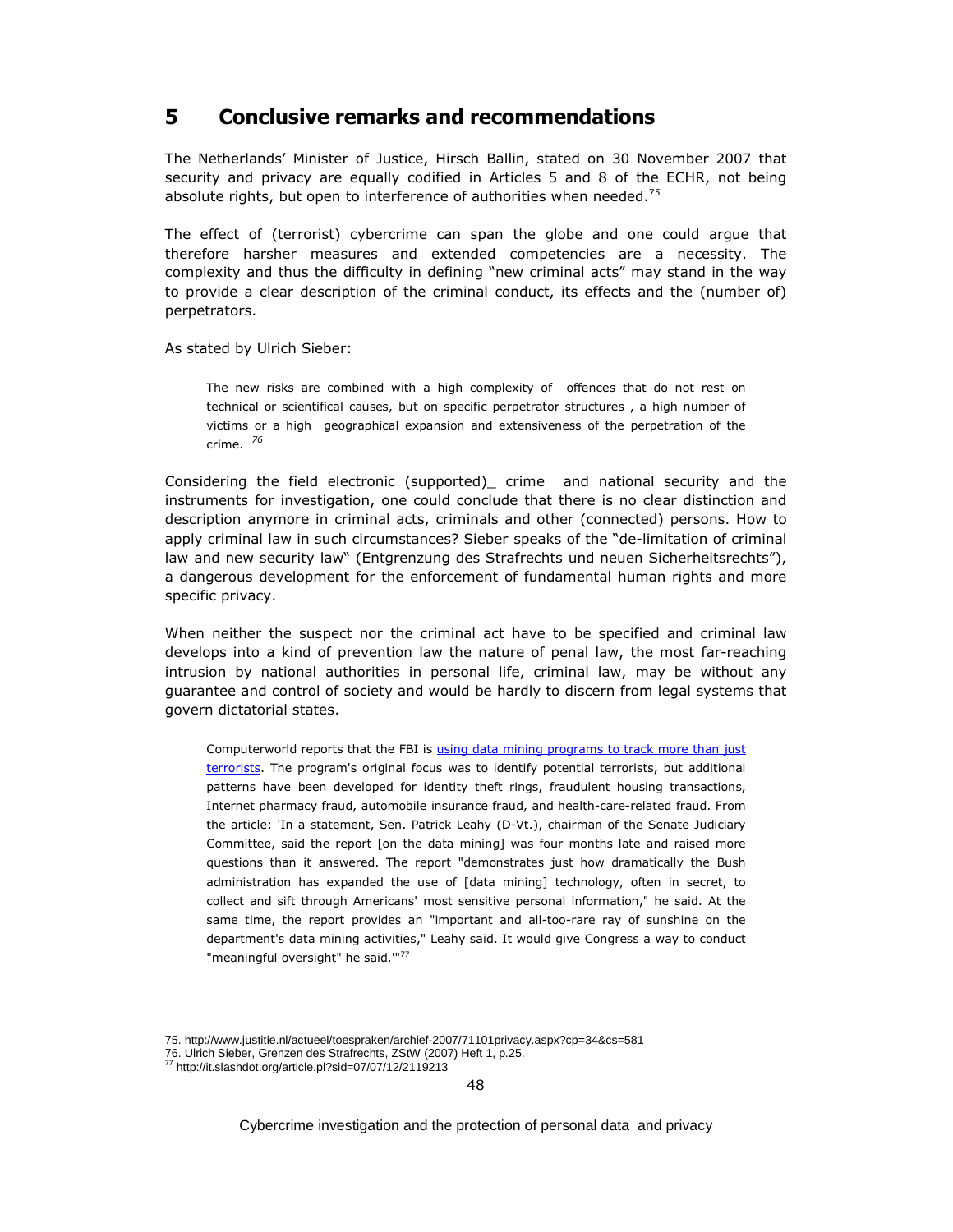Before our world slips into a kind of "minority report" we have to rethink the effects of elastic criminal law. What to do?

In trying to retain some respect for and application of fundamental rights and more specific privacy, it is necessary to at least respect the fundamental principles in the process of surveillance and criminal procedures. As cited in this report in the human rights conventions and latest in the comments of the national data protection authorities, when considering a framework of data protection, it should be stressed that in police and judicial activities, the Working Party on Police and Justice (nominated by the Conference of European Data Protection Authorities), observes that the principles of Convention 108 cannot be surpassed $^{78}$ :

The European States committed themselves to fully complying with Council of Europe Convention 108 of 1981 whose binding principles also cover the activities in the police and law enforcement field. Those principles were subsequently complemented by the adoption by the Committee of Ministers of a specific Recommendation (R (87) 15) regulating the use of personal data in the police sector, and by two Additional Protocols... [and] it is especially urgent to ensure that the level of protection to be afforded should not be lower than that currently set out in the existing and binding legal instruments.

The WPPJ stresses that for certain aspects the current text of the proposal does not provide for the same level of protection as defined in Convention 108. This certainly seems to be the case with the provision on the further use of data received from a Member State (Articles 3 and 12) and the right of access (Article 17).

These articles concern proportionality and purpose and most crucially the fact the individual will only have access to the data held on them (subject to many exceptions) if they make a formal request (Article 12) rather than being informed automatically that data on them is being processed and further transmitted.

It is defendable that new crimes demand new competencies, but procedural principles in personal data protection can be honoured without hampering the work of inter(national) authorities. Therefore it is recommended that at least the following principles<sup>79</sup> in the processing of personal data in criminal procedural activities, be it cybercrime or other "new" criminal behaviour, are to be applied by police and judicial authorities. If not implemented in (inter) national law, comparable principles should be laid down in codes of conduct.

It is advisable to state clearly the principles that are applicable on the processing of personal data as described, inter alia, the Cybercrime Convention and the availability proposals and national law in more specific ways than general reference to international human right conventions and henceforth should oblige the investigative authorities to handle accordingly.

It is certainly necessary to distinguish the competencies of judicial authorities in preinvestigative processes , processing and using personal data of data subjects in the different phases of the surveillance, investigation and actual criminal proceedings.

i,

<sup>78.</sup> Comments from EU Data Protection authorities to the Portuguese Council Presidency on the draft Framework Decision on personal data in police and judicial issues, http://www.statewatch.org/news/2007/nov/eu-dp-wppjstatement-on-dpfd.pdf

<sup>79.</sup> Derived from this study and the proposal made by the National Privacy Authorities in Spring Conference of European Data Protection Commissioners, Larnaka (Cipro), 10-11May 2007, cf. note 49.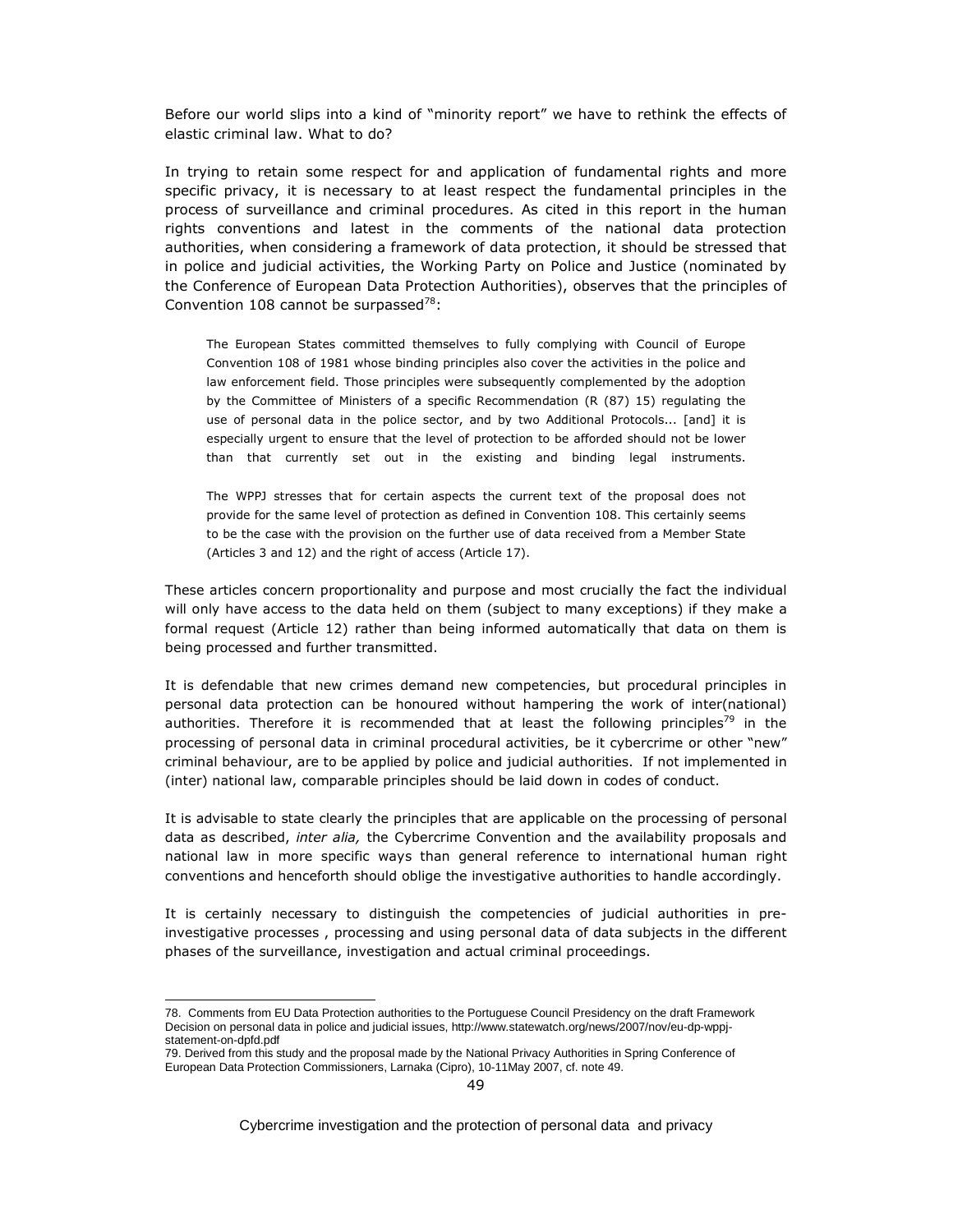It can not be true , that a clear criminal suspect whereas it concerns the processing of his personal data in a criminal proceeding will be treated in the same way as non-suspect data subjects in data mining and judicial "fishing expeditions".

Considering the actions of criminal investigative authorities in the research, use or processing of personal data, it is only allowed to act according to the following principles:

- Fair collection principle: personal data should be gathered by fair and lawful means
- **Proportionality (minimality) principle:** the amount of personal data gathered should be limited to what is necessary to achieve the purpose(s) of gathering the data;
- Clear description principle: the criminal behaviour or act or connection of the concerned subject has to clearly described in the Code of criminal law and considered clearly applicable by accountable criminal or judicial authorities before processing his personal data
- **Purpose specification**: personal data should be gathered for specified and lawful purposes and not processed in ways that are incompatible with those purposes without maintaining any general clause allowing for further processing "for any other purposes".
- Information of the data subject: Information of the data subject shall provide for complete provisions including the identity of the data controller, the possible recipients and the legal basis for processing. Any restrictions shall be precise and limited and based on law.
- **(Sensitive) Data categories:** the processing of special categories of data is prohibited unless specific conditions are met and specific guarantees are foreseeing in the national legislation (conforms to Article 8 EU Directive, Article 6 Convention 108). Furthermore, appropriate safeguards shall be provided for the processing of biometric and genetic data.
- Categories of data subject: It is a requirement of the principle of proportionality to reintroduce distinctions between the different categories of data subject concerned by the processing for police and law enforcement purposes
- Accountability principle: authorities responsible for processing personal data should be accountable for complying with the above principles. Subject should have the means to hold these authorities responsible accordingly. Therefore all actions of investigative authorities must be registered, including data research, retention and involved third parties.

Further, with reference to the advice of the Data Protection Commissioners, the following requirements and rights have to be taken in account:

- Regulation of data transfers to third countries: It is a requirement of the adequacy principle that common criteria and a procedure for the adoption of the measures necessary in order to assess the level of data protection in a third country or international body is defined before transferring the personal data and not leave it entirely to the discretion of Member States. Fixing an (common) (EU) standard in such a procedure is a requirement for achieving harmonisation in Europe and the concept of adequacy findings corresponds to the provision in the Council of Europe Convention of 28 January 1981 for the protection of Individuals.
- Right of access: the regime of the right of access must be in line with the requirements of the European Human Rights Convention and the case law. In excluding in some cases the possibility to have an effective right of appeal, (…) Furthermore the supervisory authorities or appeal jurisdiction shall have the right to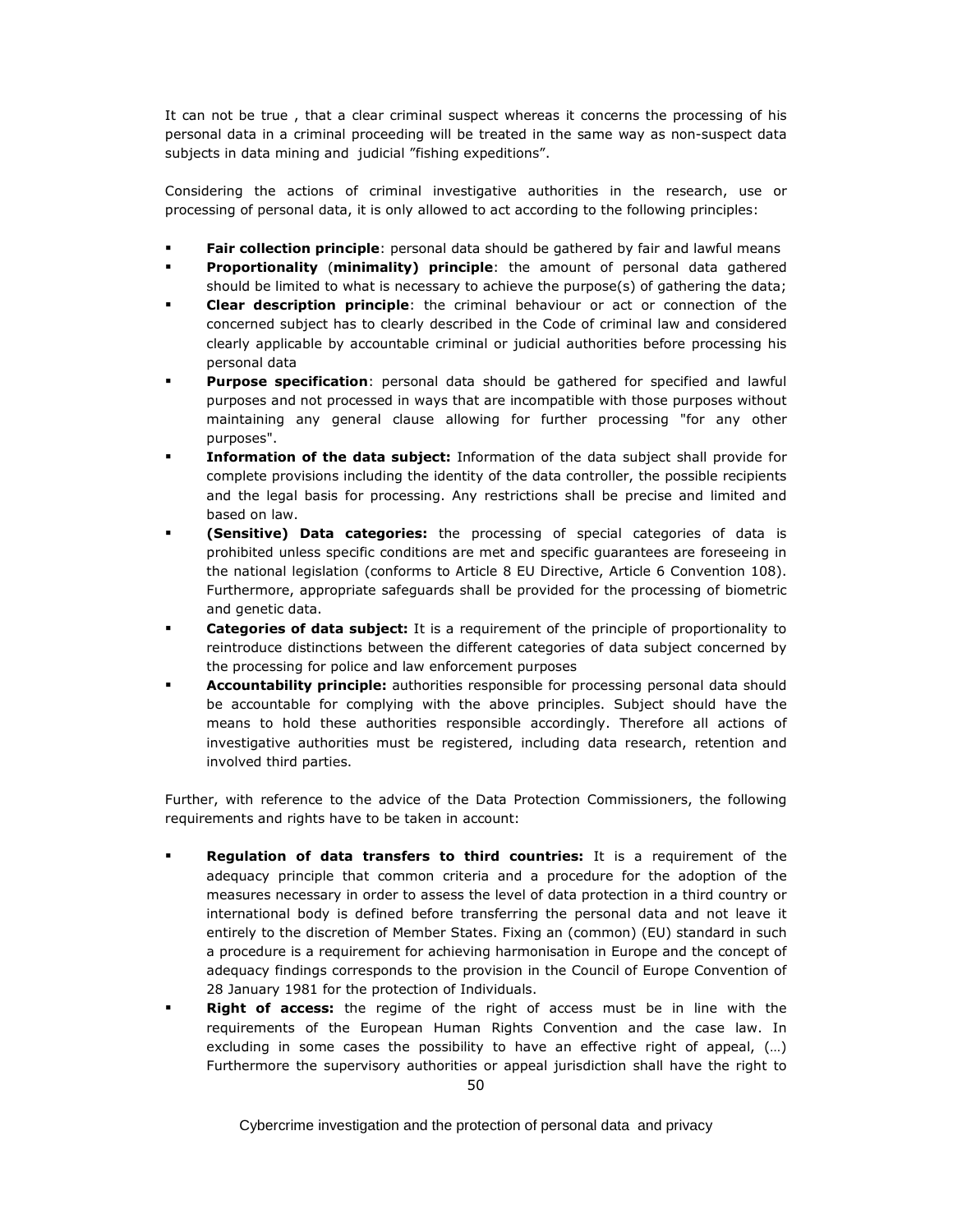communicate information to the data subject in case of unjustified refusal. The exception to the right of access shall be (as) limited (as possible).

Notification and prior checking: notification and prior checking of processing to the supervisory authority should, where appropriate, constitute a precondition for processing. Prior checking shall be carried out by the national data supervisory authorities. The possibility of exemptions from publication of notification will have to be considered according to the nature of processing.

#### Privacy protection to what extent?

The difficult question remains whether states always retain and must exercise the right to breach privacy rights in case of national security, i.e. unlimited powers by national intelligence agencies.<sup>80</sup> This also accounts for measures against (computer related) child pornography where general skim $^{81}$  activities are used to discover (potential) criminals. There is a different regime for the protection of personal data in for instance infringements of copyright and related rights (Article 10 CoC) compared to child pornography (Article 9 CoC).

Also there is the problem that there is a difference in interpretation of the texts of the CoC: In 2.c the term: realistic images representing a minor engaged in sexually explicit conduct. is translated in Dutch law as: "realistic images, that cannot be distinguished *from reality*<sup>82</sup> This could create problems if this act is considered to be a crime in one country but not in an other CoC Member State.

And where are the limits in giving each other mutual assistance in this matter if there are different perceptions of the criminal character and punishability of the same act ?

Article 25 CoC provides principles relating to mutual assistance. Parties shall afford one another mutual assistance to the widest extent possible for the purpose of investigations or proceedings concerning criminal offences related to computer systems and data, or for the collection of evidence in electronic form of a criminal offence.

Principle 4 R (87) 15 states that personal data collected and stored by the police for police purposes should be used exclusively for those purposes. So if mutual assistance is requested that concerns personal data and will be used for other purposes than it was collected and stored for this request, should this request be denied? Does it derive from this article that parties cannot give mutual assistance to the widest extent possible?

<sup>-</sup>80. EU doc no: 13496/07, http://www.statewatch.org/news/2007/oct/eu-dp-13496.pdf

This latter document sets out "five political questions" for decisions within the Council. These include inserting a clause saying that: "This Framework Decision is without prejudice to essential national security interests and specific intelligence activities in the field of national security." (Art 1.4). Apparently "all delegations" accept that this data protection measure should not cover security services dealing with national security. It is noted that there can be extensive exchanges between the security agencies and the police. Tony Bunyan, Statewatch editor, comments: "If the security agencies are not to be covered by this Framework Decision on data protection are they to be subject to another measure, or are they above the law?"

The draft, which has been "carefully crafted", also excludes law enforcement agencies when undertaking "intelligence activities in the field of national security" from the scope of the draft Framework Decision.

Another contentious provision is a watered down provision on "processing of personal data revealing racial or ethnic origin, political opinions, religious or philosophical beliefs or trade-union membership and the processing of data concerning health or sex life". As the Council document notes the Commission proposal called for a strict "regime" (based on the Council of Europe Convention no 108) and laid down: "a general prohibition of the processing of this type of data." The Council's draft - mindful that their position will set a "standard": "which is likely be referred to in other contexts as well (e.g. PNR negotiations with third countries)" proposes a lower "standard": "when this is strictly necessary and when the domestic law provides adequate safeguards."

<sup>81.</sup> SKIM 2000 project, Dutch police, sexual abuse, exploration amongst juvenile victims. (Aangifte van seksueel misbruik, Een verkenning onder jeugdige slachtoffers)

mr. S. Meuwese Justitiële verkenningen, jrg. 26, nr. 6, 2000, p. 79.

<sup>882</sup> Directive Child pornography (De aanwijzing Kinderpornografie) 30 July 2007 (Stcrt. 2007, 162): ( realistische, niet van echt te onderscheiden afbeeldingen)